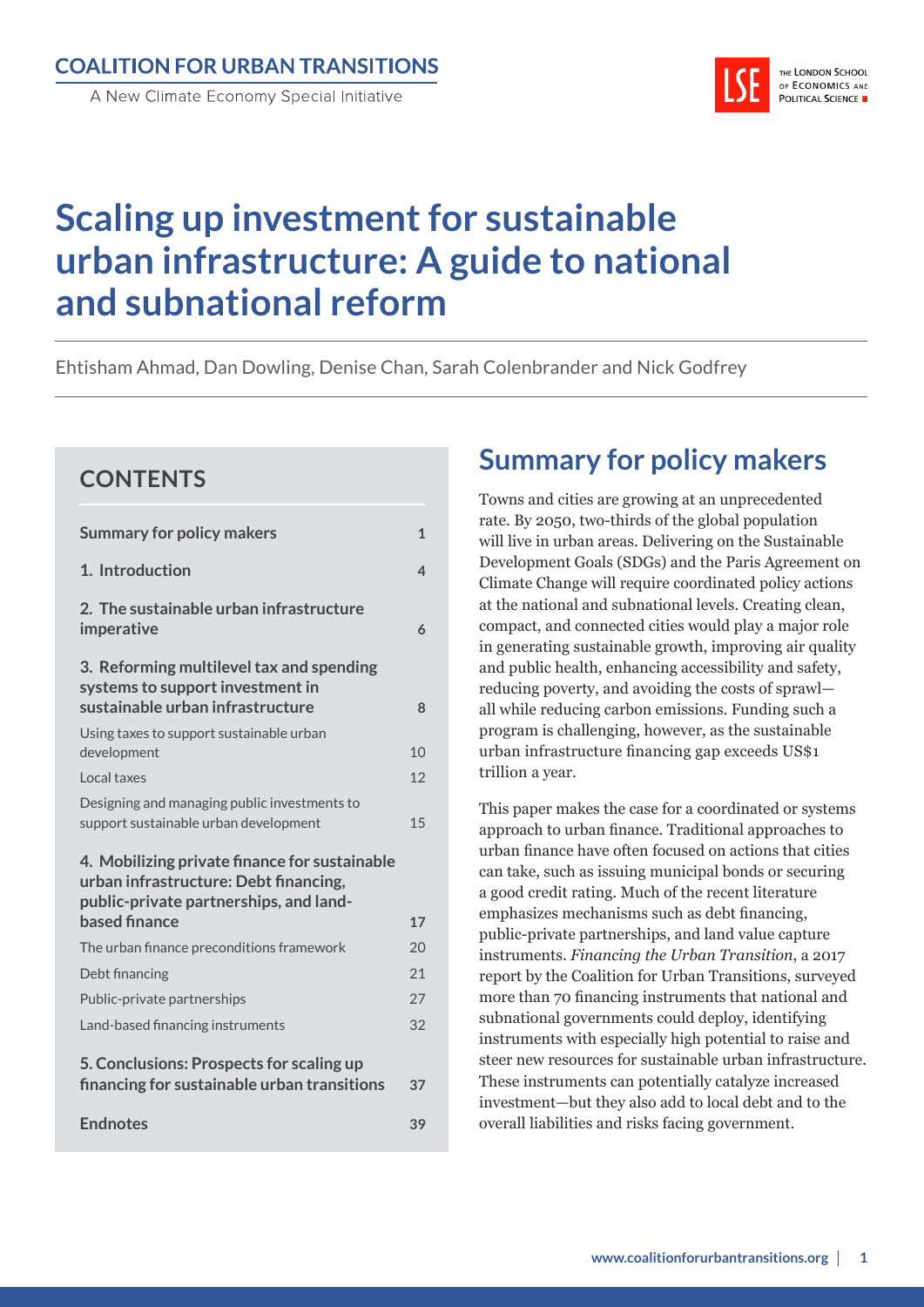

*Photo credit: Visty Banaji*

#### **About this working paper**

This paper was prepared by the London School of Economics and PwC, in partnership with the Coalition for Urban Transitions, a global initiative to support national governments accelerate economic development and tackle climate change by transforming towns and cities. The opinions expressed and arguments employed are a synthesis of the diverse views of the authors.

#### **Citation**

Ahmad, E., Dowling, D., Chan, D., Colenbrander, S., Godfrey, N. 2019. *Scaling up investment for sustainable urban infrastructure: A guide to national and subnational reform.* Coalition for Urban Transitions. London and Washington, DC. Available at: http://newclimateeconomy.net/content/cities-working-papers.



This material has been funded by UK aid from the UK government; however, the views expressed do not necessarily reflect the UK government's official policies.

#### **Coalition for Urban Transitions**

c/o World Resources Institute 10 G St NE Suite 800 Washington, DC 20002, USA +1 (202) 729-7600

#### **C40 Climate Leadership Group**

3 Queen Victoria Street London EC4N 4TQ United Kingdom +44 (0) 20 7922 0300

## **WRI Ross Center for Sustainable Cities** 10 G St NE

Suite 800 Washington, DC 20002, USA +1 (202) 729-7600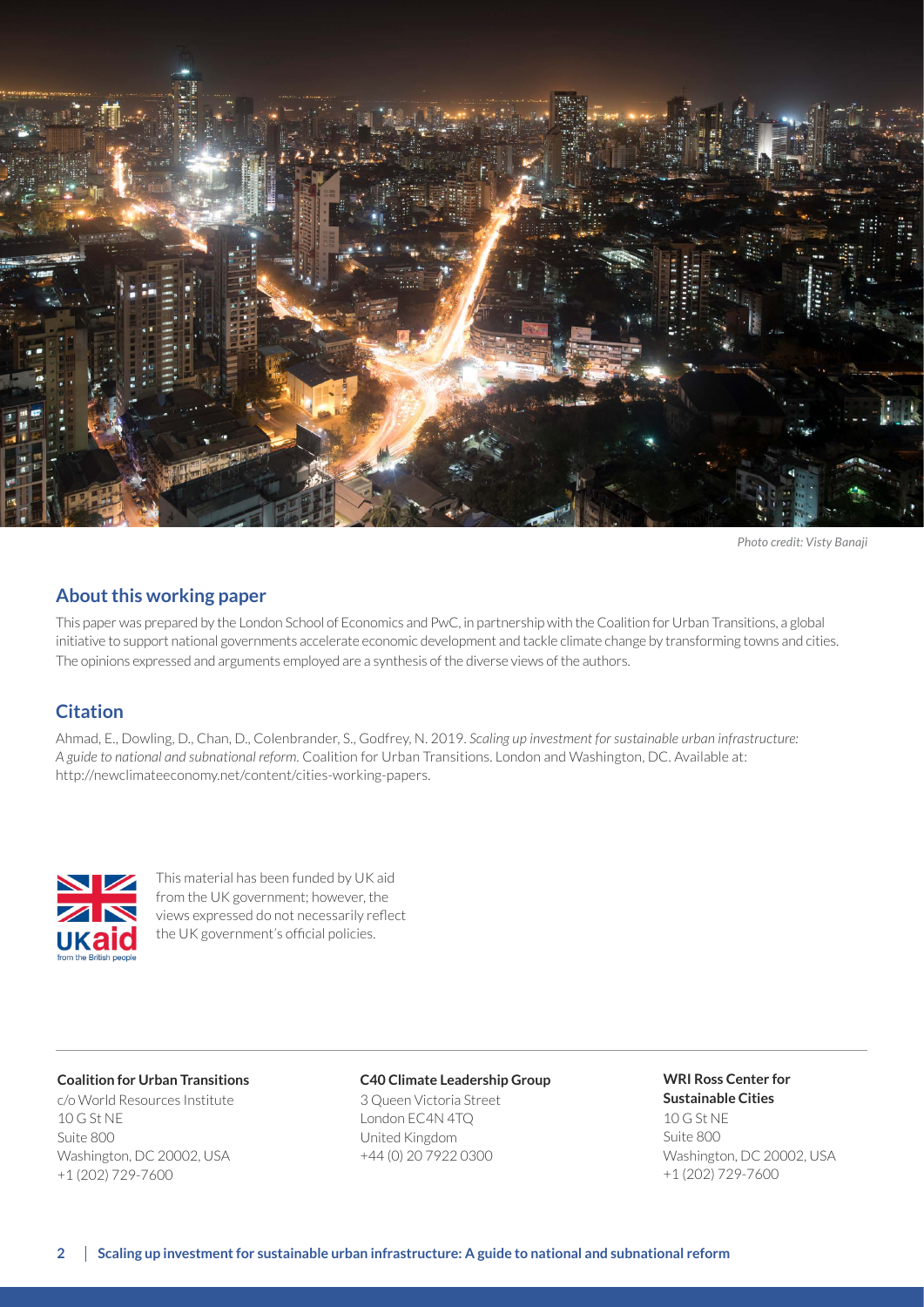Fiscal sustainability therefore has to be carefully assessed, not just for the concerned subnational jurisdiction but also for the country as a whole, alongside potential benefits. Focusing narrowly on such strategies will not mobilize resources at sufficient scale, however, because they are not firmly based on local taxation and "ability to pay" and consequently overlook the limitations and risks associated with such strategies.

In contrast, this paper recognizes that national governments are responsible for ensuring that all tiers of government respect sustainable borrowing constraints while making the investments necessary to sustain human and economic development over longer horizons. It therefore argues for a far-sighted, coordinated approach to fiscal policy. It recommends that national governments generate the bulk of revenues from wide-area taxes, some of which are shared with subnational entities, but that local governments also generate own-source tax revenues with control over the margin. Such a system can enable governments to access different forms of credit and involve the private sector in providing public infrastructure. National governments also play a key role in apportioning liabilities across different tiers of administration. The paper emphasizes the importance of strategically combining different tax instruments, spending choices, and financing mechanisms to incentivize and enable fairer, faster, cleaner economic growth while minimizing both fiscal and climate risks.

This paper sets out a two-step framework to illustrate how national and subnational governments can systematically strengthen their urban finance systems. First, it underscores the importance of getting the basics right in terms of multilevel tax and spending choices to ensure effective, fair, and sustainable fiscal policy outcomes. Second, it identifies many of the preconditions for deploying key financing instruments at scale, typically at the city or local level. The paper can help economic decision-makers consider how to reform and strengthen both fiscal and finance systems to raise the scale of resources needed to fund core services and finance sustainable urban infrastructure.

The starting point for the sustainable deployment of a range of financial instruments is the overall government revenue envelope. This paper argues that only a complementary set of wide-area taxes and public spending instruments, typically at the national level, should be considered to provide a balance of self-reinforcing incentives that can concurrently achieve efficiency, equity, and environmental/climate goals. Such instruments include the following:

- value added tax (VAT), which can play an important role in meeting overall revenue targets, improving data on financial flows, and creating a level playing field for public and private investments, provided the base is integrated and the rate structure is kept simple;
- income taxes, which remain a major source of revenue raising and redistribution, as long as the base is sufficiently broad
- a carbon tax, which can incentivize sustainable behaviors by both producers and consumers and raise additional revenue for reinvestment in low-carbon infrastructure.

The paper shows how governments can complement this fiscal agenda by strategically deploying a range of financing instruments to help fill the investment shortfall and crowd in key private sector capabilities for sustainable urban infrastructure. Debt financing, for example, offers a way to distribute the public costs of sustainable urban infrastructure investment equitably over time. PPPs can secure private sector capabilities in the design, construction, and management of large sustainable infrastructure projects. Land-based financing instruments can harness the interrelationships between more productive use of land and rising land values to unlock financing for sustainable urban infrastructure such as mass transit systems.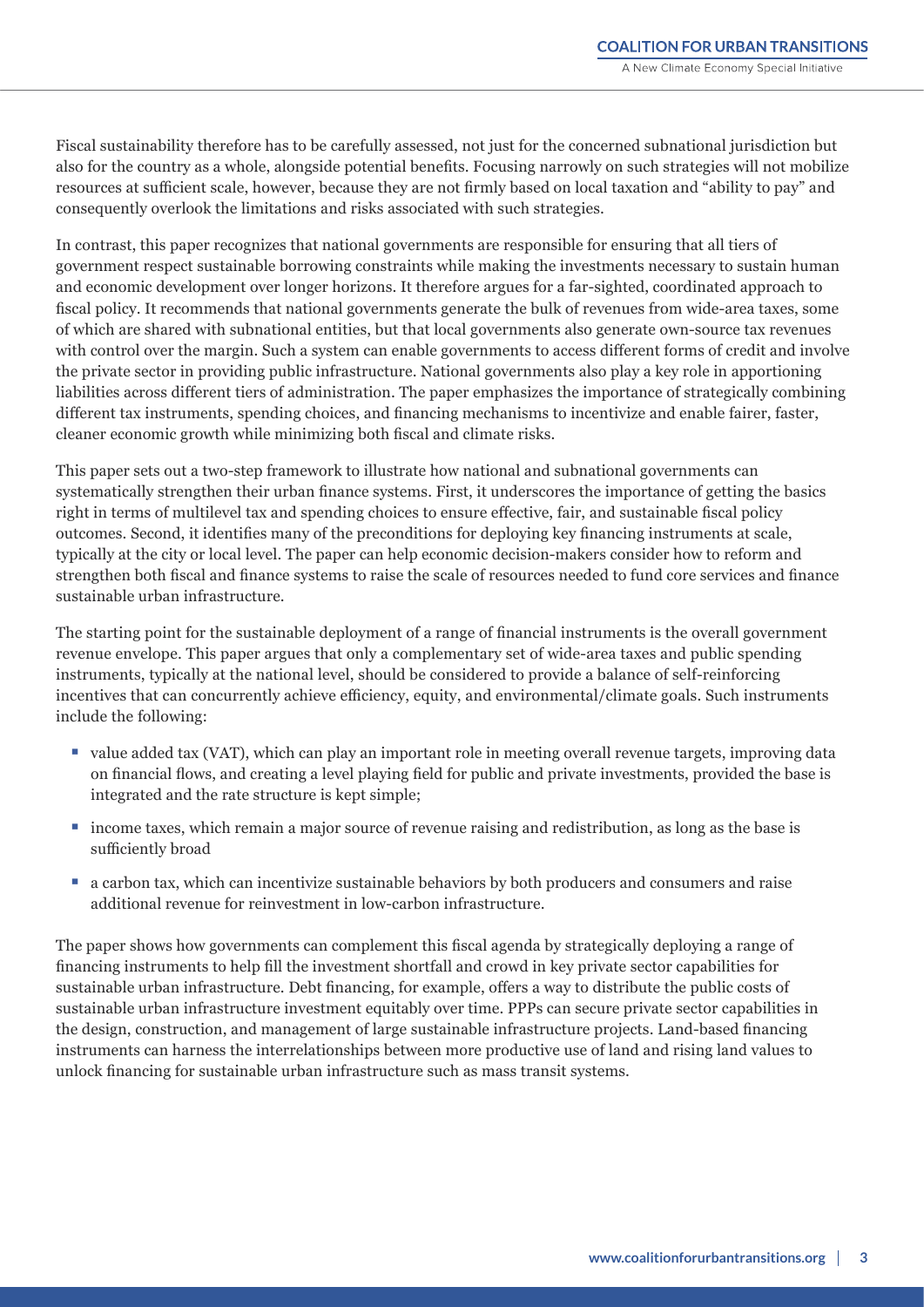<span id="page-3-0"></span>At the city level, the paper explores options for scaling up investments in sustainable infrastructure through a mixture of fiscal reform and financing mechanisms that include the following:

- piggy-backed arrangements on income or carbon taxes
- user fees and charges
- simple property tax systems
- stamp duties on property sales
- debt financing including green bonds
- land sales
- betterment levies
- PPPs for infrastructure development.

The paper emphasizes the need for national and other tiers of government to address a wide range of preconditions before using these financing instruments. Decision-makers must pay close attention to fiscal, regulatory, and policy; institutional; and investment and credit environments to ensure that these mechanisms are deployed in a fair and sustainable way. Liabilities need to be tracked consistently within and across jurisdictions using international standards to generate consistent balance sheets for every level of government. National governments need to clearly establish regulatory and legislative frameworks that explicitly articulate which government agencies can use specific financing instruments and under what terms. They also need to ensure that government agencies can develop or access the technical capacities necessary to design and implement financing mechanisms, such as the legal expertise to draft suitably tight contracts and the financial expertise needed to structure a bankable project.

National and subnational governments can accelerate the transition to more dynamic, more efficient, and cleaner urban development, which in turn can drive national economic growth. Doing so depends on systematically establishing a comprehensive and complementary bundle of tax instruments and governance and financing arrangements and helping all tiers of government work effectively and in partnership to deliver sustainable urban infrastructure at scale.

# **1. Introduction**

Towns and cities can be powerhouses of economic opportunity, innovation, and development. Urban agglomerations can help countries generate employment, stimulate productivity, and diversify economic activities. In the absence of urgent and coordinated action, however, inefficient, exclusionary urban growth and the impacts of catastrophic climate change threaten this potential. Strategic urban planning and coordinated urban infrastructure investment are essential to create a system of cities that secures economic prosperity and protects populations and economies from environmental risk.

The shortfall in financing available for sustainable urban infrastructure currently exceeds US\$1 trillion a year.<sup>1</sup> National governments have a crucial role to play in raising these unprecedented levels of investment for low-carbon urban infrastructure and services and directing resources away from damaging and high-carbon infrastructure. Doing so can help achieve development priorities such as job creation and poverty reduction<sup>2</sup> and deliver national climate commitments.

This paper makes the case for a coordinated or systems approach to urban finance. Traditional approaches to urban finance often focus on actions such as issuing municipal bonds or securing a good credit rating. Much of the recent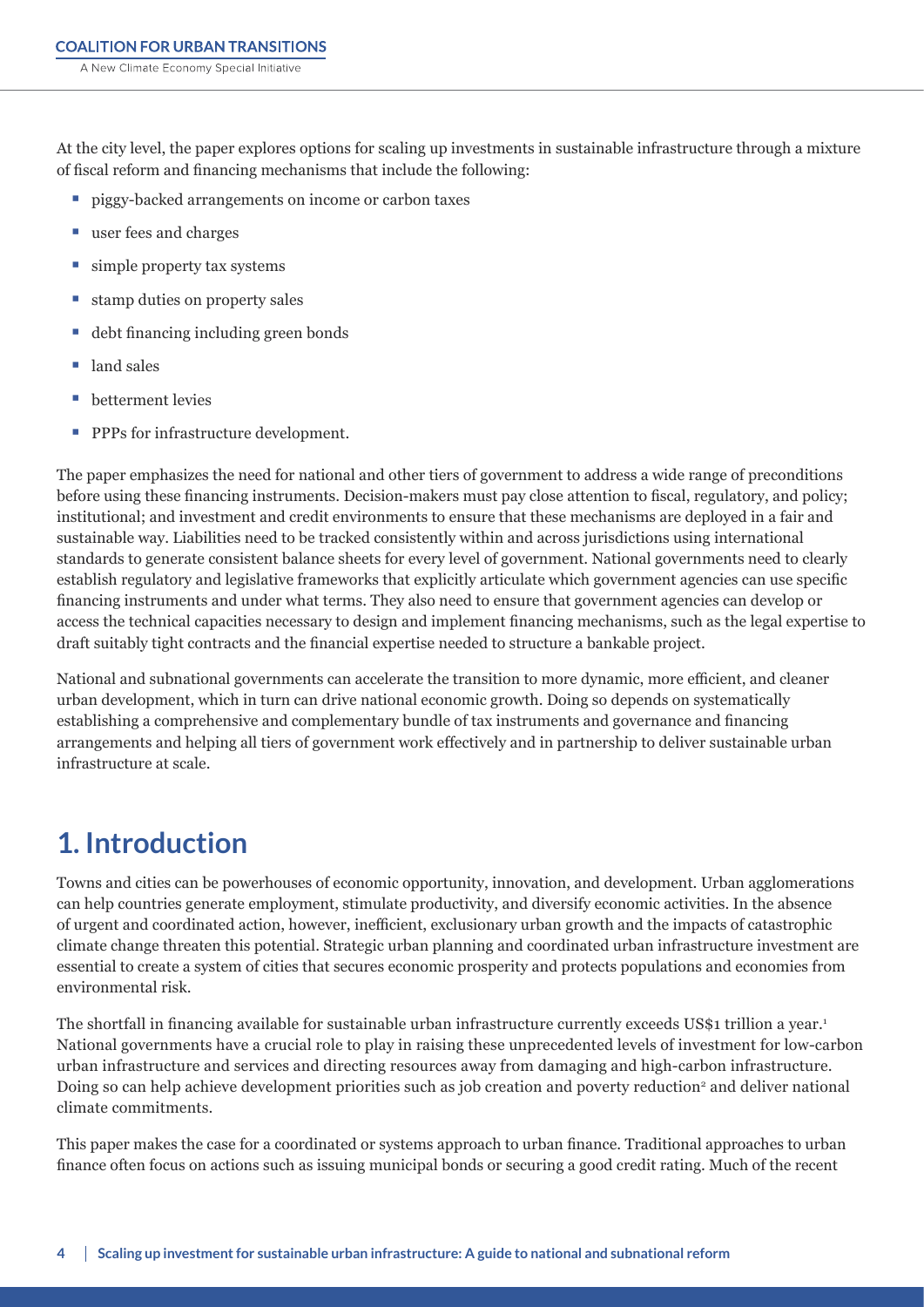literature emphasizes mechanisms such as debt financing, public-private partnerships, and land value capture instruments. Focusing narrowly on such strategies will not mobilize resources at sufficient scale, however, because they are not firmly based on local taxation and "ability to pay" and consequently overlook the limitations and risks associated with such strategies.

This paper recognizes that national governments are responsible for ensuring that the different tiers of government respect sustainable borrowing constraints while making the investments necessary to sustain human and economic development over longer horizons. It therefore argues for a farsighted, coordinated approach to fiscal policy, in which governments strategically combine different tax instruments, spending choices, and financing mechanisms to incentivize and enable fairer, faster, cleaner economic growth while minimizing both fiscal and climate risks.

The paper sets out a two-step framework to illustrate how national and subnational governments can systematically strengthen their urban finance systems. First, it underscores the importance of getting the basics right in terms of effective, fair, and sustainable multilevel fiscal systems. National governments can deploy a judicious balance of income taxes, value added taxes (VAT), and carbon taxes to increase public revenues while addressing distributional and environmental goals. They can also strengthen the capacities and accountabilities of local governments, including by guaranteeing reliable and adequate fiscal transfers and establishing clear arrangements for own-source revenues. Appropriate property tax systems and piggy-back arrangements on national taxes can be particularly valuable instruments for state and local governments. Focusing on these fundamentals can enable national and subnational governments to raise more resources for public services and investment while simultaneously incentivizing the allocation of private capital toward more inclusive, sustainable urban growth.

Second, the paper evaluates three financing instruments with significant potential for scaling up, shifting, and blending investment with private capital: debt financing (loans and bonds), public-private partnerships (PPPs), and land-based financing mechanisms. *Financing the Urban Transition*, published in 2017, describes more than 70 financing instruments that could be deployed by national governments and identifies three sets of instruments with especially high potential to raise and steer new resources for sustainable urban infrastructure once the essential fiscal preconditions are in place or are being strengthened.3 This paper examines those preconditions. It articulates the importance of a nationally coordinated, far-sighted approach to urban finance. While recognizing the importance and promise of debt financing, PPPs, and land-based financing, it notes that scaling up specific financing instruments is likely to be effective or fiscally sustainable only if heads of state and finance ministers, in partnership with governors and mayors, put in place fair, effective, and balanced taxation policy and systems and ensure that the technical preconditions for successful deployment are in place. It shows that governments can systematically build efficient urban finance systems that unlock more just, sustainable economic growth and sets out how they can do so, detailing the capacities needed to deploy multilevel fiscal and financial instruments to scale up investment and the strategic reforms required at the national level.

The political economy of fiscal reform is country specific. High-income countries typically have well-developed capital markets, so that sophisticated debt and equity instruments can be deployed to finance new urban infrastructure. Even many city governments in these countries have investment-grade credit ratings, typically linked to property-based tax revenues. High per capita incomes also mean that many infrastructure investments can generate revenues that enable cost recovery and profit. In contrast, many low-income countries have less effective revenue collection systems and lack investment-grade credit ratings. With low per capita incomes, even returns from revenue-generating assets may be too low to provide a sufficient profit margin for prospective investors without compromising affordability. The actual and perceived risks of capital investments are also typically higher than in high-income countries.

Even advanced countries have difficulties recognizing the buildup of liabilities, many of which are off-balance sheet. These liabilities can compromise the effectiveness of financing mechanisms, especially bonds and PPPs. The problem is highlighted by post-2008 crises in a number of countries in the European Union that have had difficulties with PPPs charged with providing a range of public services (see, for instance, the failure of Carillion in 2017 in the United Kingdom). There is thus no assured "transition to maturity" based on income levels unless a range of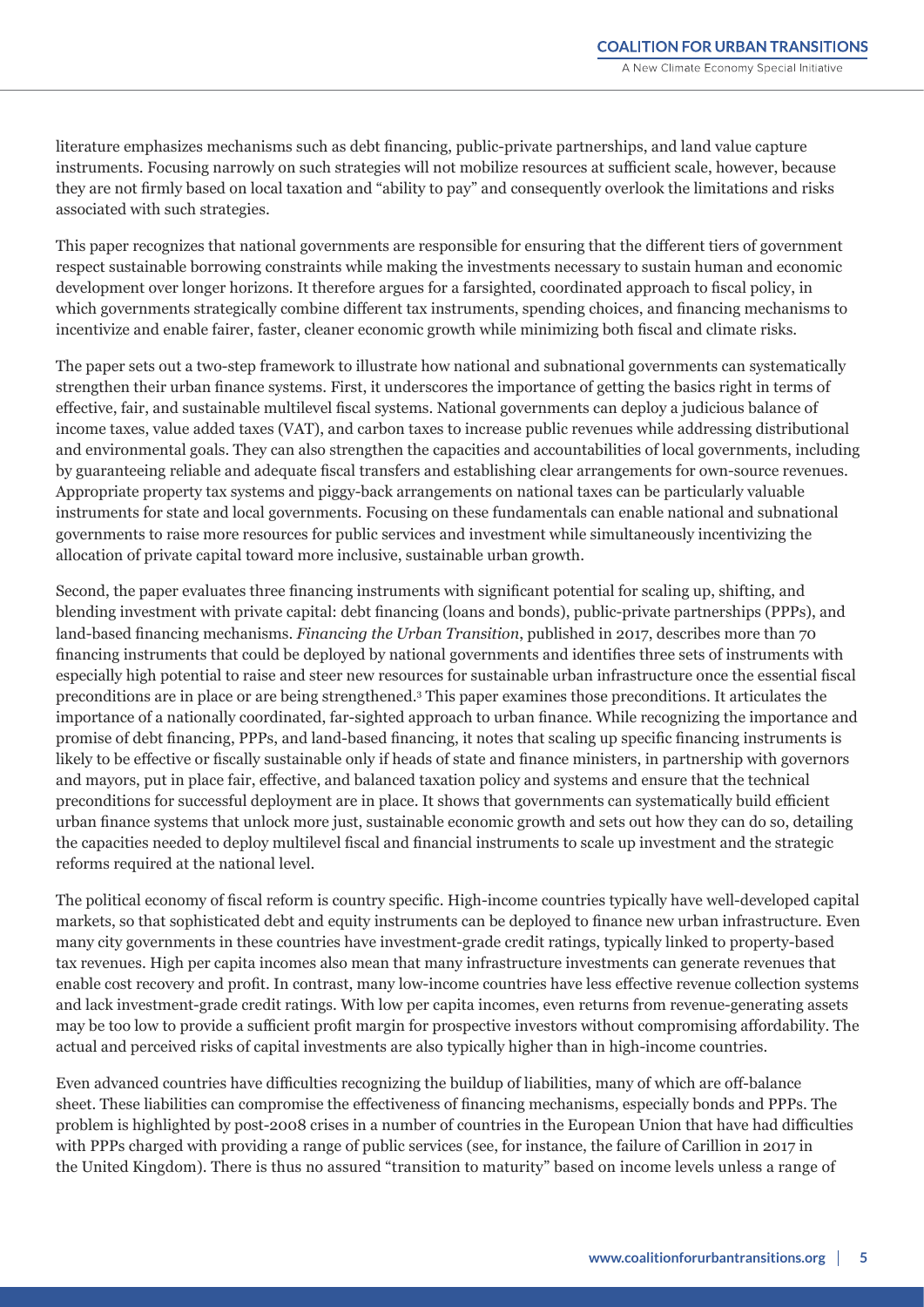<span id="page-5-0"></span>basic fiscal preconditions is met. Indeed, a number of emerging market economies that have addressed key fiscal underpinnings, such as China, may be better placed to address future urban infrastructure needs than some of the highest-income countries.

Political, cultural, and economic norms may limit the options available to reform-minded heads of state and finance ministers. To gain traction, tax and spending systems need to accommodate individuals' behavior and preferences. For example, loss aversion (the fact that the pain of a loss exceeds the benefit afforded by an equal gain) influences people's perceptions of taxation. Evidence from Uganda suggests that citizens are much more likely to hold corrupt officials to account when they siphon off tax revenues (money that people once had)<sup>4</sup> than international development assistance (money that people might have had).These considerations need to be taken into account to ensure that fiscal reforms are accepted.

No single roadmap can chart a course for all governments. National governments need to develop locally specific strategies to enhance their ability to raise and steer low-carbon, climate-resilient urban investment.5 Governments would benefit, however, from a broad overview of the urban finance landscape and a deeper understanding of the preconditions for building effective, fairer systems for scaling up investment in sustainable urban infrastructure. This paper seeks to meet this need.

The paper is organized as follows. Section 2 discusses the importance of scaling up investment in sustainable urban infrastructure. Section 3 explores how governments at different levels can reform their tax and spending choices and governance mechanisms to incentivize low-carbon urban development while raising sufficient revenues to open up access to private finance to scale investment in sustainable urban infrastructure. It emphasizes the need for systemic fiscal reform to drive the low-carbon urban transition while also delivering against other goals, such as efficiency and equity. Section 4 evaluates the preconditions—legal and institutional arrangements, governance, capacity constraints, and skills—that need to be in place before these instruments can unlock private finance at scale. Section 5 provides recommendations for policy makers.

# **2. The sustainable urban infrastructure imperative**

Cities are the powerhouses of national economies. The rapid growth of metropolitan areas in emerging and developing economies has been driven by a search for jobs and improved income opportunities. The clustering of people and firms in cities enables specialization, reduces costs, and stimulates innovation. 6 These agglomeration economies can support long-term economic development. Just 600 cities account for 60 percent of global GDP.<sup>7</sup>National governments should therefore see the growth of sustainable urban hubs as a platform for diversifying economic activities, generating employment, and responding to new international trading patterns.

Many governments have not yet fully recognized the opportunity that urban finance presents to foster economic development and promote environmental sustainability at the national scale. A well-designed urban finance system can accelerate economic development in towns and cities, capture a proportion of the wealth generated, and reinvest it equitably across the country. Property tax systems, for example, can anchor borrowing to cover the capital costs of infrastructure while incentivizing more efficient urban land use. Both of these outcomes can help sustain future economic growth and thereby increase future tax revenues. Simultaneously, a well-designed urban finance system can incentivize more sustainable economic decision-making by households and firms. A carbon tax, for instance, favors investment in more efficient buildings, energy, and transport, helping steer private finance toward more climatecompatible options. This opportunity to use urban finance to stimulate sustained and sustainable economic growth is often missed.

Many countries are struggling to realize the full potential of agglomeration economies or structural transformation.<sup>8</sup> Urban sprawl, congestion, pollution, and poverty pose significant challenges to the efficiency and productivity of cities.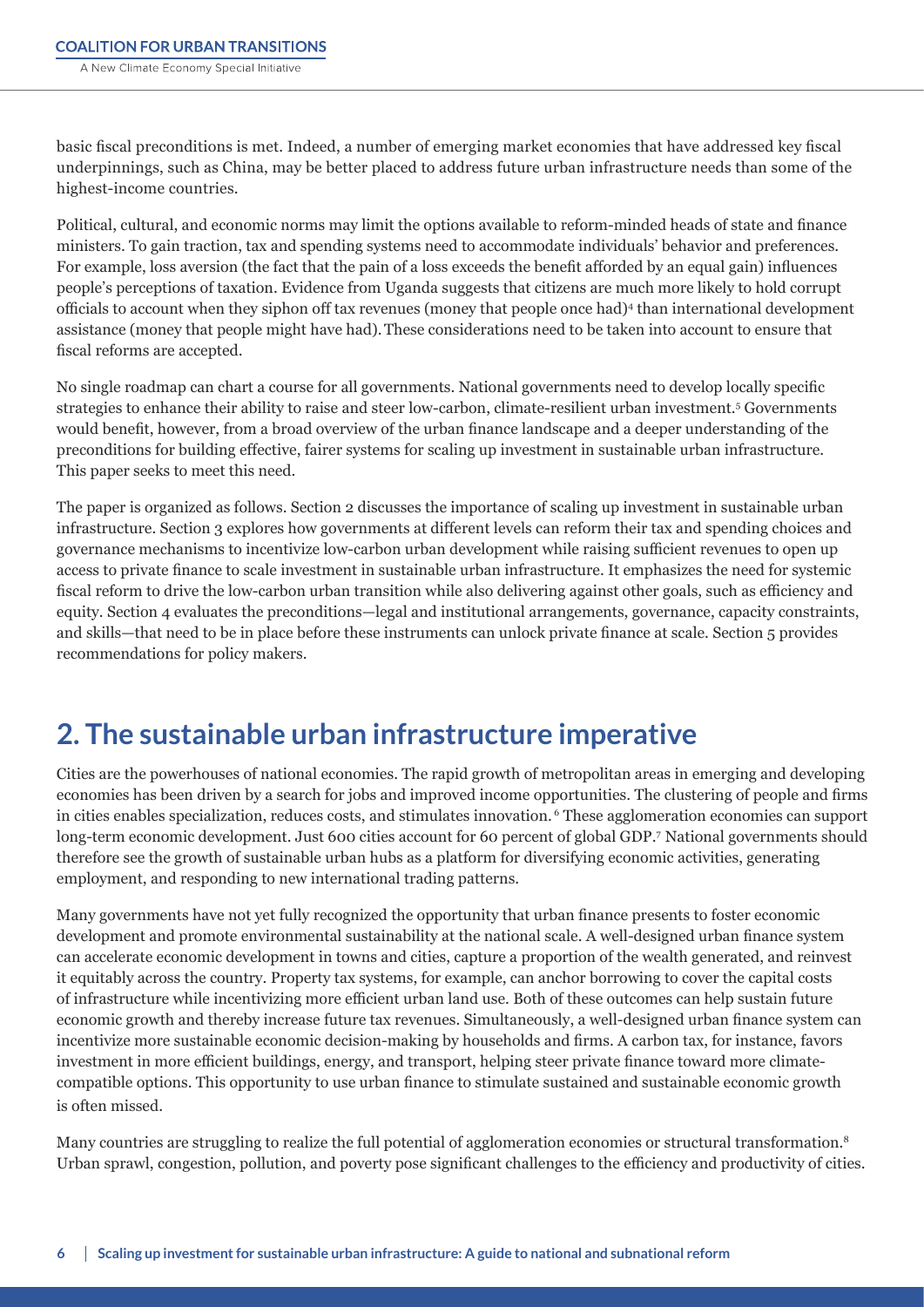Countries from Chile to China have seen a concentration of activities in a few coastal hubs, which face congestion, pollution, exposure to natural hazards, and increasing inequality. Air pollution alone costs the global economy US\$5 trillion every year.9 Countries from Brazil to South Africa have failed to accommodate urban population growth, and retrospective efforts to provide sufficient housing and infrastructure to urban residents are proving complex and costly.<sup>10</sup>At least one in four urban residents globally does not have decent housing, secure tenure, or access to improved water or sanitation, which carries immense human and environmental costs.<sup>11</sup>

A global temperature rise above 1.5<sup>o</sup>C risks setting back recent development gains and undermining economic growth. Without immediate and profound system change, many major ecosystems and national economies could risk collapse in the next 40–50 years.12 Cities around the world are already facing more severe and frequent storms, floods, wildfires, and heatwaves, and many will be inundated as sea levels rise. Thirteen percent of the world's urban population already lives in coastal areas that are less than 10 meters above sea level, and almost two-thirds of urban settlements with populations greater than 5 million are located at least partly in these zones.<sup>13</sup> Yet a substantial share of urban population growth and urban infrastructure investment continues to take place in areas that are particularly vulnerable to climate change impacts, such as floodplains, steep slopes, and low-lying coastal areas.14 Responding to these multiple urban challenges effectively will be key to protecting and propelling national economic well-being in the face of climate crisis. Urban areas are crucial sites of climate action. They are responsible for up to three-quarters of energy-related carbon emissions.15 The urbanization of the world's population—and the urbanization of poverty—also mean that economic and human development priorities must increasingly be tackled in cities.16 Efforts must take place against a backdrop of global economic turbulence, as automation, digitalization, and protectionism reconfigure industry and trade. Delivering on the SDGs and the Paris Agreement will depend on creating sustainable urban centers that can generate employment and stimulate innovation while achieving zero emissions within this century—ideally earlier—to stay within the global carbon budget.

More compact urban growth, connected infrastructure, and coordinated governance could enhance the performance of cities while reducing the risks of climate change.<sup>17</sup>The 3C (compact, connected, coordinated) model of urban development can enhance agglomeration economies. Larger markets enable firms to better match their unique requirements for labor, premises, and inputs. Better flows of information enable firms to access knowledge and ideas that stimulate innovation. Increased economic activity also improves access to shared infrastructure and services, which reduces transaction costs.<sup>18</sup> Higher density is also associated with lower per capita carbon emissions, thanks to lower demand for transport energy, reduced construction, and avoided land use change around the urban periphery.

Higher density can also impose costs, however, particularly in the absence of risk-reducing infrastructure and services such as sanitation, piped water, drainage, and solid waste collection. Planning and investment should therefore foster "good density," defined as functionally and socially mixed neighborhoods with access to green spaces; comfortable, affordable, and efficient housing for all; and high-quality public transport networks.19 Whether understood as "good density" or "3C urban development," effective planning and large-scale investment are required to achieve livable, dynamic cities.

Creating a national system of compact, connected, and coordinated cities will require unprecedented levels of investment, financed in a fiscally sustainable manner and allocated in an environmentally sustainable way. The global infrastructure investment deficit stands at about US\$1 trillion a year, much of it in urban areas.20 Because urban populations and economies are growing rapidly, much of the needed infrastructure investment is in and around cities. Innovations in energy, mobility, and other sectors and the critical need to mitigate climate change have created the need for new and different urban infrastructure. The demand for new urban infrastructure presents an important opportunity to transition to more sustainable patterns of urban growth. But the short-term financing gap for *sustainable* urban infrastructure is likely to be even larger than it is for infrastructure of any kind, given the higher upfront costs and perceived risks associated with lower-carbon options (box 1).<sup>21</sup> In the medium term, the fiscal gap will be tempered by potential economic savings, which have been well documented in cities.<sup>22</sup>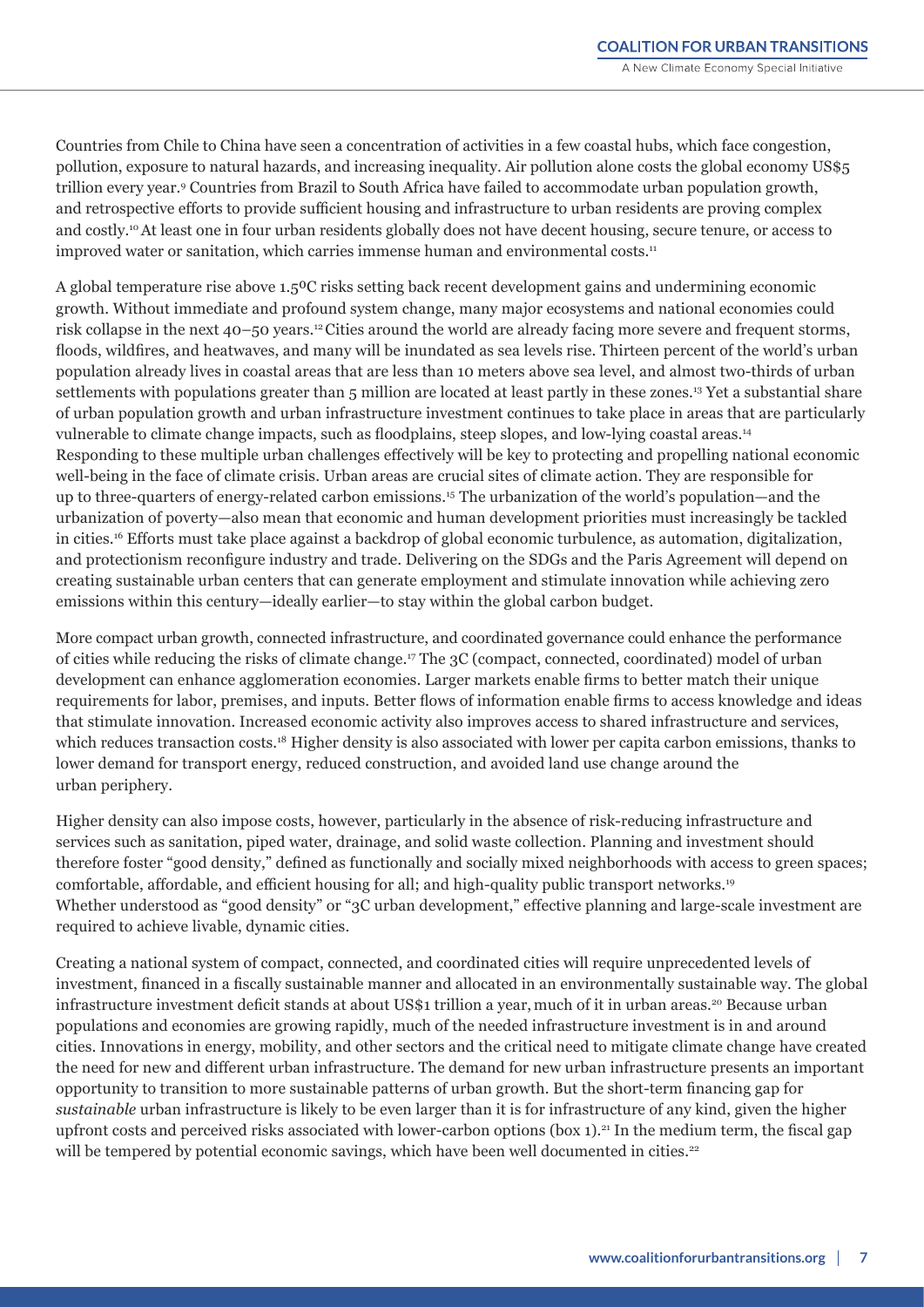<span id="page-7-0"></span>A New Climate Economy Special Initiative

### Box 1 **Defining sustainable urban infrastructure**

Urban infrastructure can be understood as physical structures and facilities that fall within the boundaries of an urban area or are intended to meet the needs of city dwellers and industry. Such infrastructure includes commercial, public, and residential buildings; electricity generation, transmission, and distribution systems; bridges, canals, railways, roads, and tunnels; solid waste disposal systems; parks and other green or blue spaces; sewage and wastewater networks; telecommunications networks; and water supply systems.

*Sustainable infrastructure* can be defined as infrastructure that is economically, socially, and environmentally sustainable:

- Economically sustainable infrastructure provides decent employment and increases household incomes and firm profits without generating debt crises.
- Socially sustainable infrastructure is inclusive, designed to meet the needs of low-income and other marginalized groups, including women, children, the elderly, people with disabilities, migrants, and indigenous communities.
- Environmentally sustainable infrastructure has a minimal impact on local, regional, and global environments, including by reducing greenhouse gas emissions, improving natural resource efficiency, and safeguarding critical ecosystems and biodiversity.

*Source: Godfrey and Zhao (2016), New Climate Economy.*

Raising and steering capital into sustainable urban infrastructure will require the right combination of taxes, spending decisions, and financing instruments. The first priority is to redirect existing investment flows away from high-carbon, business-as-usual projects toward low-carbon options. The second priority is to fill the urban infrastructure investment gap with additional resources. Governments need to select a bundle of tax instruments, spending choices, and financing arrangements that complement one another to lock in the desirable structural change.23 These choices need to reflect the domestic political economy of taxation in different countries and at different levels of government, as well as transparency and governance requirements.

## **3. Reforming multilevel tax and spending systems to support investment in sustainable urban infrastructure**

National leadership is required to establish an efficient, transparent, and fair system of taxation and public investment for sustainable development that is capable of achieving two interrelated objectives. First, fiscal systems should incentivize sustainable investment decisions by firms and households, including in towns and cities, where most production and consumption takes place.24 National decision-makers wanting to scale up investment in sustainable urban infrastructure should consider reviewing and reforming key tax and spending choices, with the goal of ensuring that fiscal policy consistently favors compact, connected, and carbon-efficient urban development. Such a review should not look solely at the fiscal instruments narrowly associated with urban areas (for example, congestion pricing) or local government taxation (for example, property taxes). It should also systematically look at how to direct investment to low-carbon urban options through a more comprehensive program of reforms to both taxes and public spending. In 2015 and 2016, for example, the G7 countries provided at least US\$100 billion annually in government support for the production and consumption of oil, gas, and coal, both at home and abroad, including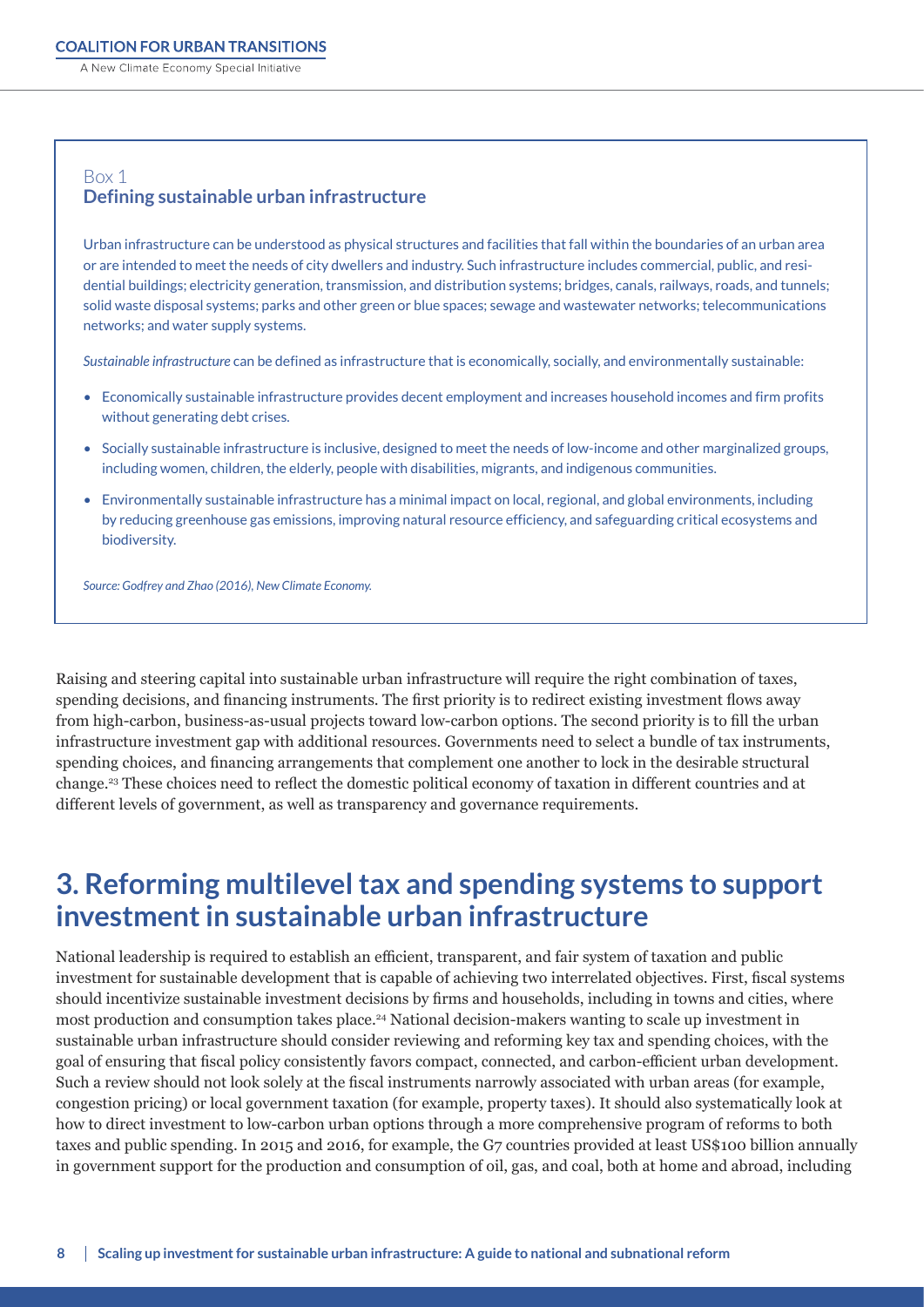US\$81 billion in direct spending and tax breaks and US\$20 billion in public finance.<sup>25</sup> These subsidies distort economic decision-making and slow the energy transition that will be necessary to achieve zero-carbon cities by midcentury.

Second, fiscal systems need to raise sufficient resources to deliver sustainable urban infrastructure at scale. The low-carbon transition will require massive investment to decarbonize economic and social activity while meeting human and economic development needs.<sup>26</sup> Total public revenues and international development assistance are rarely sufficient to meet upfront investment needs.The problem is even more marked at the subnational level, where states/provinces and cities often lack effective control over a tax base—and very few countries have robust and reliable transfer systems. Taxation systems therefore need to efficiently raise sufficient "own-source" revenues for subnational governments to finance some of their current spending and secure sustainable access to credit for long-term infrastructure investments. Such investments are typically financed by borrowing and leveraging private resources, so that future generations share the costs of infrastructure that yields long-term benefits. These efforts should be underpinned by full disclosure of intertemporal liabilities at every level of government.

To bring these elements together, governments need to develop a combination of tax instruments and spending choices to establish the right incentives and secure a stable revenue base for the low-carbon urban transition. Three factors are especially important to keep in mind:

- 1. **Governments' capacity to drive the low-carbon transition in cities through tax and investment spending is contingent on maintaining long-term fiscal sustainability.** The scope to deploy liabilitygenerating instruments (including debt financing and PPPs) is a function of the total tax revenues collected by the government and the rate of growth of the tax base. It is therefore essential that governments at all levels monitor the growth of their liabilities relative to growth of their revenues to ensure long-term access to credit. The national government needs to ensure an adequate general government revenue envelope over the medium term, recognizing that decisions today have implications for public revenues and aggregate access to credit in the longer term.
- 2. **The bundle of fiscal options needs to be coherent and complementary across levels of**  government<sup>27</sup> and supported by effective public administration and transparent management **of information.** Simplicity is an advantage: The more complex a policy, the harder it is to make it work and the more scope there is for rent-seeking behavior.28 The tax instruments, spending choices, and financing arrangements chosen must complement one another, in order to lock in the desirable structural change,<sup>29</sup> including rapid and deep decarbonization, and ensure that towns and cities are resilient to global warming.
- 3. **Fiscal reform will create both winners and losers; these trade-offs need to be addressed.**  Tax reform measures need to go hand in hand with spending measures to reduce potential negative impacts, particularly on low-income and other marginalized groups. A carbon tax may meet revenue and environmental objectives, for instance, but it may also increase the cost of energy in the short to medium term. Adjustments to energy subsidies or the adoption of carbon pricing may therefore create a need for targeted cash compensation for poorer households.30 In the longer term, it is useful to look beyond direct cash compensation to the gamut of employment-creating investments that can be put in place, as Mexico already has. Public investments have significant potential as part of these rebalancing efforts.

The panoply of fiscal measures needs to be deployed to incentivize low-carbon urban growth while achieving a sufficient public resource envelope to fund and finance sustainable urban infrastructure in a fair and sustainable way. These objectives typically come together in compact, connected, and coordinated towns and cities that can generate wealth and employment while reducing greenhouse gas emissions. The rest of this section unpacks the type of fiscal reforms that can be considered. Figure 1 summarizes the overarching framework.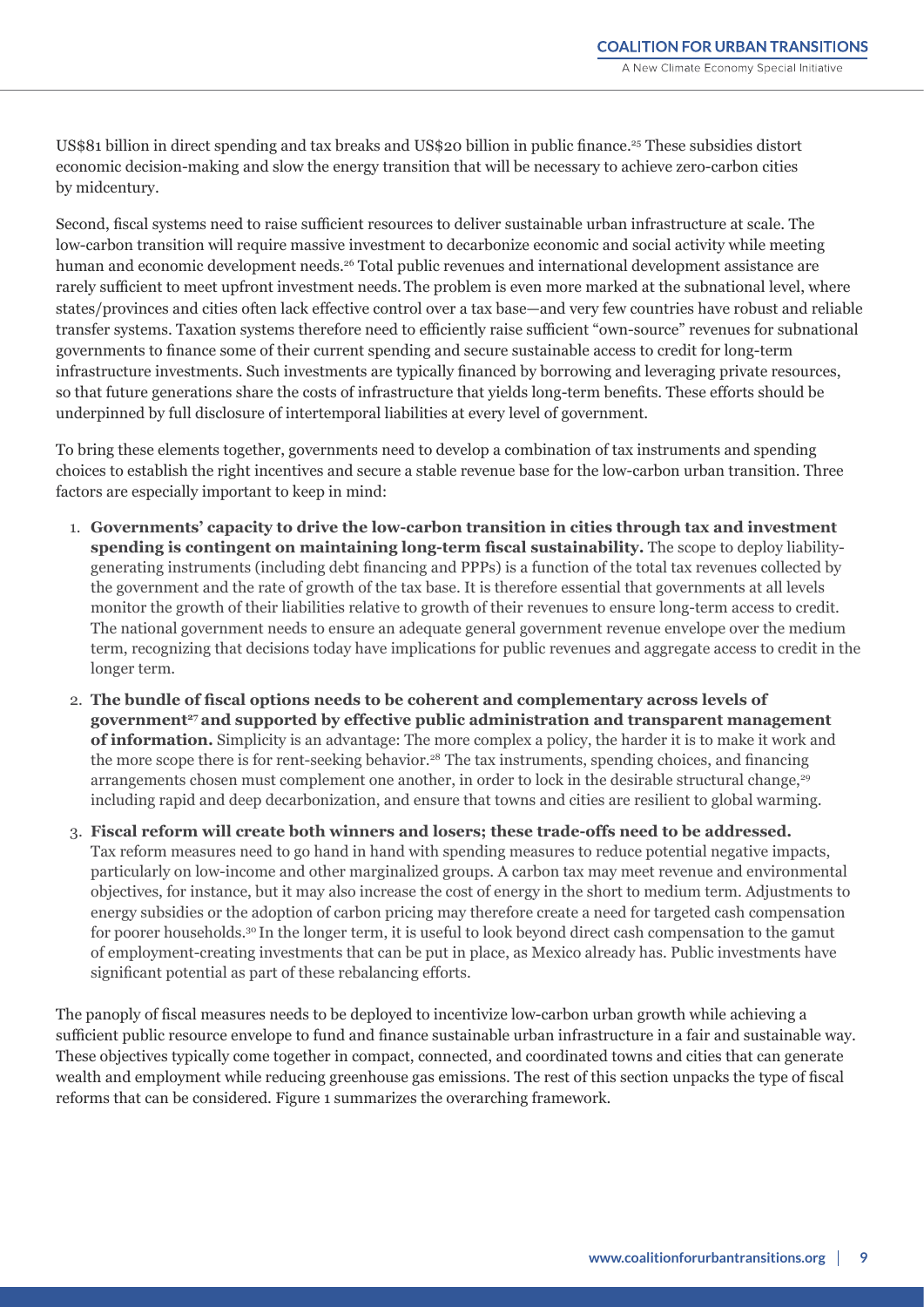<span id="page-9-0"></span>A New Climate Economy Special Initiative

#### Figure 1 **Issues to consider in scaling up investment in sustainable urban infrastructure**   $\mathbb{F}_2$  and  $\mathbb{F}_2$ **Issues to consider in scaling up investment in sustainable urban infrastructure**



**PUBLIC FINANCIAL "READINESS"**

## **USING TAXES TO SUPPORT SUSTAINABLE URBAN DEVELOPMENT**

### **National taxes**

Effective tax systems are central to a government's ability to fund the infrastructure and public services needed to spur economic development. Inefficient or complex tax design can facilitate corruption, undermine public service delivery, and exacerbate inequality.

Many governments, particularly in low- and lower-middle-income countries, face major barriers to effective tax collection, enforcement, and administration. Tax systems must be designed in a simple manner to take these constraints into account.<sup>31</sup>

Modern tax systems depend crucially on simple design, incentives for self-policing, and systems for verifying information by third parties, such as employers, banks, and pension funds. Many governments in developing countries lack access to such verifiable financial data, and they have limited digital coverage of financial transactions, making it difficult to monitor, verify, and enforce tax payments.<sup>32</sup>

#### VALUE ADDED TAX

A substantial share of total government revenues in many countries is typically generated by wide-area taxes at the national level. Personal and corporate income taxes and VAT, combined with excise taxes and some form of carbon taxation, can go a long way toward meeting general government revenue requirements and make an important contribution to a more efficient, fair, and environmentally sustainable fiscal system.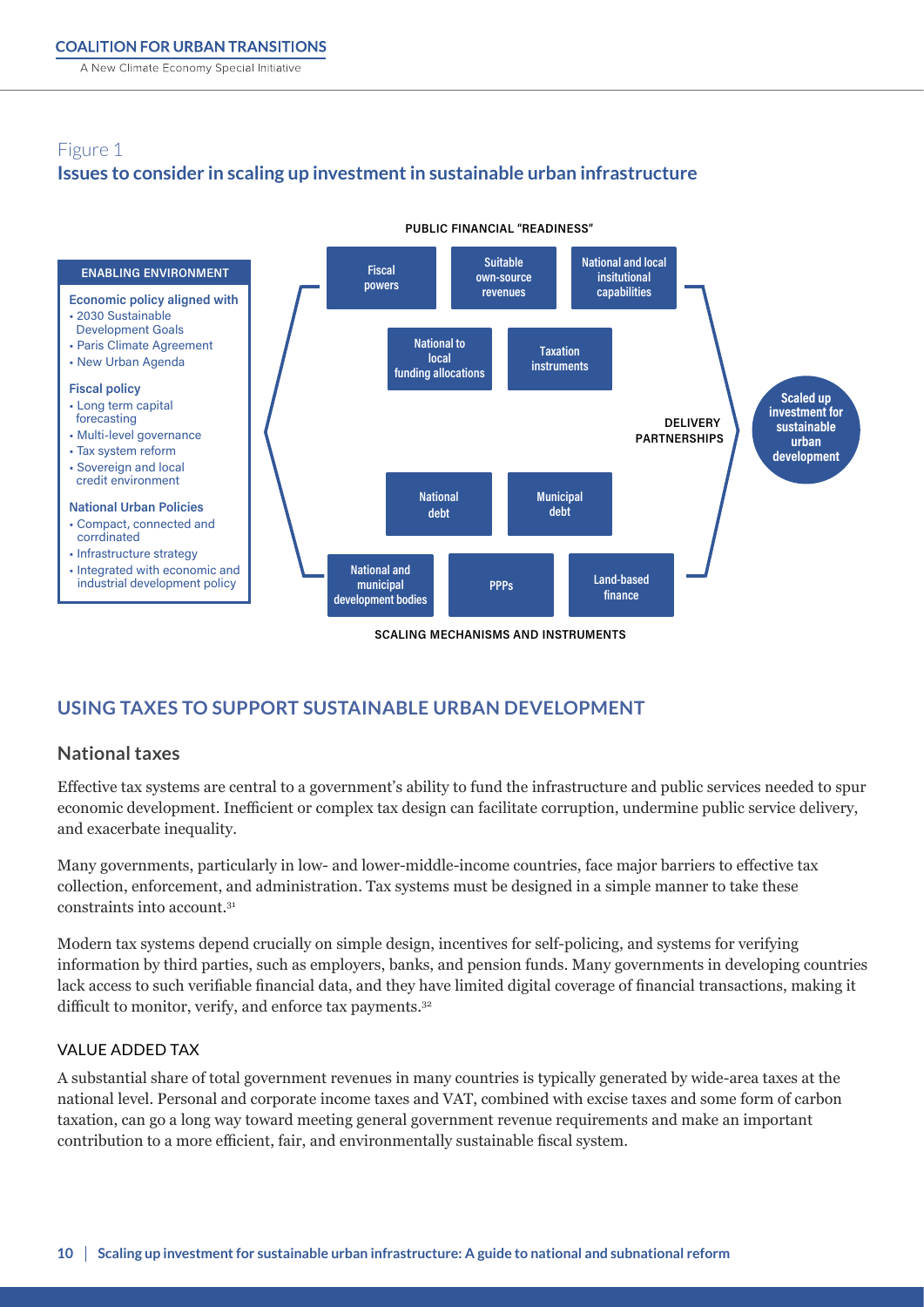A simple VAT with broad and integrated coverage is important in generating revenues while creating a level playing field for investment. It is increasingly recognized that such a VAT generates crucial information that is needed to block leakages in other taxes, such as income tax. Because "value added" represents the additional wages and profits at each stage of a businesses' value chain, a VAT can provide information on key stages of a business production cycle. It can also be used to track "base shifting" by international corporations (tax avoidance/evasion on corporate and income taxes). Although taxes on inputs, turnover, and trade are traditionally considered regressive, a VAT can generate information that expands the base of the income tax, making the combined tax system more progressive.

A VAT requires a simple rate structure, broad coverage, and robust national administration to work well. Simplicity and broad coverage can reduce the cost of doing business, encourage economic integration, and generate robust information to tackle tax evasion. Exemptions in the VAT for investment and distributional purposes tend not to work, because they create complexity and reduce revenue-raising capabilities. Splitting the VAT base across levels of government adds to complexity in administration and makes it more difficult for businesses to operate across regions.

A number of countries, notably China, India, and Mexico, have moved to integrate the VAT on goods and services and to better cover small and medium-size firms. In 2013 Mexico adopted reforms that led to integration of the VAT base and a significant increase in its overall revenues.<sup>33</sup>China adopted similar reforms in 2015, and India is trying to do so through a constitutional amendment. A single tax administration, as in China and Mexico, is a big advantage for revenue collections and ease of doing business.

Although a VAT can be regressive, it can be made proportional or moderately progressive by exempting unprocessed food consumed by the poor.34 Excise duties on items consumed by the rich often supplement a VAT, to achieve the desired degree of redistribution. In Mexico the VAT, excise, income, and carbon tax reforms of 2013 increased the share of non-oil revenues in GDP from just under 11 percent in 2012 to more than 17 percent by 2017.35 Much of this increase came from the increase in income tax revenues due to the VAT reforms.

#### INCOME TAX

An income tax is based on individuals' or entities' income. Income is typically defined broadly, including compensation for services, interest, dividends, rents, royalties, pensions, annuities, and more. Most countries have progressive personal income tax systems (higher tax rates apply at higher income levels). Such systems are intended to increase equity. In emerging market countries, a large share of income tax revenue comes from withholdings on formal sector wages; the highest nonwage incomes often escape the tax net. In this case, the income tax system can be regressive.

#### CARBON PRICING

Carbon pricing is arguably the most efficient way to incentivize low-emission urban development. A price on greenhouse emissions shifts the costs of climate change on to the parties responsible for creating it, thereby enhancing equity. Carbon pricing is also a low-cost and flexible way to tackle climate change, as it provides an economic signal that allows emitters to decide how best to reduce their emissions.

An emissions trading scheme is one carbon pricing approach. It provides certainty about the environmental impact but uncertainty about the cost per unit of emissions. A carbon tax guarantees a specific cost per unit of emissions but does not guarantee emissions reductions, as polluters may simply choose to incur that cost.

As of 2018, 51 carbon pricing initiatives had been or were being implemented around the world, covering about 20 percent of global greenhouse gas emissions and generating total revenue of US\$82 billion.<sup>36</sup>However, few, if any, include a carbon price that is commensurate with the real cost of carbon pollution to economies. Recent work by the High-Level Commission on Carbon Prices and the Global Commission on the Economy and Climate recommends a carbon price of US\$40–US\$80 per tonne.37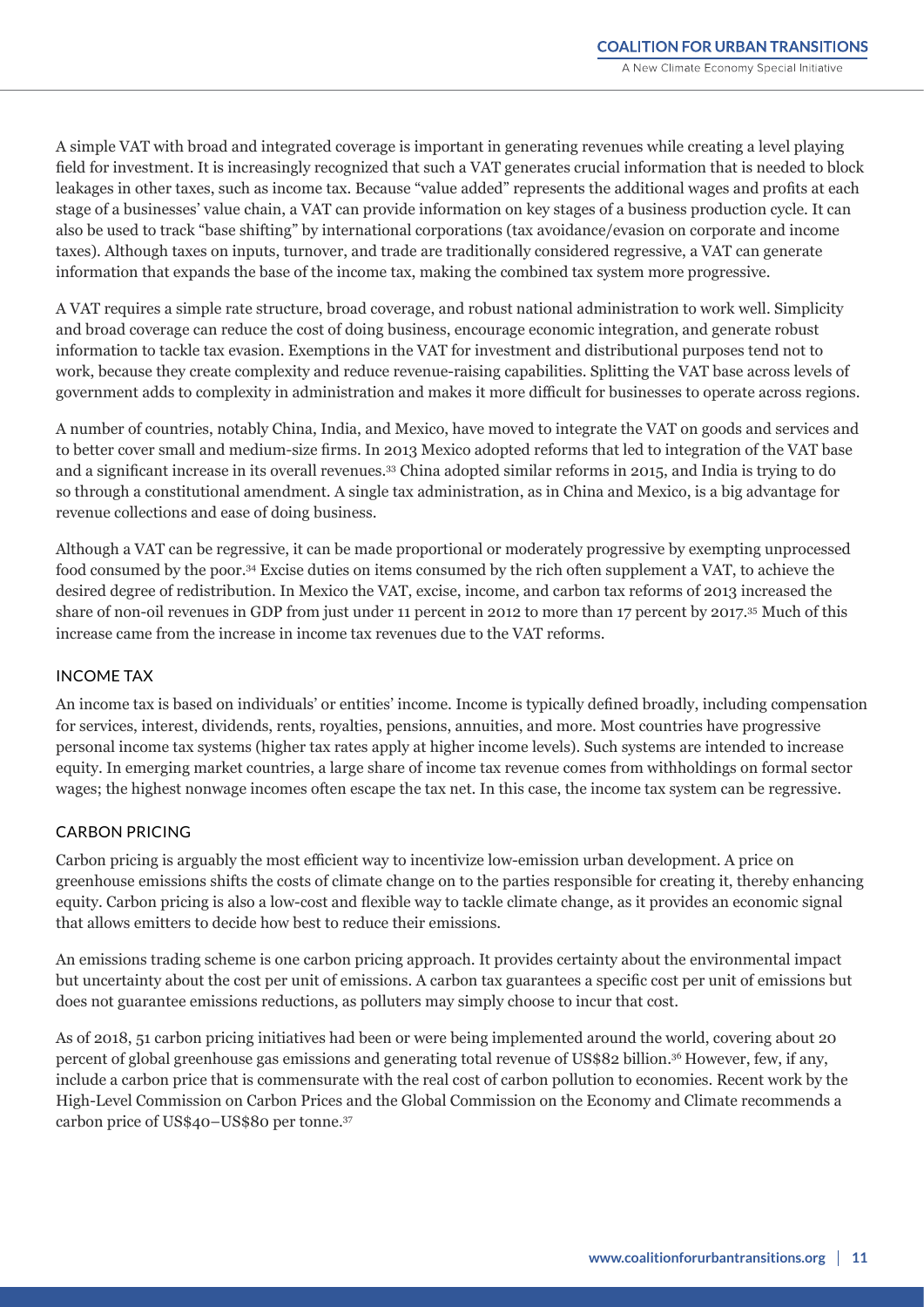<span id="page-11-0"></span>Addressing the issue of winners and losers from a carbon tax is important to secure political support. Conditional cash transfers are often recommended for the poorest, who generally live in rural areas.38 But the people most affected tend to be fixed-income households and informal workers in cities. Improved living conditions and reinvestment of the proceeds of revenue raised in social services and new employment opportunities might be the most appropriate form of compensation for people able to participate in the labor market. In the 2013 reforms in Mexico, the potential impact of tax reform on the poorest households was mitigated by the adoption of a universal pension for people 65 and older. This measure protected the main group unable to participate in the labor market. The conditional cash transfer system was abolished by Mexico in 2019 to finance infrastructure connectivity in poor regions for employment generation.

## **LOCAL TAXES**

Much of the effort required to achieve the SDGs involves action at the local level. Although local taxation is likely to be relatively small in relation to wide-area national tax bases, it is critical in establishing accountability for the delivery of local services. Even more important is the role that local taxation, particularly control over rates at the margin, plays in unlocking additional financing mechanisms, especially municipal bonds (including green bonds) and PPPs, which need to be recorded on local balance sheets.

Effective and accountable local governments, especially at the city level, are critical to stimulating local economic development. They will be equally critical to addressing climate change. Service delivery, infrastructure provision, and rate-setting frequently benefit from local negotiation, coordination, and administration, in line with the subsidiarity principle, which states that spending responsibilities should be pushed to the lowest level at which they can be effectively implemented.<sup>39</sup>Many towns and small cities do not need to administer taxes themselves if they can piggyback on national systems instead. The key thing is that subnational governments have the option of setting rates at the margin, so that choices about spending are linked to choices about revenue.

Some local governments have experimented with participatory budgeting, to improve the use and transparency of public resources. Care is needed to avoid bypassing the established legislative process or creating parallel budgeting systems.40 Cities can also initiate climate finance experiments, which can then be scaled up or replicated.41 For example, London, Milan, Singapore, and Stockholm have adopted congestion pricing, and several Chinese cities, including Beijing, Chongqing, Shanghai, Shenzhen, and Tianjin, have adopted emission trading schemes.

Fiscal transfers from higher levels of government are an important source of financing subnational investment and spending, but they do not constitute own-source revenues, which are critical for managing liabilities and improving access to credit at the city level. Even if they are untied, grants and revenue shares do not constitute own-source revenues, because recipients cannot vary tax rates at the margin if needed (for the repayment of debt, for instance).

Local control over tax rates is essential to anchor access to credit at the local level. Two options available to local governments are piggy-backs (or surcharges) on certain national taxes and property taxes.

#### PIGGY-BACKS ON NATIONAL TAXES

Subnational governments can raise revenues very efficiently through piggy-backs on national income and carbon taxes. Under a piggy-back, the central government typically defines the tax base and takes responsibility for administration of the tax; the local government sets a rate at the margin, which may be within a band set by the national legislature in unitary countries.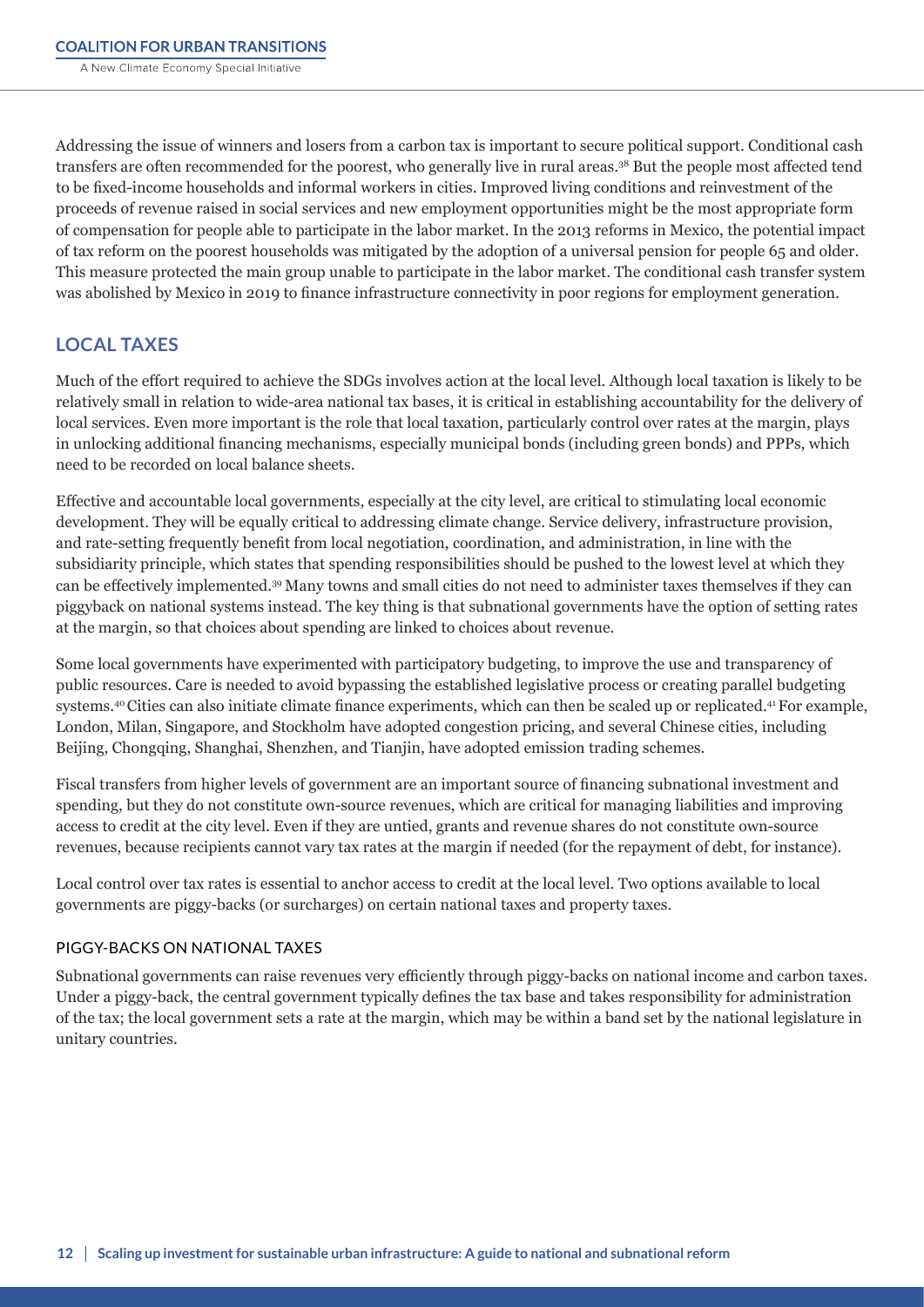This model has three key advantages:

- It generates many of the advantages of own-source revenues in terms of accountability and decision-making autonomy.
- It counts as "own-source" revenue for the purpose of anchoring credit and liabilities at the subnational level.
- It removes capacity constraints at the local level, as it uses the national tax administration.

Piggy-backs on the carbon tax have not been widely used. They could be drivers of sustainable urban transformation. The scope to set a higher tax rate in a congested and polluted metropolitan area than in a clean and compact new hub would send important signals to both producers and consumers. Meanwhile, the national base and rate would prevent a competitive race to the bottom.

Mexico adopted such a tax as part of its 2013 fiscal reforms. A national tax/excise was set above a level determined by the world price (in order to eliminate implicit subsidies). States were then able to impose an additional excise on top of the national rate, to raise revenue and further incentivize emissions reduction.

#### PROPERTY TAXES

A driver for municipal financing, including green bonds, is the property tax system. Clearly linking property taxes to service delivery is a way to enhance accountability and offset political resistance to the most visible taxes. Property taxes can also be designed to incentivize more compact, connected, and coordinated urban development—although too often, they are designed in ways that favor sprawl. In many emerging markets, wealthy and well-connected people evade US-style property tax based on valuation, which is hard to keep up to date. In many cases, titles are not clearly defined. As a result, in developing countries, the average property tax collection is less than 1 percent of GDP; in many African countries, it is often much less than 0.5 percent of GDP. For reference, property tax is often worth more than 2 percent of GDP in high-income countries.42

Land and built-up property can be taxed in various ways. A US-style recurrent property tax is based on ownership or occupancy of a property. It depends on the accurate valuation of a property (including changes in values as a result of public investments). Implementing this model requires clear property rights, an accurate record of ownership titles, and up-to-date-valuations.

Urban sprawl is generated by interactions between zoning rules and property taxes, as luxury housing moves outside formal city boundaries to take advantage of lower tax rates, and cities try to extend their jurisdictions. This problem is magnified when cities rely on land sales to generate revenues, as China has done since the early 1990s.

An alternative "recurrent" model is based on a simple flat-rate tax linked to occupancy, property size, and location, with rate setting linked to the cost of basic service delivery. This model does not depend on recent, accurate valuation of the property. It can be easily implemented, as only simple registration is required. The tax is based on simple criteria (such as floorspace) and is imposed on residents (whether or not they own the property), as they benefit from services. The registration of properties and occupants can be supplemented by modern satellite-based mapping (as being developed in Tanzania) or the use of decentralized blockchain registers (which have shown promise in some Baltic and Eastern European countries). This type of system can be useful for transforming informal dwellings and slums, as payments can enable inhabitants to qualify for loans and access to public services. The tax thus has a direct link to the SDGs.

In contrast, nonrecurrent taxes are imposed only after specific events (such as the sale or transfer of a property or the completion of physical infrastructure investments) rather than on a regular basis. Such taxes include for capital gains tax on the sale of property, stamp duties, and betterment levies that "mop up" changes in valuation associated with public infrastructure and other investments. For these nonrecurrent instruments to work, recurrent property taxation must be in place.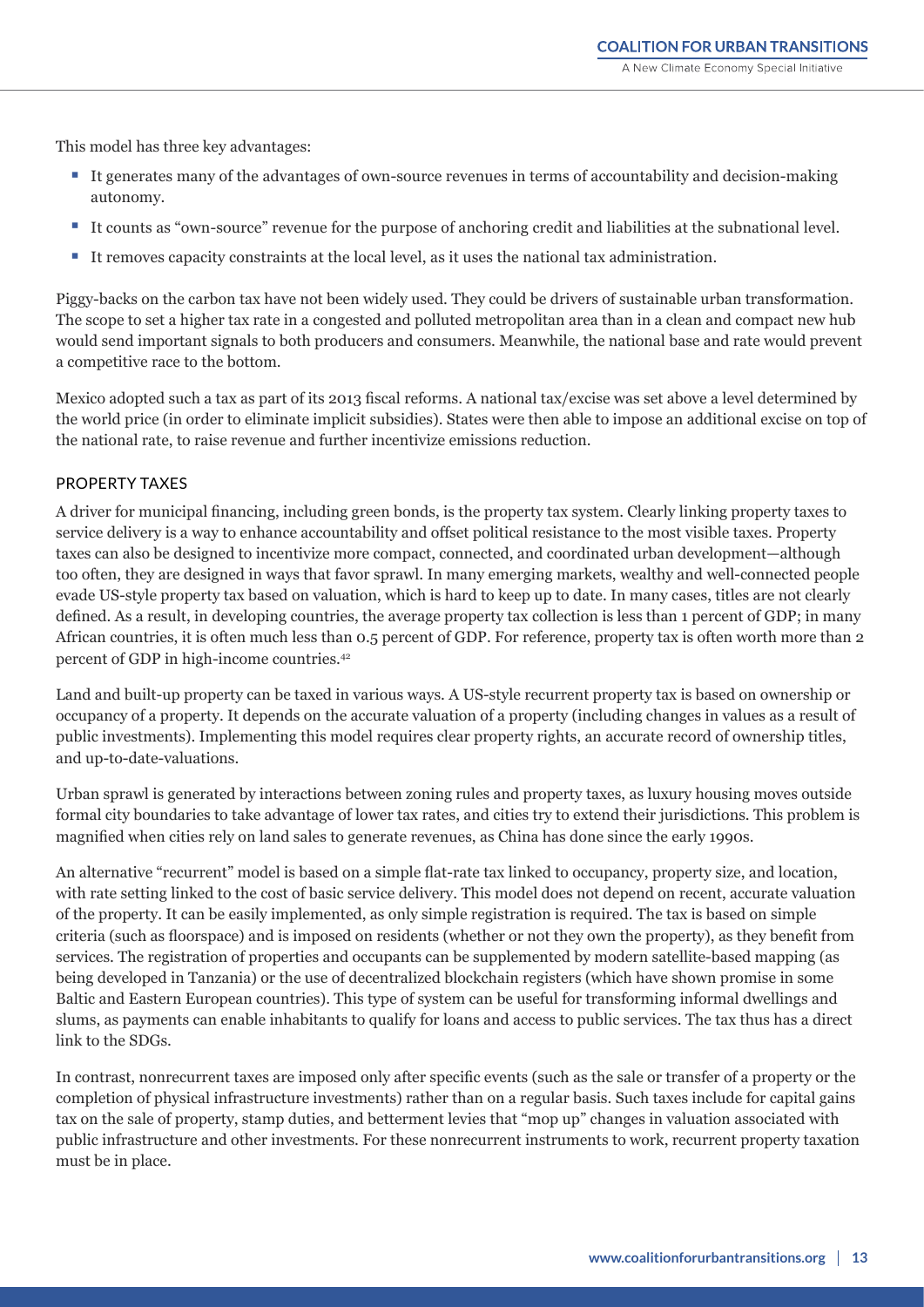Property taxes typically make only a small contribution to revenues in most developing and emerging market countries. The average collection in Latin American countries and India (which use the US-type model) is less than 0.3 percent of GDP.43 Recent experiments with variants of the US model—in the Chinese cities of Shanghai and Chongqing, for instance—have failed to generate expected revenues. The poor performance of property tax in these contexts reflects sustained political resistance from property owners; a weak tax administration, including difficulties establishing property titles and assessing changes in valuation; and weak enforcement (confiscation of property is rarely politically feasible), particularly where corruption is widespread and accountabilities weak.44 In many countries, many residents have pensions or other types of fixed incomes and cannot cope with revaluation of properties to market prices.

A flat rate tax on occupancy can be expected to generate public revenues worth 1–2 percent of GDP.45 The link to the public services provided by the local government makes the property tax a "beneficial tax" and helps overcome political resistance. Such a tax can unlock access to bond systems and other financing mechanisms needed to finance public infrastructure.

Given the rapid growth of informal settlements around metropolitan areas in large parts of Latin America, Africa, and Asia, the introduction or enforcement of a US-style property tax carries risks to low-income households excluded from formal markets and services. This type of property tax is also problematic for low-income households living in areas where prices have appreciated rapidly. However, many informal households would welcome a simple property tax on occupancy, as it provides official recognition of their residence.46 A legal address is a powerful mechanism for accessing public services; it is typically required for urban residents to register to vote; access entitlements and welfare payments; open a bank account; or get formal connections to water, sanitation, and electricity infrastructure.<sup>47</sup> However, if not implemented in an inclusive and equitable way, an ownership-valuation property tax system typically excludes the informal sector. Formalization (including through property tax systems) may lead to displacement, as elites capture the most valuable land sites, through either forced eviction or rising land/housing prices.<sup>48</sup> Enforced titles on communal lands can also undermine risk-sharing mechanisms, which are critical in many developing countries.49 Property taxes must thus be designed to support inclusive urban growth while achieving economic and environmental goals.

The efficient design of tax systems in isolation is not sufficient: Both national and local governments need to foster a tax culture linked to public service delivery. In the long term, domestic revenue mobilization depends on a culture of compliance in which citizens view paying taxes in return for effective public services as an integral aspect of their relationship with the government. Creating such a culture requires both parties to appreciate their rights and responsibilities, sometimes facilitated through taxpayer education, literacy, and outreach efforts.<sup>50</sup>

Rwanda is a notable success story in this regard. The Rwanda Revenue Authority committed to build a new social contract and convince citizens to pay their full tax liabilities in exchange for government services—an immense challenge.51 It overhauled tax collection procedures, improved information management, and launched a major public education campaign. As a result of its efforts, between 1998 and 2017, Rwanda's total tax revenues increased by a factor of 10, the number of registered tax payers grew by a factor of 13, and tax revenues as a share of total revenues rose from 10.8 percent to 16.7 percent. By 2017, 62 percent of the country's annual budget was financed from domestic tax revenues, up from 39 percent in 2000. Recognizing the political economies of taxation was crucial to long-term success.

#### SUMMARY OF THE TAX AGENDA

Countries need to use a combination of national and local taxes to achieve economic, social, and environmental goals including raising and steering investment toward more sustainable and efficient forms of urban growth. VAT and income taxes have a fundamental role to play in ensuring that the fiscal system is efficient and fair. Carbon taxes and property taxes can be designed to deter carbon-intensive urban development. Some degree of fiscal devolution, in line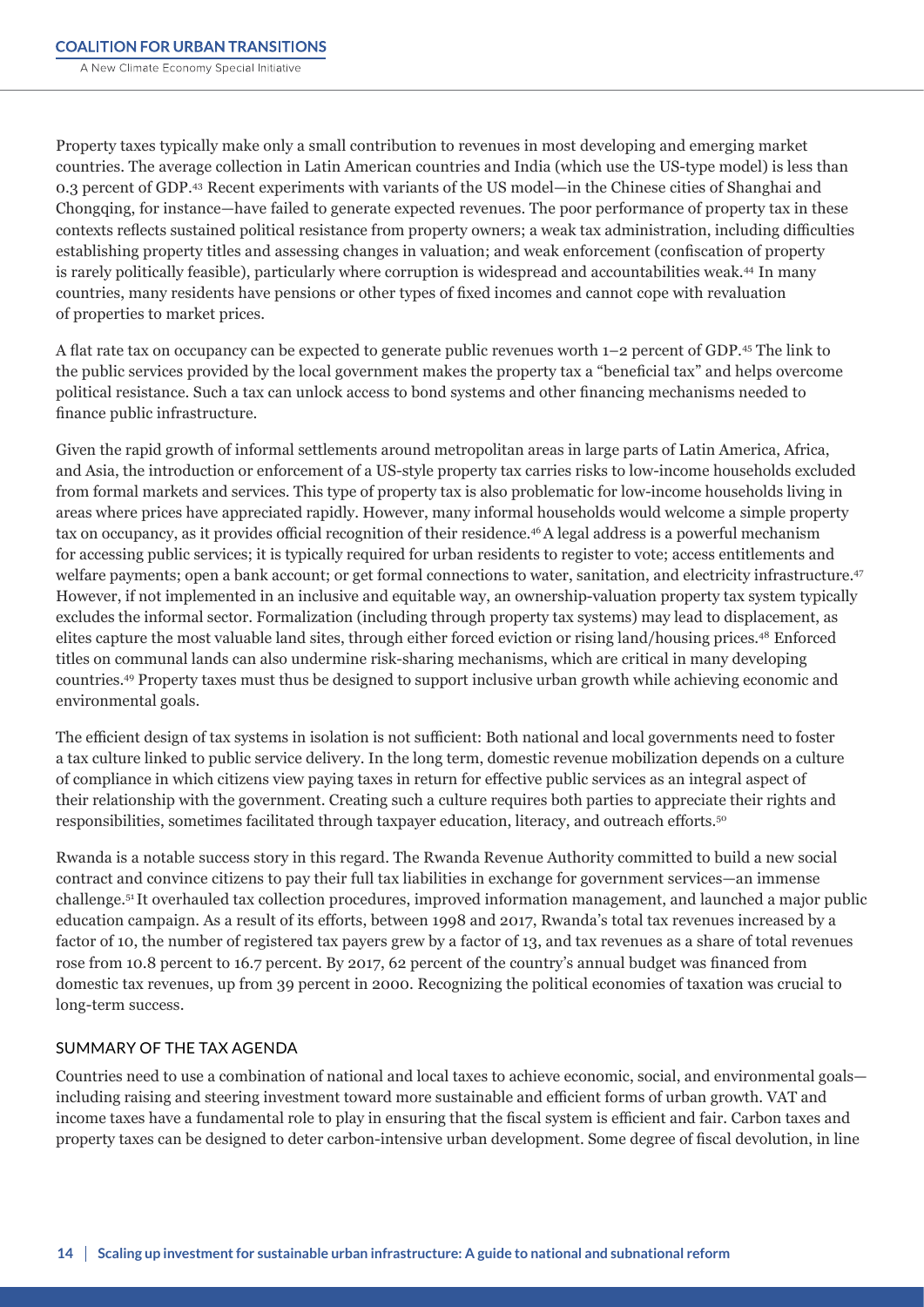<span id="page-14-0"></span>with the capabilities of local administrations, can enhance the accountability of local governments and expand access to credit. It can be achieved through local collection of property taxes or a piggy-back on taxes administered at the national level, complemented, as appropriate, with other user fees and charges.

## **DESIGNING AND MANAGING PUBLIC INVESTMENTS TO SUPPORT SUSTAINABLE URBAN DEVELOPMENT**

The allocation of public spending and investment significantly influences the quality and direction of urban development. Like taxes, public investment generates costs and benefits that have effects on firms, households, and the environment.

Designing and managing individual public investments well is an important part of fiscal policy. Public investment in infrastructure and the built environment plays a crucial role in shaping the way population and economic growth are accommodated within urban areas and how this growth is distributed across towns and cities within a country.<sup>52</sup> The interests and needs of different levels of government need to be considered, as much public spending and investment is at the local level. The national frameworks that determine public investment choices (including relevant shadow prices and discount rates) need to be analyzed and reformed in the same way as tax systems, to ensure that they align behind encouraging compact, connected, and coordinated urban growth.

International agencies have developed a range of useful guidelines that national governments can draw on for this purpose. The World Bank's Public Investment Management Assessment (PIMA) guidelines, for example, focus on the project life cycle but also provide insights into the institutional, regulatory, and legal frameworks needed to improve the efficiency of fiscal policy frameworks.53 The International Monetary Fund (IMF) has developed a complementary PIMAthat provides a ratings-like assessment of how to improve the efficiency of public investment.<sup>54</sup>It covers central– local coordination, national and sectoral planning, transparent project selection processes, improved management of infrastructure assets, and enhanced oversight and control over PPPs. The Organisation for Economic Co-operation and Development (OECD) has also developed a flexible investment governance toolkit. It focuses on effective public investment management across levels of government.

Economically and environmentally sustainable urban development will depend on governments taking a more strategic and coherent approach to public spending and investment.55 Public resources need to be allocated in ways that foster the growth of dynamic, interlinked urban centers, in order to ensure the long-term generation of employment opportunities, inclusive growth, and urgent reductions in greenhouse gas emissions. One option is to use shadow prices and distributional weights to capture the effects on the environment and households in different circumstances.<sup>56</sup>

Efficient public investment management is not enough. Chile has been commended for its effective public investment management by the World Bank,57 the OECD, and the IMF.58 But despite prudent macroeconomic management over two decades, its growth pattern has increased the country's reliance on primary exports, leaving the economy increasingly vulnerable to fluctuations in global demand (as highlighted by the post-2008 economic crisis). Chile also shows signs of being in a middle-income trap, struggling to create employment opportunities for an increasingly vocal and educated workforce. Despite the well-constructed North-South Highway, most employment opportunities continue to be generated in Santiago's metropolitan area; private investment in smaller urban centers has been slow to materialize. The result is a buildup of informal settlements, congestion, and pollution in the metropolitan area and one of the highest levels of inequality in Latin America.59

Well-planned, far-sighted public investment is essential to create a sustainable and inclusive "system of cities" throughout a country. Both national and cross-border connective infrastructure play roles in changing the cost structures that govern the location of private investment and activity. Infrastructure projects should therefore be chosen to support urban hubs and trade linkages that can generate employment and stimulate innovation.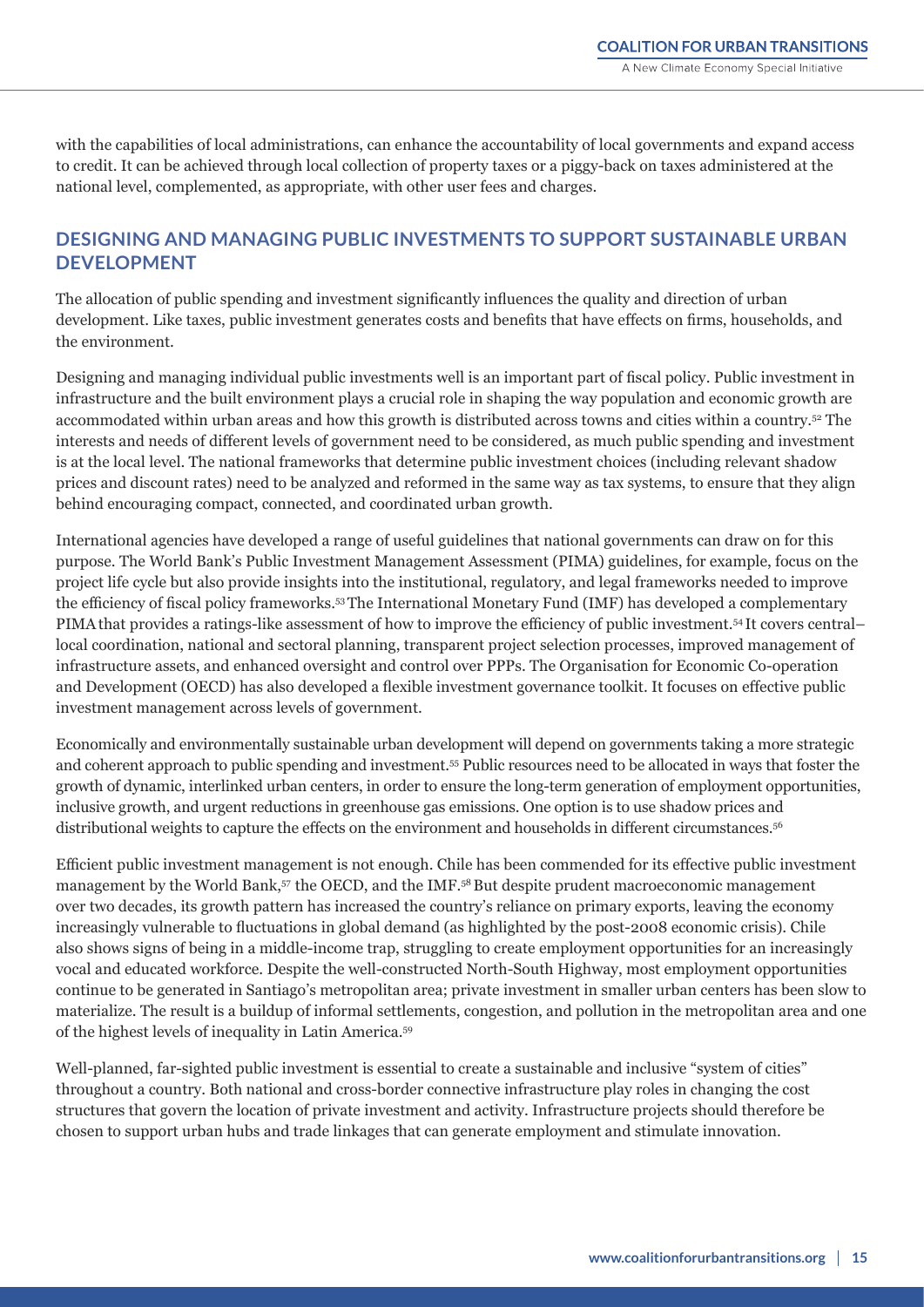Doing so can be a challenge in federal countries, such as Pakistan and the United States, where the central government does not always have the information or authority to act and subnational governments lack the resources or strategic vision needed for these kinds of investments. Ideally, governments should ensure that smaller urban areas are effectively linked to rural areas and large urban areas, so that they can provide goods, services, and nonfarm employment to rural regions as well as act as market nodes for processing agricultural products and natural resources.60 In larger urban areas, public infrastructure investment is essential to manage the local environmental costs of agglomeration, particularly the provision of core services and infrastructure, such as sewers, piped water, waste collection, and drainage.<sup>61</sup>To stay within the global carbon budget, all infrastructure investments need to have minimal embedded greenhouse gas emissions and support cleaner economic and social activity within cities.

Public investment in sustainable urban infrastructure is critical. But scaling up investment in a fiscally sustainable way will require national governments to be aware of four major risks and challenges:

- **Urban infrastructure investments generate assets, but they also generate liabilities, typically at the subnational level, which need to be managed well.** Public investment involves the creation of assets, which affect the government's total resource envelope in the longer term, either by generating profits or requiring ongoing subsidies to offset losses. Loans, bonds, and PPPs create liabilities, which may also be hidden in special purpose vehicles and state-owned enterprises. If neither markets nor central governments are aware of the full extent of liabilities, it is difficult for them to price and manage risk. Long-term fiscal sustainability depends on full and consistent information on intertemporal liabilities across levels of government on balance sheets. Without reliable recording of assets and liabilities on balance sheets, there is a danger that neither governments nor markets will be aware of the full extent of the inherent risks. Lack of such knowledge contributed to the economic crises in the European Union in the late 2000s and Mexico in the 1990s. $62$
- **Information on the build-up of liabilities needs to be generated in a consistent manner at all levels of government.** The use of balance sheets that capture all cash flows and future liabilities reduces the ability of lower jurisdictions to hide debts from other jurisdictions, including the national government, and from voters. The use of well-developed international standards, such as the IMF's *Government Finance Statistics Manual* (GFSM) 2001/14 can help national governments to detect the growth of local liabilities in off-budget operations, which can eventually become a huge liability that the center would be forced to clear. In many high-income countries, it has proven difficult to require subnational governments to record information about the build-up of financial obligations in a consistent and transparent way. Developing countries, with a few exceptions, face the same problems. The problem reduces local accountability, limits political constraints on nonperforming jurisdictions, encourages rent-seeking, and facilitates the hiding of liabilities from the central government.63 Without a clear and uniform way to record them, liabilities tend to emerge as nonperforming loans in the banking system. Recapitalization can transfer local debt into national liabilities overnight, as happened in Mexico and Spain. There is therefore a clear moral hazard: if local governments believe that the central government will absorb their debts, no hard budget constraint exist, and fiscally irresponsible projects are likely.
- Effective coordination across levels of government is key to designing, financing, and delivering **transformative urban infrastructure investments.** National, state, and municipal governments have different roles to play. Effective multilevel governance, including but not limited to the apportionment of spending and liabilities, is critical. The London Crossrail investment is a good example of joint financing of city infrastructure by the central government, city administration, and businesses that benefit from the infrastructure. Central government financing (almost half the total outlays) was conditional on local cofinancing. Crossrail is intended to enhance connectivity across the city of London, linking workers more effectively with existing jobs and creating additional pockets of employment at new transport hubs. At  $E_{15}$ billion, it is one of the most important public infrastructure projects in the United Kingdom in recent years.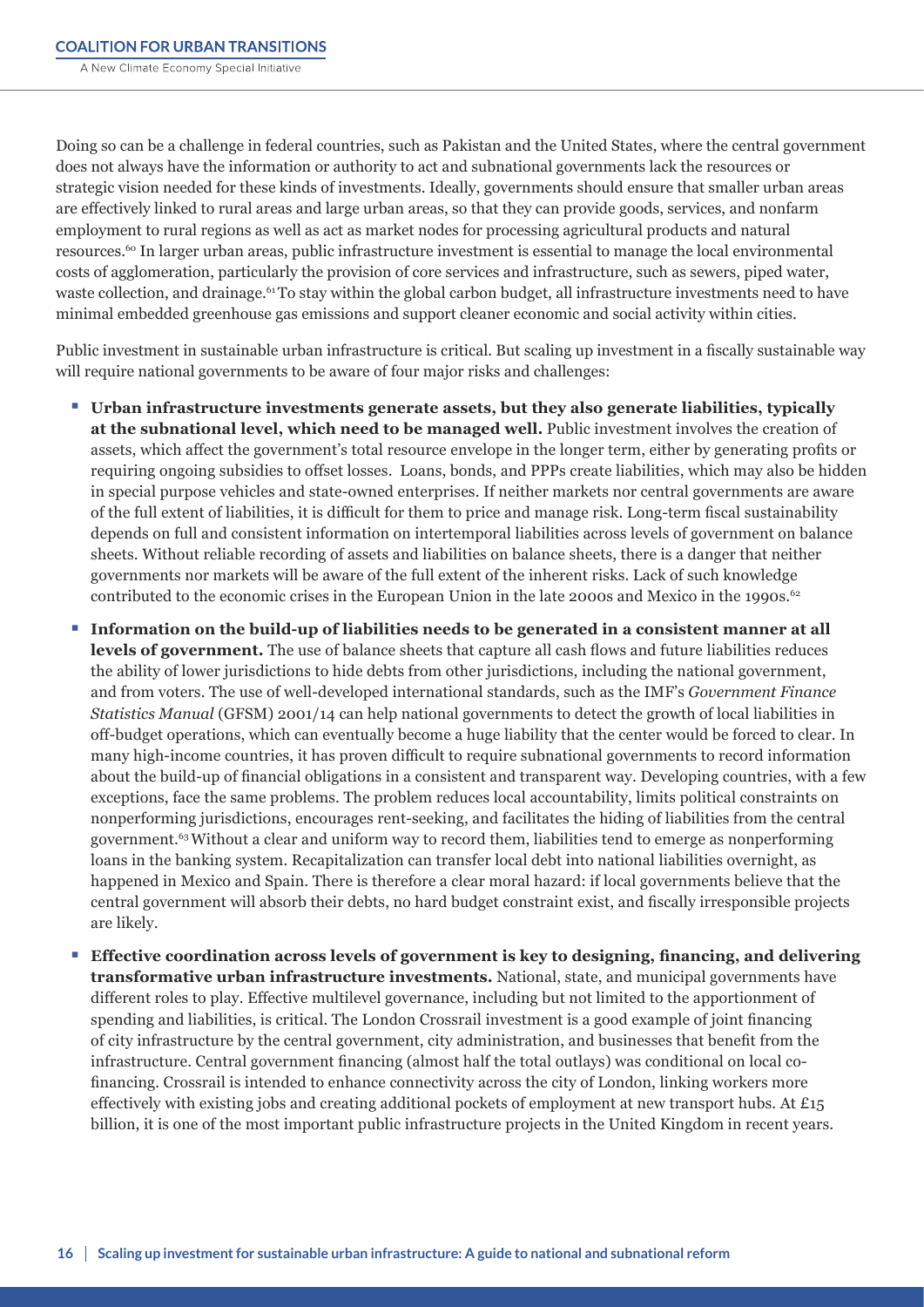<span id="page-16-0"></span>The project is partially funded through a betterment levy of about £4.1 billion, charged at a flat rate to all large businesses in London that are expected to benefit at large (rather than individually) from the new stations and improved connectivity. The higher business rate surcharges were a precondition for securing a central government grant of £4.7 billion. In addition, selected entities, such as the Heathrow Airports Authority and Canary Wharf, made voluntary contributions.

Natural disasters pose an increasingly important risk to public spending and investment. Local governments are primarily responsible for risk-reduction measures, including regulations concerning land use and building codes and preventive infrastructure (drains, dikes, shelters, and the like).<sup>64</sup> But local budgets seldom have the capacity to meet the large additional spending needs following natural disasters. As a result, intermediate and national levels of government are primarily responsible for relief measures, reducing the incentives for vulnerable regions to invest in costly disaster prevention infrastructure. In these cases, it is important for national governments to support the development of local balance sheets that anticipate potential loss of assets and to encourage the use of private insurance to share risks.65 Fiscal measures must be complemented with spatial planning and regulation to reduce exposure to more frequent and severe climate hazards, such as flooding, storm surge, and sea level rise.

Sound public investment choices by national governments will play a key role in complementing and reinforcing effective tax systems to achieve sustainable urban development. Government spending affects the incentives and options facing firms and households, including how they produce, transport, and consume goods and services. Public spending and investment decisions need to be made with close attention to their fiscal implications (particularly the tax burden and liabilities), as well as the effects on the environment and the distribution of income. Done well, a strategic program of public investment offers major opportunities to create new and high-quality jobs, improve productivity, and enhance quality of life by fostering a network of dynamic urban hubs across a country. It can also help put urban development on a less carbon-intensive path by funding the infrastructure necessary for compact and connected towns and cities.

## **4. Mobilizing private finance for sustainable urban infrastructure: Debt financing, public-private partnerships, and land-based finance**

Substantial infrastructure investment will be required to create dynamic, sustainable urban hubs that help deliver the SDGs and the Paris Agreement. Funding it will require massive amounts of private resources.

Commercial banks and investment companies manage nearly US\$70 trillion of assets. Pension funds, insurance companies, and sovereign wealth funds represent another US\$44 trillion.<sup>66</sup> Unlocking these private resources requires appropriate public resources, including guarantees by multilateral agencies (see figure 2).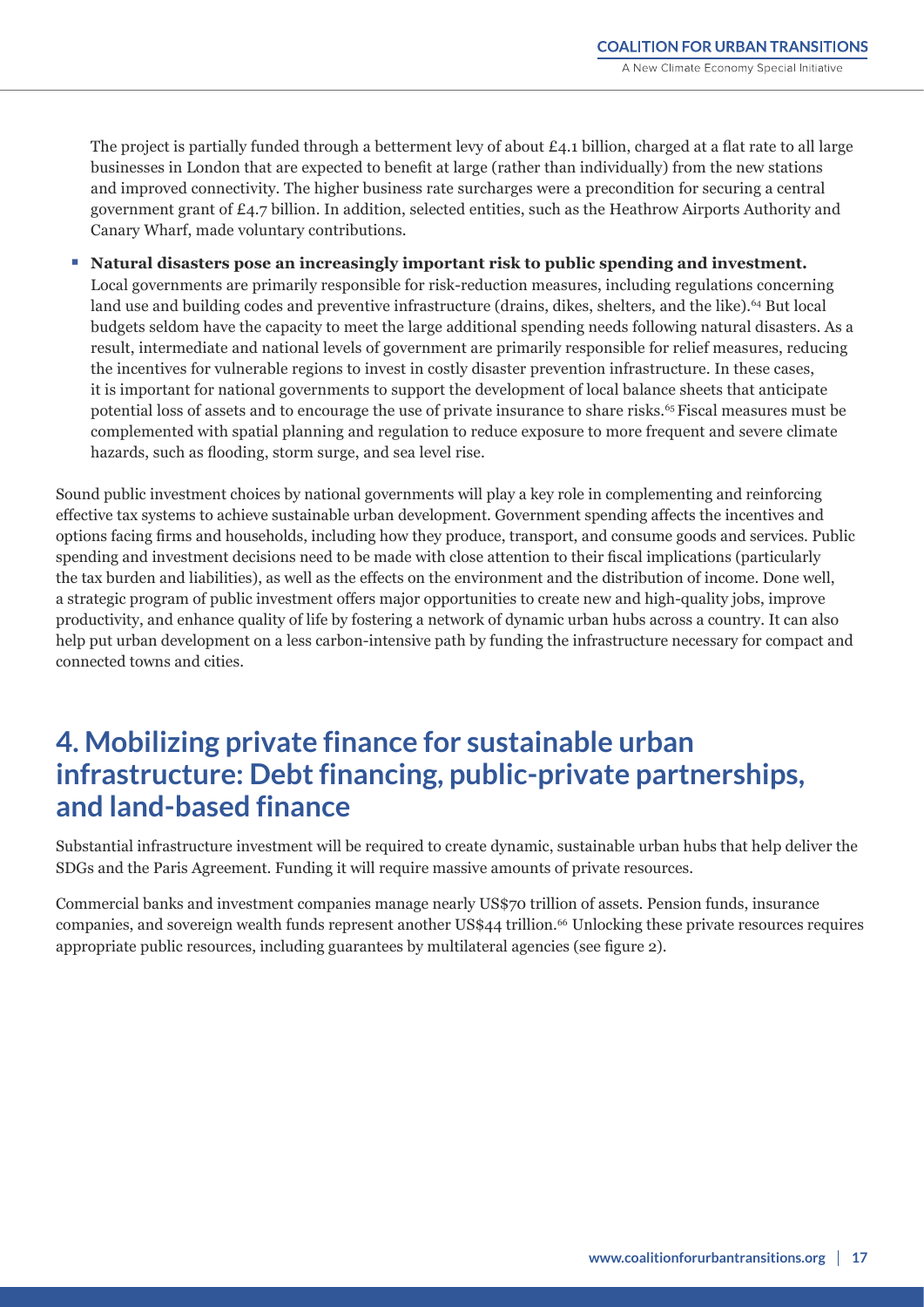A New Climate Economy Special Initiative

## Figure 2 **Leveraging private finance to fill the investment deficit and complement public finance**



*Source: McKinsey Centre for Business and Environment (2016) Financing Change: How to mobilise private-sector financing for sustainable infrastructure.* 

Involving the private sector in public urban infrastructure investment has many potential benefits beyond expanding the resource envelope. Crowding in long-term private finance can help achieve intergenerational equity goals, by distributing the cost of large-scale urban infrastructure more fairly over its lifetime. Private sector participation can also secure management and technical expertise. The profit motive can incentivize greater efficiency and innovation, which can cut costs and respond to market opportunities. Engaging private partners also creates opportunities for knowledge transfer and mutual learning, generating spillovers into other plans and projects. Long-term finance for urban infrastructure has the potential to accelerate development by expanding productive capacity and stabilizing economies (although volatility cannot be entirely prevented and must be managed with public finance anchors). Private finance and capabilities can therefore add substantial value where governments are in a position to balance and manage private and social returns across investments.

Partly because of regulatory and market failures, financial systems do not currently provide an adequate supply of affordable, long-term, cross-border finance for sustainable urban infrastructure. Few governments use longer-term, cross-border financing for major infrastructure projects. Incentive structures and portfolio restrictions (such as the restriction that allows pension funds to allocate only a small proportion of their resources to equities) constrain longterm investment.<sup>67</sup>The cost of private capital is also typically higher than the cost of capital from development agencies.

There is a need to facilitate flows of affordable, long-term capital to countries with large investment needs, particularly rapidly industrializing and urbanizing economies. Several instruments have the potential to leverage long-term private capital. They could be refined, adapted, and deployed at greater scale with the support of national governments. This chapter focuses on three of them: debt financing (through loans and bonds), PPPs, and land-based financing. Guarantees and other risk-mitigation instruments can also be designed to overcome barriers to private investment in sustainable urban infrastructure, such as institutional inertia, real or perceived risks, mixed/low-return profiles, and imperfect information.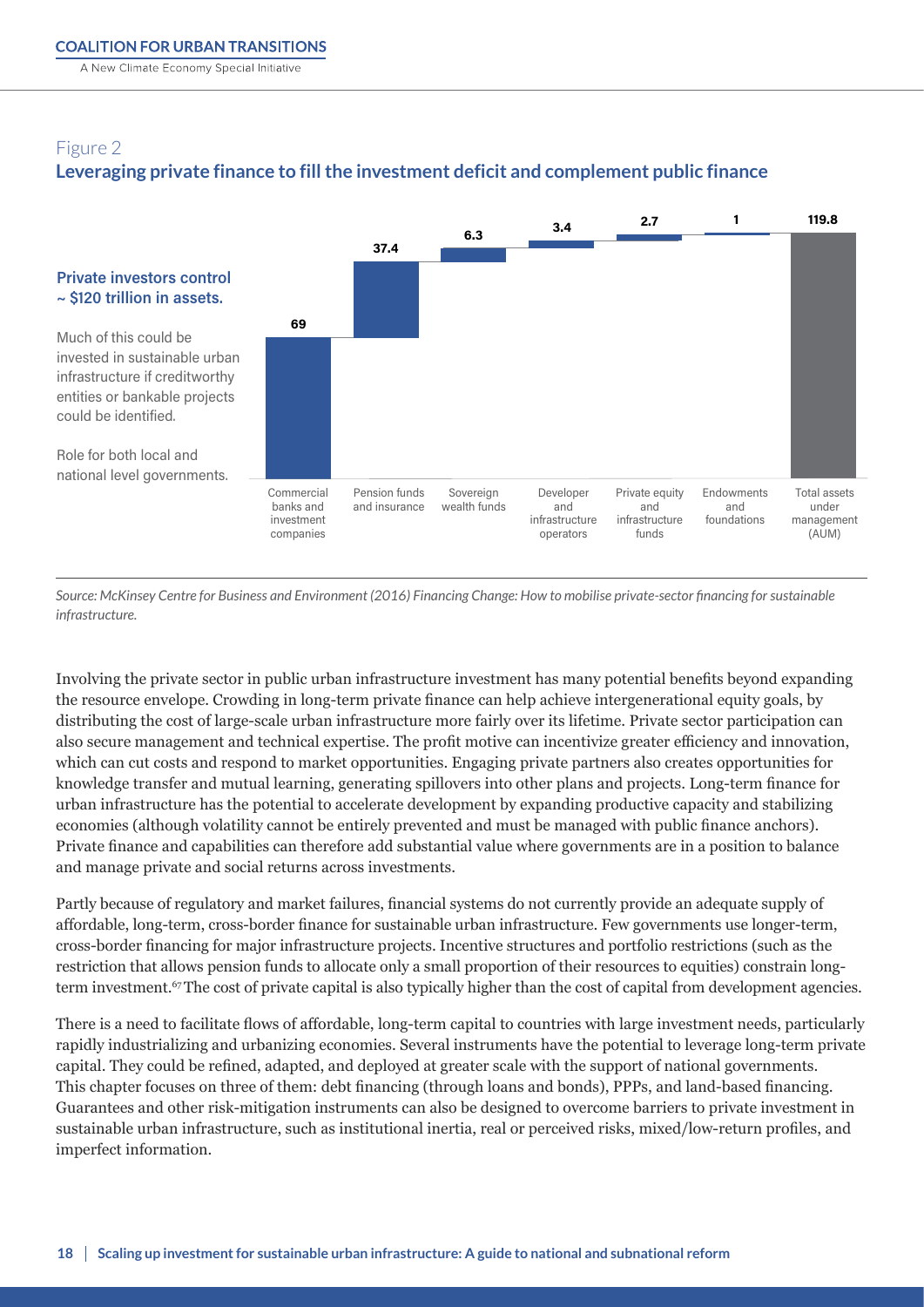This section presents a coordinated framework for understanding the preconditions for the successful use of these instruments. It identifies factors and constraints that governments should consider in order to deploy these mechanisms in a fiscally sustainable and economically strategic way. These preconditions are grouped into four categories: the fiscal environment, the regulation and policy environment, the institutional environment, and the investment and credit environment. The framework highlights areas where strategic reforms or capacity building could enhance a country's readiness to deploy specific financing instruments.

Political economy considerations are also essential to effectively leverage private sources of finance. The efficacy and appropriateness of an instrument often depends on complex and sensitive politics. Single-term mayors, for example, may not be concerned about the long-term repayment for urban infrastructure, especially if the liabilities can be disguised off the balance sheet in the short to medium term. Standardized balance sheets at the subnational level are absent in most countries. France, for example, has required municipalities to generate standardized balance sheets only since 2015, and Mexico has required standardization only since 2014. Asymmetric information on the operation of the private partner, including the effort exerted, cost, and liabilities, has created difficulties for the state. Particularly in countries in which different parties are in power at different levels of government, there can be a sharp incentive for subnational governments to pass the liabilities on to the center.

Beyond experimenting with specific financing mechanisms, national governments have three broader roles to play. First, on the supply side, national governments can facilitate the growth and diversification of long-term financing instruments. Much cross-border financing has been through bank loans, which typically have short maturities (an average of 2.8 years in emerging markets) and are subject to considerable volatility, as seen during the financial crisis.68 Access to a wider range of finance sources and instruments can improve the resilience of financial systems. National governments can facilitate the development of debt and equity markets by improving legal and regulatory infrastructure, promoting transparency, and strengthening financial supervision.<sup>69</sup> Governments can reform credit rights, investment limits, reserve requirements, the valuation of assets and liabilities, and limits on foreign investment to tackle gaps in the availability and costs of long-term cross-border finance.

Second, on the demand side, national government can create enabling policy frameworks, infrastructure strategies, and financing platforms to systematically guide investment. Investors need to be confident of the certainty and consistency of these policies if it is to guide economic decision-makers. Such policies should help make socially inclusive and environmentally sustainable investments more commercially attractive than business-as-usual options.70 Working in partnership with local governments, national governments can develop integrated spatial and infrastructure strategies that can systematically guide investment toward sustainable infrastructure projects and efficient urban forms. Such strategies should also foster national and cross-border connectivity that can take advantage of local competitive advantages and balance urban growth across the country. For major infrastructure projects, governments can improve feasibility assessments and bid processes to ensure that financing choices align with wider economic development strategies and long-term fiscal considerations. They can also establish platforms that help build private sector confidence with new markets and financing instruments. Kenya's Pooled Water Fund, Rwanda's National Climate and Environment Fund, and Thailand's Energy Efficiency Revolving Fund all effectively connect private capital to a wide range of actors experimenting with social and environmental investments.

Third, national governments can build the capacities of subnational governments or provide them with institutional or technical support. National tax administrations can provide functional services to local governments, including audit capabilities and the use of satellite technology. National project preparation facilities can provide financial and technical assistance to develop bankable projects that are attractive to the private sector. This assistance can be provided at any stage of the project preparation lifecycle; it is usually provided to support feasibility studies and project structuring. Project preparation facilities can help governments acquire and retain expertise (rather than depending on consultants and advisors), which can help reduce the costs of project development and financing. One estimate suggests that greater policy predictability could reduce global financing costs by a 1–2 percent, saving as much as US\$100 billion a year.71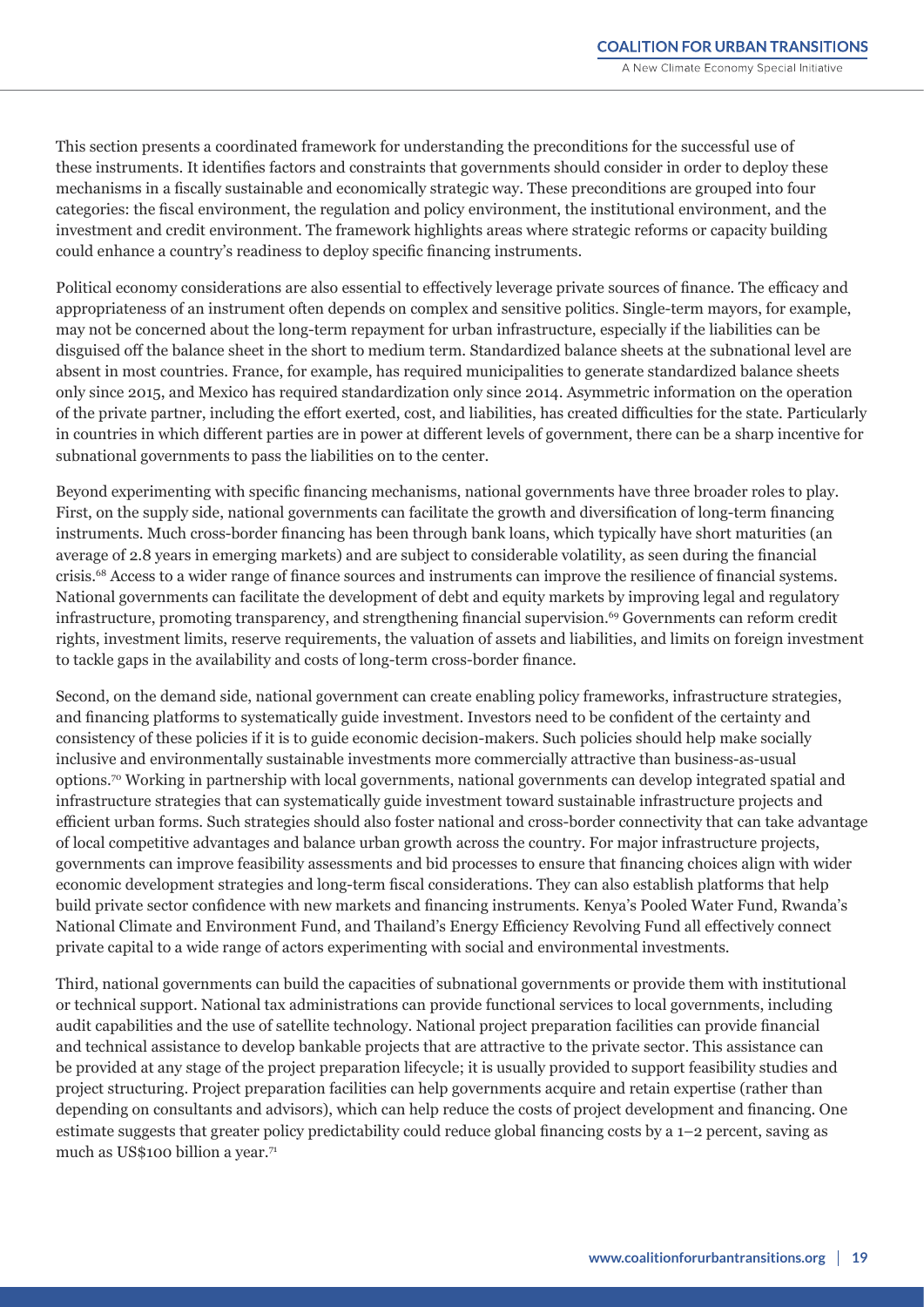## <span id="page-19-0"></span>**THE URBAN FINANCE PRECONDITIONS FRAMEWORK**

This subsection presents a framework for evaluating the preconditions for the successful deployment of debt financing, PPPs and land-based financing instruments at scale. It defines each mechanism, identifies some of the instruments that included in each broad category, presents a set of implementing principles for deploying each mechanism effectively, and presents criteria for governments to consider to help them unlock the full potential of each mechanism.

The preconditions are grouped into four categories:

- *Fiscal environment.* Preconditions focus on how the government manages and monitors its spending levels, tax rates, and liabilities with respect to the financing instrument.
- *Regulation and policy environment.* Preconditions relate to legislative requirements (for example, whether a clear legal and regulatory system is in place to authorize and govern subnational borrowing) and the effectiveness of the land and property system.
- *Institutional environment.* Preconditions relate to the skills and capacity needed to structure and implement a financing instrument (for example, whether civil servants can evaluate and design the contracts that underpin PPPs) and whether government bodies are effectively coordinated across levels and sectors through clear assignment of responsibilities.
- *Investment and credit environment.* Preconditions relate to the credit ratings needed to attract financing from capital markets, the capacity to plan large capital projects, currency risk, and interest rate volatility.

Together these preconditions indicate whether a financing instrument is fiscally sustainable, legally acceptable, technically feasible, and potentially scalable in a country or city. This framework helps assess a country's ability to deploy the three instruments and reveals areas where the national government could usefully undertake reforms and build capacity. The results for a country could be summarized in a matrix highlighting weaknesses and strengths (figure 2). There is no "natural progression" toward maturity; many advanced countries lack the preconditions for some financial instruments, especially PPPs.

## Figure 3 **Sample assessment of a country's strengths and weaknesses in ability to access private**

## **Sample assessment of a country's strengths and weaknesses in ability to access private financing**

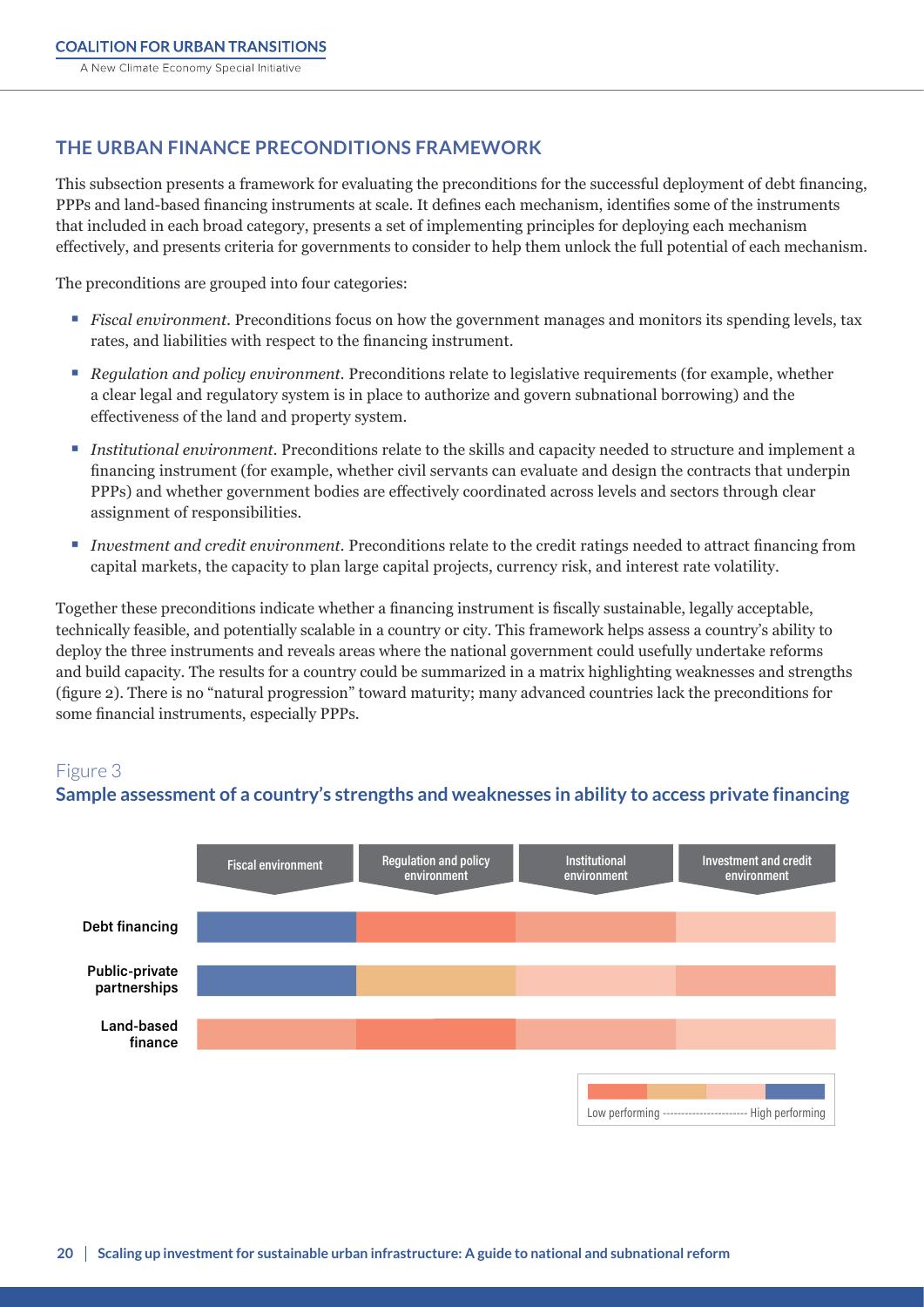## **DEBT FINANCING**

### Box 2 **Debt financing**

Debt financing or borrowing for infrastructure projects involves repaying the principal and interest at specified dates. The interest rate typically depends on the opportunity cost of a project (which in turn is a function of the supply of and demand for finance), expected inflation, and the risk to the lender. The risk to the lender is a function of the credit history of the borrower, project-specific risks, the currency in which the debt is denominated, and the loan tenor or bond maturity. In practice, most investment is guided by the prevailing interest rate, which is set by a national agency. Subnational governments typically face higher rates than the sovereign government.

Long-term assets benefit future citizens, who should therefore help fund them.<sup>72</sup> Borrowing provides a way to distribute the public costs of infrastructure investment equitably over time. Sustainable levels of borrowing are determined by current revenues and the projected increase in that revenue base, often with the presumption that infrastructure will help deliver future growth and additional government revenues. Debt finance tends to favor brownfield projects (existing assets) rather than new-build greenfield projects, which have higher risks, especially during the construction phase.

A loan is taken out in exchange for periodic repayments of parts of the principal plus interest. Loans are usually provided by individual lenders or small number of lenders working together, typically commercial banks and development banks/ agencies, depending on the country and project. *Project finance* is a short-term loan used to finance project development and construction. This type of loan carries higher risk for lenders and thus generally has a higher interest rate than permanent finance. Repayment is usually based on a structured take-out (the debt rolls from project to permanent finance based on terms/lending conditions met) or refinanced at the end of the term. *Permanent finance* is longer-term debt used to finance an asset during its operational life. Risks are more predictable during this period. Permanent loans therefore tend to have lower interest rates than project finance. Repayment is based on the operating revenue/income generation from the asset.

Sources of capital for debt financing include commercial banks; infrastructure funds; and institutional investors, such as insurance companies, pension funds, and sovereign wealth funds. Each type of investor favors a different form of debt finance. Commercial banks are more likely to provide project finance, and institutional investors typically favor permanent finance. Multilateral development banks, bilateral development agencies, and municipal development funds often play a critical role by supporting project preparation and providing concessional (lower-than-market) rates, which reduces the cost of debt finance.

A bond is a promise by the borrower or issuer to pay the principal to the holder of the security by a specified date, usually with regular interest repaid throughout the life of the bond. The bonds in any single issuance may be purchased by a large number of lenders, including the public. The market price of bonds can fluctuate, but the interest is typically fixed. A bond is typically linked to specific sources of finance under the control of the issuer, such as property taxes or user fees that can be used to repay the debt. A *general obligation bond* (the more common option) is not tied to specific projects and is typically serviced from government revenues. A *project bond* funds specific investments and is repaid from the revenue streams generated by those investments. It can also draw on general revenues, depending on public sector pricing and risk-management decisions.

*Green bonds* are bonds used to finance green assets and projects. The Climate Bonds Initiative defines a bond as green if at least 95 percent of it proceeds are dedicated to green assets and projects, as listed in the climate bonds taxonomy, and sufficient information on the financed projects is available to check this alignment.<sup>73</sup> Eligible urban projects include bus rapid transit systems, metro and light rail, resilient water infrastructure, efficient lighting, sustainable waste management, cycling schemes, and energy-efficient buildings. In 2018 the global green bond market was worth about US\$1.2 trillion. Issuance was dominated by China, followed by India, the Republic of Korea, Japan, and Australia.74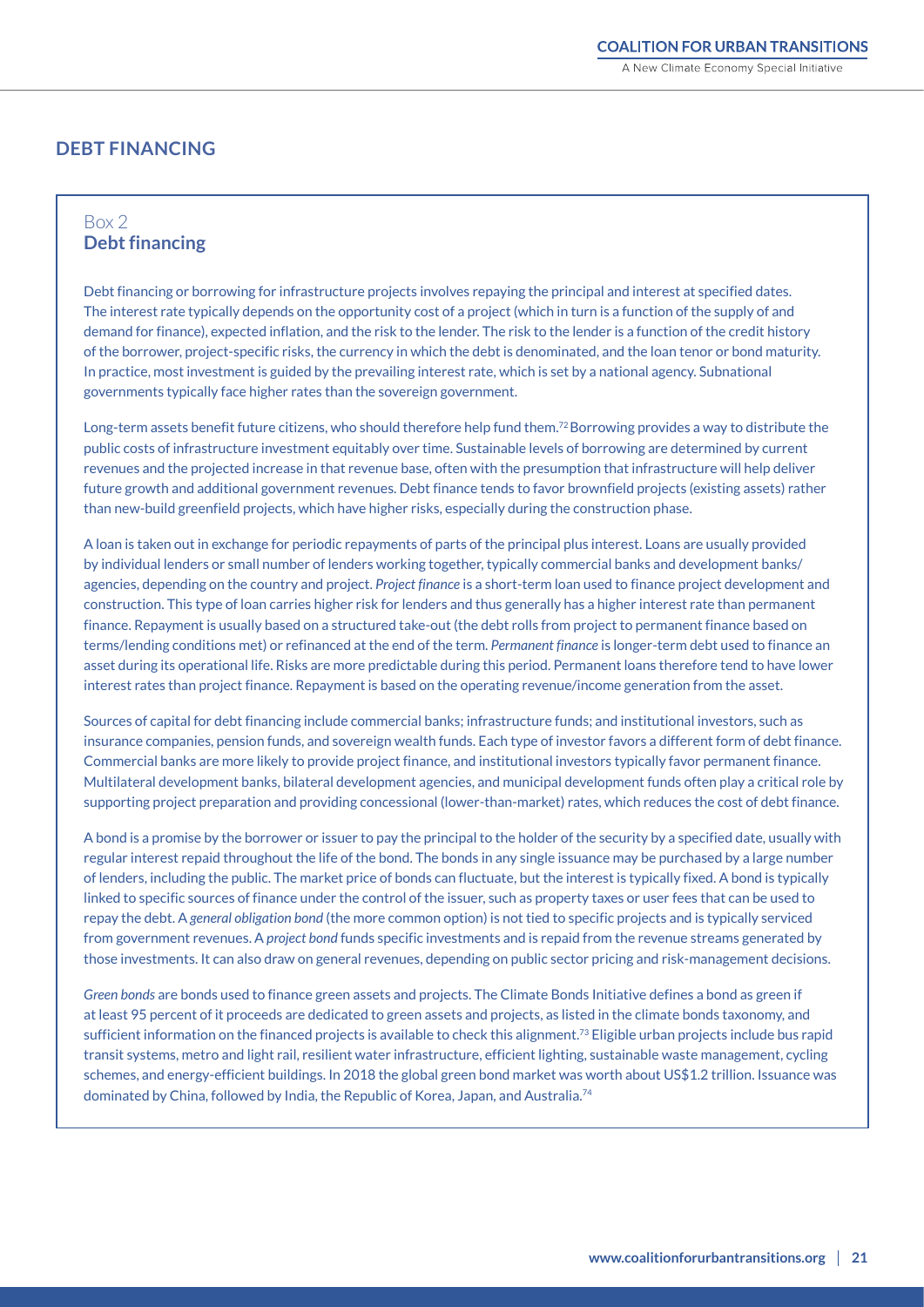A New Climate Economy Special Initiative

The cost of servicing bond debt is lower than the interest on commercial bank loans, particularly for general obligation bonds, because bonds tend to be issued at the operational stage of a project or entity, when revenue streams are stable. Loans tend to finance riskier phases, such as construction. Investors may also receive favorable tax treatment for buying bonds, which can further lower the cost of capital. The transactions costs associated with issuing bonds are high, however, so bonds are better suited to large projects or project pipelines.

National governments and corporations use both loans and bonds to secure finance. Subnational governments may also use these instruments if the national policy and regulatory framework allows them to do so.

One of the most important but difficult tasks in managing private finance for public investments is to establish and enforce the overall debt limit across levels of government. This total needs to be apportioned across subnational entities, so that the overall limit is not exceeded. Each level of government must account for its own debt and be capable of repayment. To do so, lower tiers must have own-source revenues that can be increased if needed to pay for liabilities and provide full information and transparency on the magnitudes of their liabilities over time.

#### **Implementing principles**

*1. Solid legal frameworks outlining borrowing rights and conditions are necessary to instill confidence in lenders and capital markets.*

A transparent, robust legislative and regulatory framework can give financial institutions the security they need to invest in long-term capital projects. Such a framework must ensure that all contracts are enforced and all financial obligations upheld across the market. National governments can help strengthen and deepen debt markets through a wide range of measures, including improving financial oversight, fostering greater transparency, and establishing clear standards for the preparation and reporting of financial information.75

To facilitate subnational borrowing, national frameworks also need to provide legal clarity about who can borrow, the legitimate purposes of borrowing, debt limits, collateral, and enforcement in case of default. Limits or incentives on financial institutions and sources of institutional capital to invest in infrastructure may also be part of such a framework.76

A global study of 160 countries finds that 88 national governments forbid any borrowing by local governments and 22 countries allow local governments to borrow without restriction.<sup>77</sup> Local borrowing rules are typically more accommodating in Europe and Latin America. In contrast, subnational entities in most African countries are not permitted to issue debt. South Africa is the only country in Sub-Saharan Africa that explicitly and constitutionally enshrines the right of municipalities to issue municipal bonds. This right is grounded in one of the most effective property tax systems in emerging economies, a system that generates more revenues as a proportion of GDP than Germany.<sup>78</sup> The national government in South Africa limits municipalities to long-term borrowing for capital expenditures and clarifies that no higher levels of government will guarantee the debt. This framework provided the legal certainty that enabled South Africa to issue the first green municipal bond in the global South.

#### *2. The ability of government agencies to secure debt finance depends on the bankability of the project or the creditworthiness of the borrower.*

The borrower's ability to repay determines the viability of any borrowing. A government agency that wants to borrow must thus have access to a revenue stream, either from the project the debt will finance or from local taxes, fees, charges, or other sources. Particularly in the global South, many essential infrastructure projects are not bankable, because of a combination of factors, including high interest rates and low incomes, which mean users cannot afford to pay tariffs at rates that allow cost recovery.79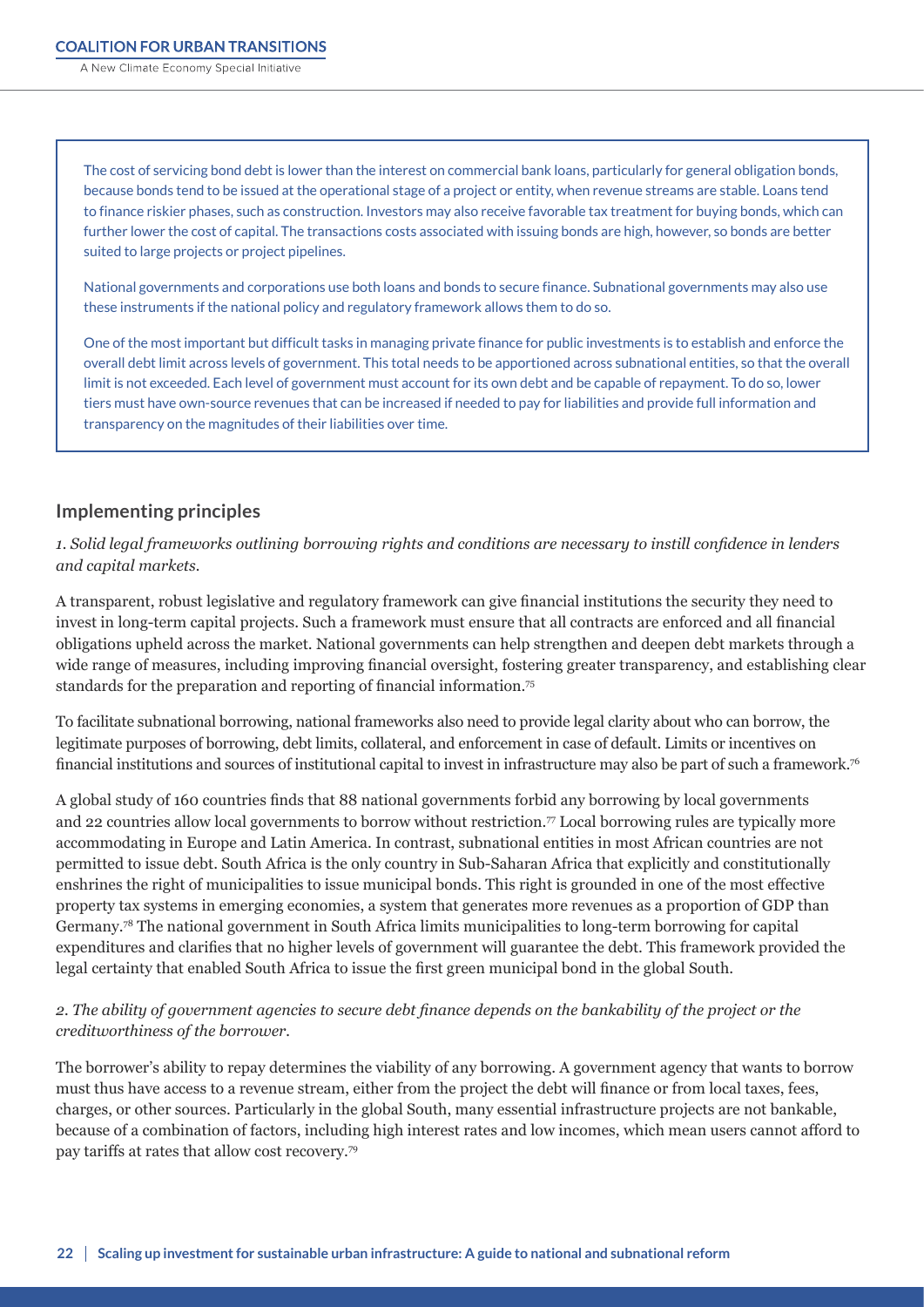Many subnational government agencies are unable to mobilize long-term debt finance because they are not creditworthy, in some cases because they have no credit history or credit rating. As of 2013, only 20 percent of the largest 500 cities in developing countries were deemed creditworthy in domestic markets, and just 4 percent were deemed creditworthy in international markets.<sup>80</sup>

Creditworthiness is measured by a set of fiscal and institutional indicators, including the revenue base, the revenueexpenditure balance, the autonomy and stability of revenue streams, total liabilities, and the entity's financial management.<sup>81</sup> To address each of these issues and improve their creditworthiness, government agencies can develop an efficient and effective revenue collection system, improve their budgeting and forecasting, and build their credit history through small projects with diverse lenders.

In Uganda, local governments struggle to collect property tax efficiently. This source of revenues accounts for only 0.1 percent of total revenues.82 To address the problem, the Kampala Capital City Authority (KCCA) implemented a system for online payment of business licenses, hotel taxes, ground rents, property rates, and other charges. It abolished cash payments at government offices; all payments not paid through the electronic system are collected at local banks. It also undertook internal reforms, reducing the number of bank accounts it held from 151 to 16. These efforts dramatically improved tax administration and collection, enabling the city to triple its own-source revenue in three years<sup>83</sup> and achieve an A long-term credit rating in domestic markets.<sup>84</sup> A higher rating is necessary to access capital markets, but—as Kampala discovered—it is not sufficient without an enabling regulatory and legislative environment.

#### *3. Clear delineation of institutional responsibilities by different levels of governments can strengthen fiscal discipline and enhance coordination across infrastructure projects.*

Delineating the responsibilities of different levels of government and agencies is desirable, because it can enable much better decision-making about whether their respective resource envelopes are appropriate to their mandates. However, it is politically difficult to impose hard fiscal rules on subnational governments if doing so constrains spending on basic public services that are critical to low-income and other marginalized groups (the rich often live in gated communities and benefit from private education and health care and are hence immune from spending cuts). A challenging political game across levels of government arises, exacerbated by overlapping responsibilities.

The city of Dakar highlights the competing perspectives and political agendas of different levels of government. The city faces severe fiscal constraint because of multiple factors, including fragmented governance (the city of 3 million people has 19 municipalities); the absence of any effective tax handles at the municipal level (even the property tax is handled by the national treasury); and inadequate, unreliable fiscal transfers from the central government. With the aim of issuing a municipal bond, the metropolitan government undertook a number of small initiatives to build the expertise of key staff, professionalize the city administration, and develop a credit history by borrowing from domestic banks. It secured a 50 percent guarantee from the US Agency for International Development (USAID) and a "no objections" letter from the central government. Given the weak remit of the metropolitan government, and even weaker municipalities, however, the central government then decided to block the municipal bond issue, as it became clear that its liabilities could eventually fall on the central government.<sup>85</sup>

National governments can both manage fiscal risks and improve access to finance through pooling mechanisms, which bring together many individual projects or many borrowers that are smaller or whose creditworthiness is less than investment grade. Pooling helps spread risk across many small entities and creates a larger debt offering. It therefore has the potential to attract more investors and lower borrowing costs. Pooling can also improve coordination in infrastructure planning, although it means that each unit has less flexibility in how resources are allocated and deployed.86 Pooling can also create incentives for irresponsible financial behavior at the local level, as risks are shared with other agencies. National or regional/provincial agencies (particularly municipal development funds) can take the lead in pooling and attracting debt on behalf of local governments while ensuring oversight of fiscal risk. This strategy has been a popular in the Nordic and Baltic states, where public subnational entities have high levels of fiscal autonomy and account for 48 percent of the region's green bond market.87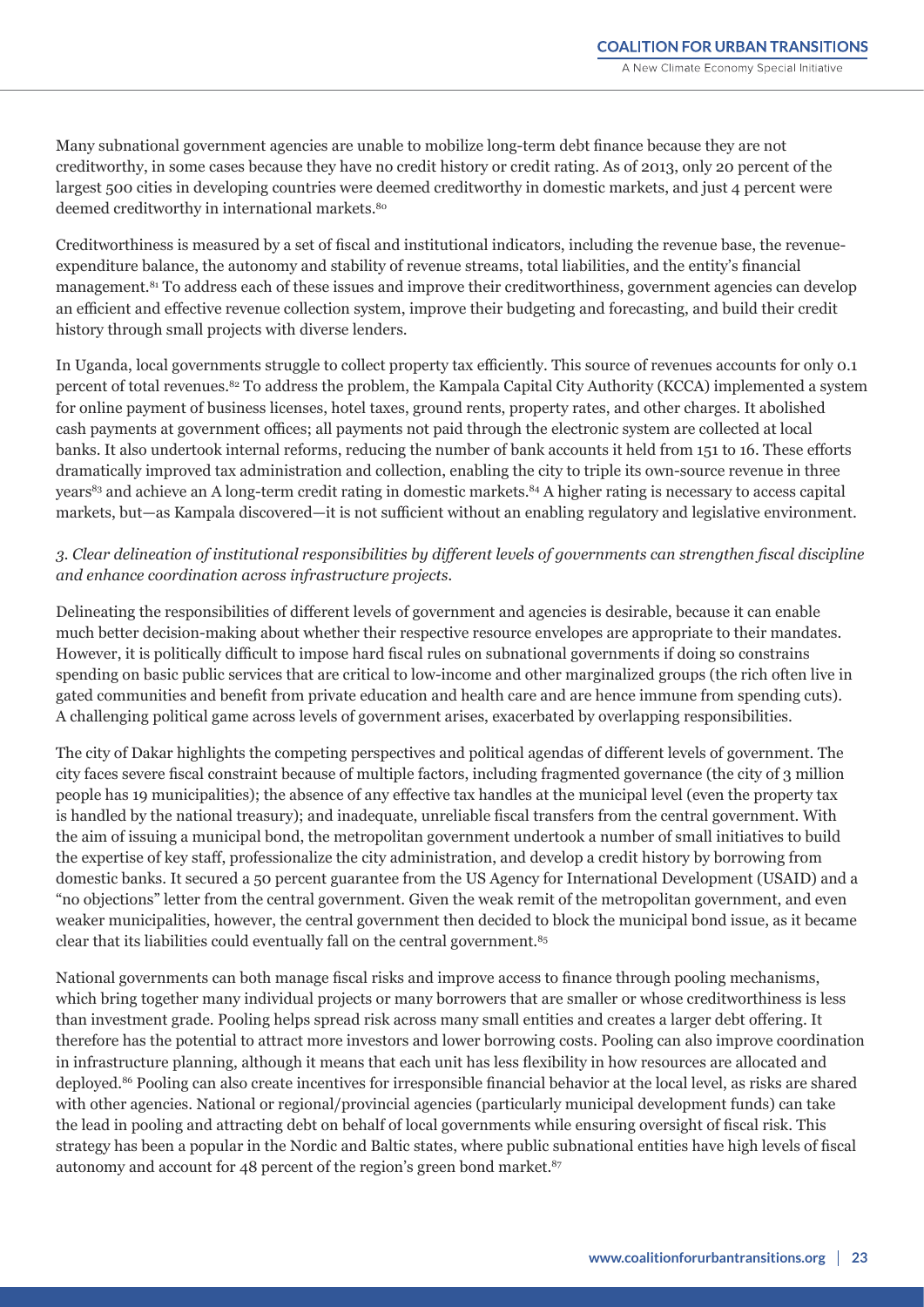## **Preconditions for unlocking the full potential of debt finance**

Table 1 provides questions that can help national policymakers assess and better understand the conditions for and constraints on deploying debt finance.

### Table 1

## **Questions to ask to determine whether a government is ready to use debt finance**

| <b>Environment</b>           | <b>Questions to ask</b>                                                                                                                                                                                                                                                |
|------------------------------|------------------------------------------------------------------------------------------------------------------------------------------------------------------------------------------------------------------------------------------------------------------------|
| <b>FISCAL</b>                |                                                                                                                                                                                                                                                                        |
| <b>Fiscal policy</b>         | Is there an accurate record of built-up liabilities across all levels of government, including liabilities that<br>may be hidden off balance sheet? Are systems in place to ensure that the total level of liabilities across all<br>government levels is sustainable? |
|                              | How are total national resources shared with local governments? How are sustainable debt limits<br>established and apportioned across subnational governments? Do local governments have own-source<br>revenue handles?                                                |
|                              | What are total government liabilities, in both absolute terms and as a share of GDP? Are local debts and<br>liabilities recorded in local and general government balance sheets?                                                                                       |
|                              | What are individual subnational government liabilities, as a share of own-source revenues and a share of<br>local GDP?                                                                                                                                                 |
|                              | Are national policies and programs in place to permit subnational governments to set rates for own-source<br>revenues?                                                                                                                                                 |
|                              | Are national policies and programs in place to support subnational governments in taking out loans or<br>issuing bonds?                                                                                                                                                |
| <b>REGULATORY AND POLICY</b> |                                                                                                                                                                                                                                                                        |
|                              | Does national legislation establish standards for the preparation and reporting of financial information?                                                                                                                                                              |
| Legislative<br>requirements  | Does national legislation permit subnational governments to borrow from banks? Does it permit subnational<br>governments to issue bonds?                                                                                                                               |
|                              | Does national legislation outline the terms and conditions for government borrowing, including what<br>currencies they can borrow in, the type of collateral they can pledge to secure borrowing, and what types of<br>spending can be funded by debt?                 |
|                              | Does national legislation set hard borrowing limits for national and subnational governments?                                                                                                                                                                          |
|                              | Does national legislation enable cross-border commercial loans and bond purchases?                                                                                                                                                                                     |
|                              | Does national legislation stipulate the terms of recourse in the event that subnational governments default?<br>Are these stipulations credible?                                                                                                                       |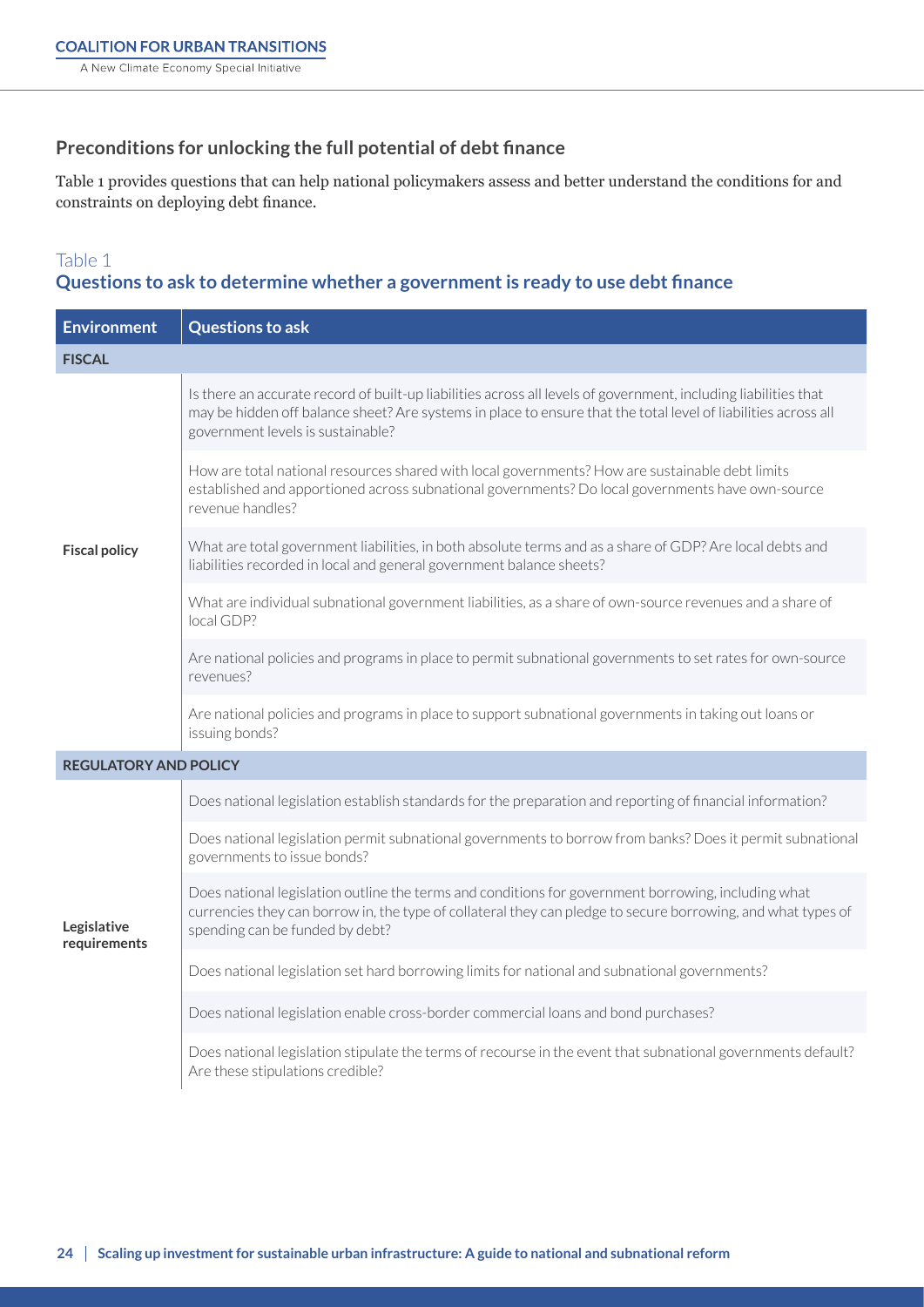## Table 1 **Questions to ask to determine whether a government is ready to use debt finance (Cont.)**

| <b>Environment</b>                   | <b>Questions to ask</b>                                                                                                                                                                                                                                                      |
|--------------------------------------|------------------------------------------------------------------------------------------------------------------------------------------------------------------------------------------------------------------------------------------------------------------------------|
| <b>INSTITUTIONAL</b>                 |                                                                                                                                                                                                                                                                              |
| <b>Institutional</b><br>coordination | Is there a national regulatory body to ensure that investors and traders have enough information about<br>securities to make decisions and to prevent fraud? Does this body have the power to conduct investigations<br>and inspections, and to enforce its recommendations? |
|                                      | Is there a national mechanism to collect and disseminate information on bond issuance, trading, and pricing?                                                                                                                                                                 |
|                                      | Is the lead government agency required to consult with different sectors and levels of government<br>throughout project planning and implementation?                                                                                                                         |
|                                      | Is there a project preparation facility that can provide support for local governments as they seek debt<br>financing?                                                                                                                                                       |
|                                      | In the case of default, is the national government able to enforce compliance on subnational debt?                                                                                                                                                                           |
|                                      | Has the national government taken out and repaid loans in the local currency? Has it issued sovereign bonds<br>in the local currency?                                                                                                                                        |
|                                      | Have subnational governments taken out and repaid loans in the local currency? Have they issued bonds in<br>the local currency?                                                                                                                                              |
| Government                           | Are government agencies able to navigate the risk-return profiles of different capital sources in order to<br>tailor projects to appropriate investors?                                                                                                                      |
| capacity and<br>skills               | Is there a trusted intermediary (such as an investment or development bank) that can provide advice on<br>structuring the loan/bond, the issuing price, and the maturity or tenor? Can it link the government agency<br>issuing the securities to prospective investors?     |
|                                      | Does the lead government agency have the expertise to prepare the legal documentation and settlement<br>procedures? Can it secure this expertise from national government or other partners?                                                                                 |
|                                      | Is the lead government agency able to structure and prepare sustainable bankable projects that can<br>underpin the prospectus?                                                                                                                                               |
| <b>INVESTMENT AND CREDIT</b>         |                                                                                                                                                                                                                                                                              |
|                                      | Are government agencies able to identify potentially bankable projects?                                                                                                                                                                                                      |
| Capital<br>investment<br>planning    | What adjustments are made to market prices to reflect environmental and distributional concerns? Are<br>these adjustments managed effectively and consistently across levels of government?                                                                                  |
|                                      | Are government agencies able to conduct prefeasibility assessments that effectively evaluate a range of<br>financing/funding options?                                                                                                                                        |
|                                      | What sustainability criteria (environmental or social) are applied in the preparation and evaluation of<br>projects?                                                                                                                                                         |
|                                      | Is the lead government agency able to ensure continued operation, maintenance and collection of revenues<br>from the project?                                                                                                                                                |
|                                      |                                                                                                                                                                                                                                                                              |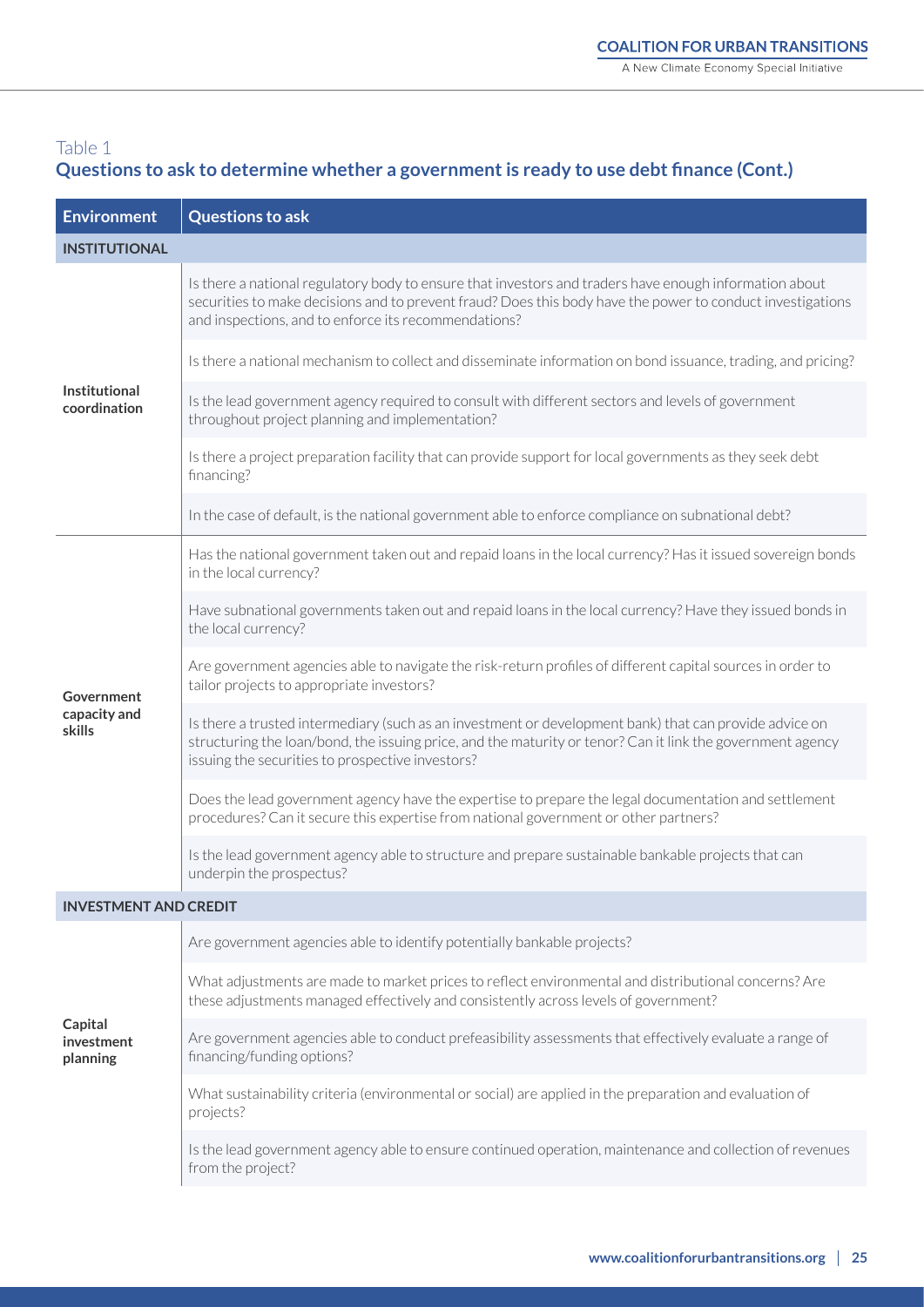A New Climate Economy Special Initiative

## Table 1 **Questions to ask to determine whether a government is ready to use debt finance (Cont.)**

| <b>Environment</b>                  | <b>Questions to ask</b>                                                                                                                                 |
|-------------------------------------|---------------------------------------------------------------------------------------------------------------------------------------------------------|
| Credit<br>environment               | What is the national credit rating of the country?                                                                                                      |
|                                     | What is the credit rating of the entity that would access loans/issue bonds?                                                                            |
|                                     | Does national legislation establish clear creditor rights and insolvency regimes?                                                                       |
|                                     | Is there a clear credit information system? Is this supported by external auditing systems?                                                             |
|                                     | Has the inflation rate been stable over the past five years?                                                                                            |
|                                     | Has the interest rate been stable over the past five years?                                                                                             |
|                                     | Has the currency in which the bond would be issued been stable over the past five years?                                                                |
| <b>Private sector</b><br>capability | What is the scope for domestic commercial banks to provide loans? What is their risk appetite?                                                          |
|                                     | What is the scope for domestic investors to purchase bonds?                                                                                             |
|                                     | What portfolio restrictions do different investors have that may constrain their ability to allocate resources<br>to debt financing?                    |
|                                     | Are national governments making efforts to expand the supply of long-term finance (by increasing the<br>issuance of long-term instrument, for example)? |
|                                     | Are national governments making efforts to develop long-term debt markets (through incentives for<br>securitization, for example)?                      |
|                                     | What is the appetite of international commercial banks to provide loans in the local currency?                                                          |
|                                     | What is the appetite of international investors to purchase bonds issued in the local currency?                                                         |
|                                     | Are there legislative or regulatory restrictions on foreign investors?                                                                                  |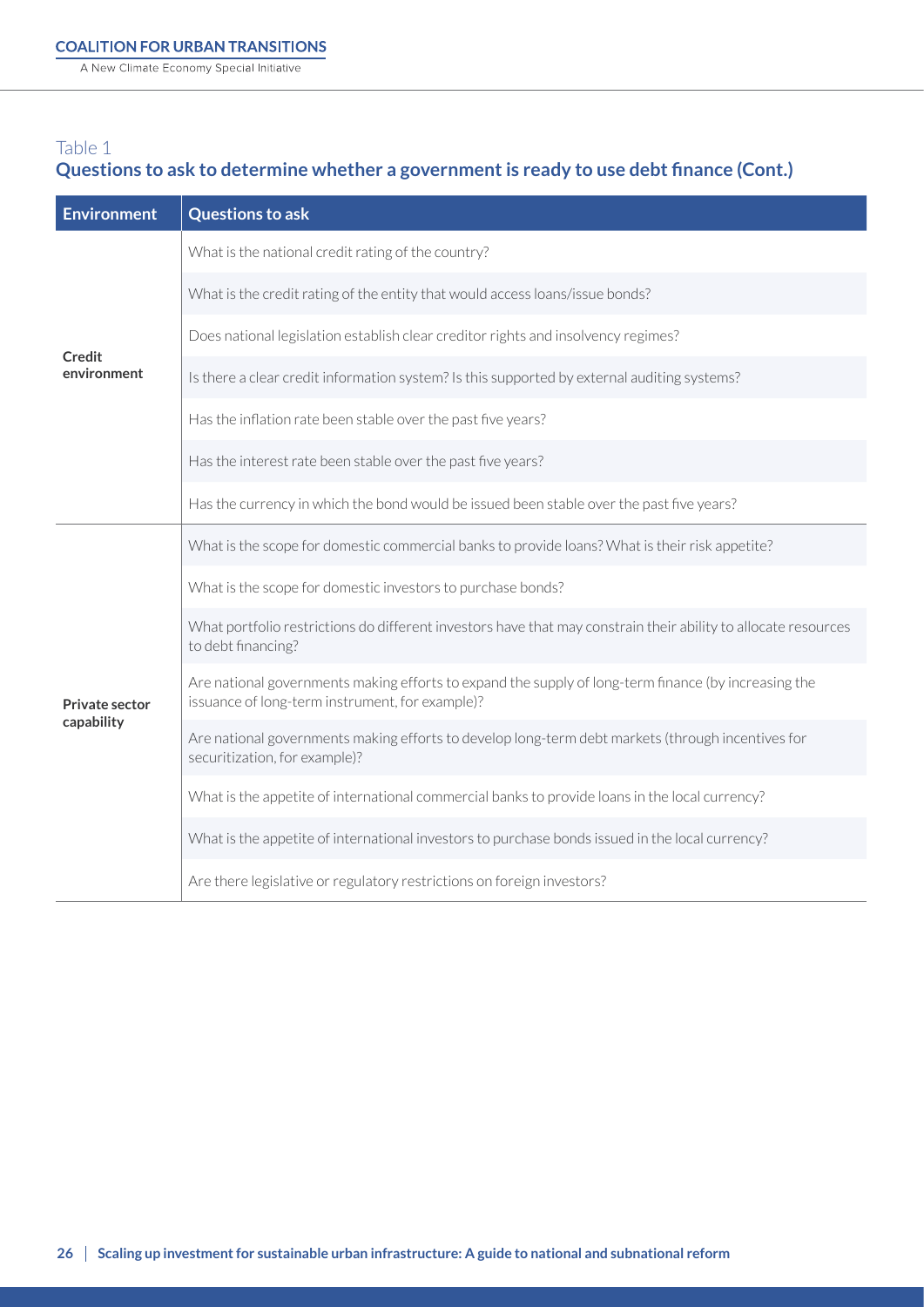### **PUBLIC-PRIVATE PARTNERSHIPS**

#### Box 3 **Public-private partnerships**

A PPP is a contract to use a combination of public and private sector capabilities in the design, financing, construction, and operation and maintenance of public infrastructure assets. Investors participating in PPPs generally expect market-rate returns, making PPPs well-suited for projects that will generate sufficient revenue to ensure cost recovery plus profits. Energy and road infrastructure projects, which generate clear revenue streams (from tariffs or tolls), have attracted the vast majority of global PPP finance.

PPPs are intended to increase the efficiency of project management by both introducing a profit motive and bringing private sector capabilities in design, construction, and operation. PPPs may also offer a means to share risk as well as returns. In lowerincome countries, PPPs offer a way to develop local private sector capabilities through joint ventures and subcontracting opportunities with large international firms.

PPPs also produce challenges. They create liabilities that are often not fully recorded on balance sheets, allowing government agencies to circumvent budget constraints, with undesirable long-term fiscal consequences. If contracts are poorly designed, the project may face higher administrative costs or the private partners may enjoy windfall profits. The risk of such problems is high, because information is asymmetric (with project costs generally known only to the private partner) and significant incentives exist on both sides to renege on contracts.<sup>88</sup>

The institutional and contractual arrangements underpinning PPPs are critical to realize their potential benefits while minimizing the risks. Contracts should be structured to incentivize cost efficiencies in construction and operations. Risks and obligations need to be explicitly identified and apportioned among private investors, private operators, and public agencies.<sup>89</sup>

Different PPP models are suited to different projects and different stages of the project lifecycle, as well as to wider regulatory and political economy considerations. The selection and design of a contract can be complex, requiring government (or development) agencies with experience in the operational, legal, and regulatory arrangements as well as dispute resolution. Dedicated PPP units may be established to provide these skills to different levels and sectors of government, or governments can establish procedures, guidelines, and standards to be applied during different phases of the project lifecycle (feasibility, procurement, operations, transfer/close-out).

Three types of PPPs are common:

- *• Management contract:* The private partner has a contract to operate the asset or conduct specific operational tasks. The asset remains in private ownership; the private partner is paid a fee for its services.
- *• Operation and maintenance concessions (also known as a lease or franchise model):* The private partner has a contract to operate the asset or conduct specific operational tasks. The asset remains in private ownership; the private partner has the right to collect a fee for its services from users.
- *• Build-operate or build-operate-finance:* The private party has a contract to design, build/refurbish, and finance an asset and to manage and maintain it for a fixed term before transferring ownership to the public sector. This model involves much more involvement of the private partner than the first two models. The private party is supposed to recover its costs by generating profits while managing the asset. From a public sector perspective, this model has the advantage of using private finance and transferring risk to the private sector. However, it can increase the cost for users. The high initial investment required from the private sector and the long concession period make the distribution of risk and returns between the parties a key element of success.

Successful PPPs rely heavily on access to national and international capital markets—and consequently on wider macroeconomic conditions and policy frameworks. National governments typically establish the legislation and regulation that governs PPP projects, although state or provincial governments may have their own legal frameworks.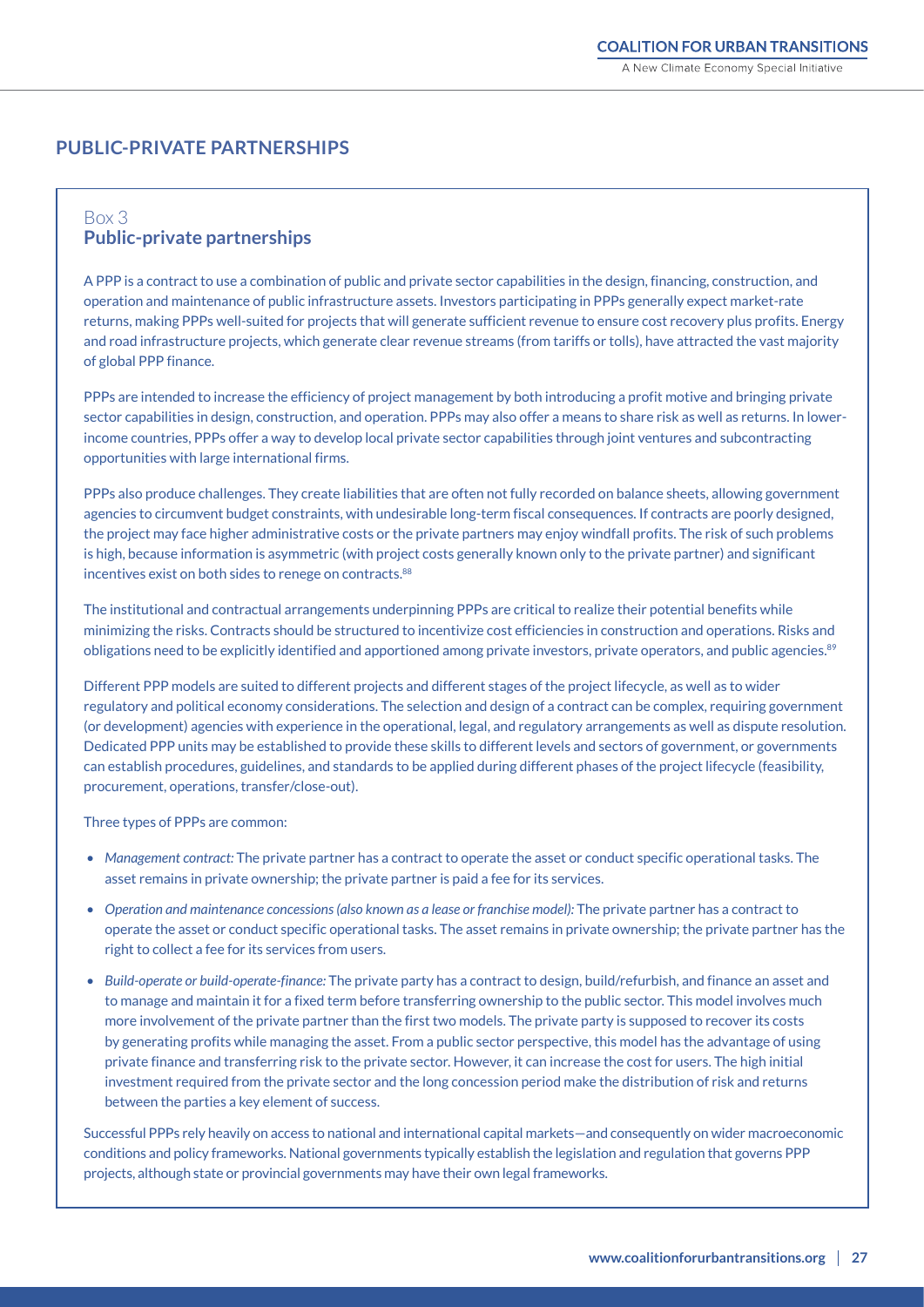## **Implementing principles**

*1. Governments need to determine whether PPPs are the right option to finance an infrastructure project, given the risks involved.* 

The global evidence on the effectiveness of PPPs has been mixed. It is therefore important that governments carefully evaluate whether a PPP offers significant advantages over other financing modes. Governments should compare PPP procurement to public procurement to test assumptions about market appetite, risk transfer, and costs.90

The main advantage of a PPP contract lies in the risk-sharing with a private partner. But the public party is typically unable to monitor the effort put into the project by the private contractor. This information asymmetry opens up a host of problems in the design and management of PPPs. *International Public Sector Accounting Standards* (IPSAS) Rule 32 requires that the assets and liabilities of PPPs that revert to the state be on the public balance sheet, but the rule has been avoided even in advanced countries like the United Kingdom. Following the collapse of the British construction and services company Carillon in 2017, with £7 billion in outstanding liabilities, the UK government accepted that too many liabilities had been kept off balance sheet. It is essential that governments be able to reliably identify, measure, and transfer risks and that private parties be willing to accept that risk.

PPPs are also politically sensitive, as they outsource the financing, operation, and charging for public infrastructure. An understanding of political implications and risks is therefore also important.<sup>91</sup> Officials in China, who are often promoted based on aggregate growth numbers or service delivery outcomes, have incentives to hide liabilities in PPPs, as they will not appear until after they have moved on to higher responsibilities.<sup>92</sup> In India the sharp rise in nonperforming loans of the banking system and the rise in discovered PPP liabilities has become a source for concern.93 China is making an effort to establish consistent balance sheets at all levels of government. In both China and India, ministry of finance approvals for PPPs have been sharply cut back.

#### *2. The credibility of underlying funding sources and an accurate record of liabilities are critical to the sustainable long-term use of PPPs.*

The development of bankable projects depends on having enough end users who are willing and able to pay at levels that cover the full costs, including sufficient profits to attract a private partner. Alternatively, a government agency can subsidize the project.

PPPs can create liabilities that are not necessarily recorded in balance sheets. The costs and revenues associated with a PPP may be on the books of a special purpose vehicle, for example, even though the lead government agency may ultimately be responsible for covering any deficits. Subnational governments have incentives to enter long-term contracts where the expenses are not seen after the political term of the incumbent administration. Despite the fiscal risk, only about a third of all countries have regulatory provisions regarding the budgetary treatment of PPPs, and only a fifth require PPPs to be approved by the ministry of finance (or equivalent body).<sup>94</sup>

National legislation should introduce and enforce good budgeting, accounting, and reporting standards aimed at achieving full and transparent disclosure of all future costs and risks from PPPs. The impact of PPPs on future government spending should be incorporated in debt sustainability analysis and medium-term budgetary frameworks.95 With relatively weak monitoring mechanisms in most developing countries (and many OECD countries, including Spain and Mexico), implementing such measures is difficult.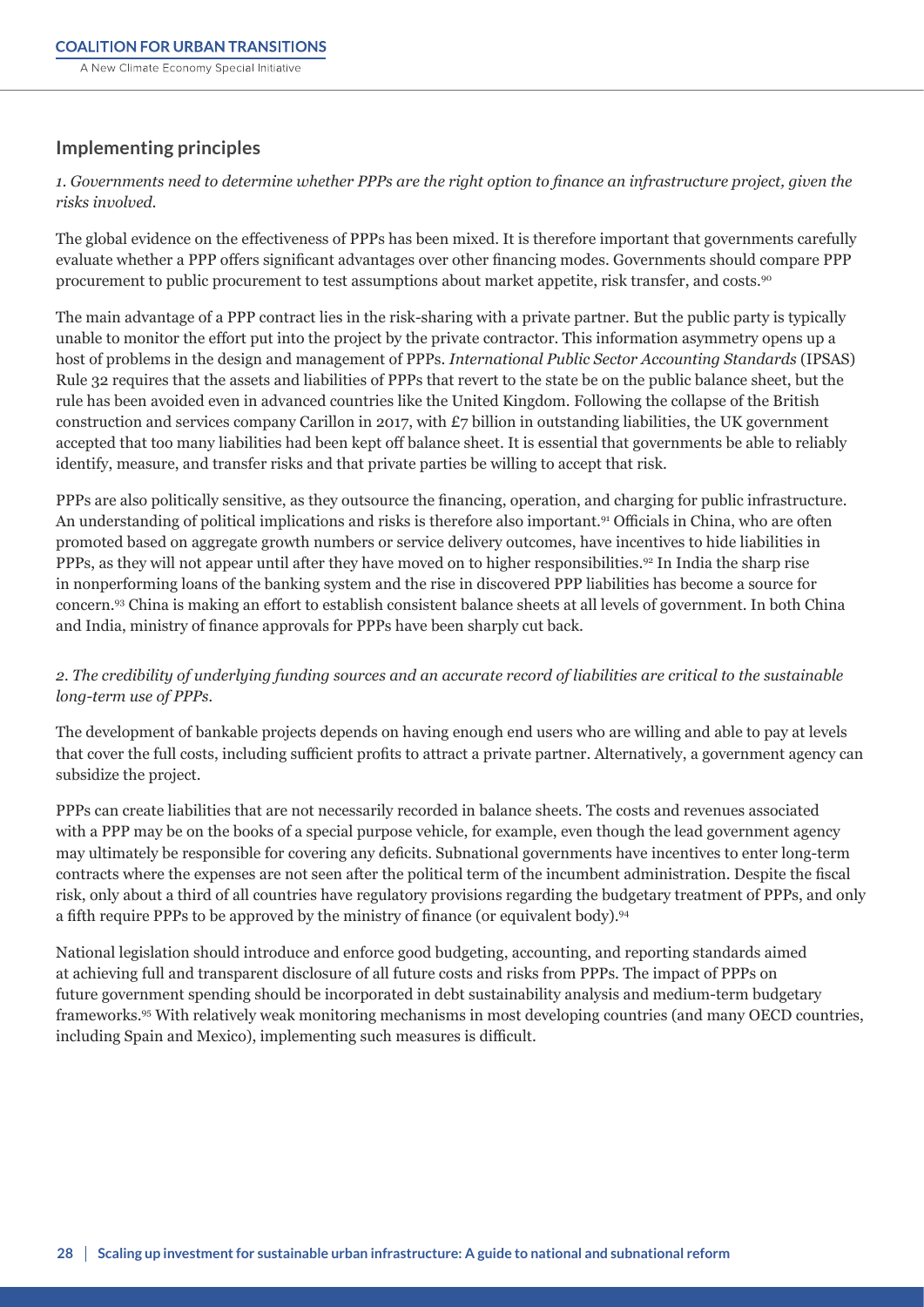*3. Governments must have the capacity to design and manage complex legal, regulatory, and commercial contracting arrangements. Long-term partnerships and dispute resolution processes are critical.96*

It is essential to strike the right balance between risk and reward when structuring a PPP.<sup>97</sup> Private partners will not be interested in a project in which the rewards are not commensurate with the risks. Simultaneously, public partners should ensure that they capture a reasonable share of the returns. Contracts thus need to both manage and align the interests of both the public and private partners.

Among developing and emerging economies, South Africa performs particularly well in terms of the preparation, procurement, and management of PPPs. It has developed a range of standard methodologies and criteria for appraisal processes and clear public disclosure policies to enhance transparency.98

Designing contracts is difficult, because PPPs often involve asymmetric information. In very large infrastructure projects, it can be difficult to transfer full risk to the private sector, because failures have wider macroeconomic implications beyond simply not generating a commercial return. The contracts underpinning PPPs may need to include some flexibility in order to ensure that costs and benefits are shared appropriately. Risk mitigation instruments such as guarantees and insurance can be used to improve the risk-return profile of a prospective PPP,<sup>99</sup> although central government guarantees for PPPs managed by local governments can create problems of incentive compatibility and require tighter monitoring than is sometimes possible.

Contracts must also be drafted to both protect the equity of private partners and prevent reneging by either party.<sup>100</sup> Reliable third-party arbitration systems and separation of powers can ensure the sanctity of contracts. Since the contractor for the upgrading of the London Underground upgrade walked away in 2003, it has become standard practice globally to require private contractors to put up a significant equity stake.101 The sanctity of contracts is difficult to establish, especially at the subnational level, given the increasingly complex financial products that make it difficult to distinguish equity from debt. Once contracts clearly delineate risks, it becomes harder to persuade the private sector to take up projects.

Uncertainty regarding climate change increases the difficulty of crafting a credible PPP contract.<sup>102</sup> It is difficult to price uncertainty. It may be necessary to resort to "unbundling" of the project life cycle into the preparation and development stage (which has significant risks and uncertainty) and the more bankable operational stage (during which there is a clear revenues stream).<sup>103</sup> Unbundling is the appropriate way to develop climate change–resilient technologies (such as solar energy). For other contracts, unbundling loses the risk-sharing aspects that are the most attractive part of PPPs and may preclude innovation and more efficient outcomes, in some cases forcing the state to take the risks and the private partner to reap the profits.

Contracts for PPPs are complex and costly to prepare. Clear national (or state) procedures, guidelines, and standards to be applied during different phases of the project lifecycle can help reduce these costs. Many countries have dedicated PPP units that design and implement these contracts. The PPP Center of the Philippines, for instance, provides technical assistance in contracting, implementing, monitoring, and evaluating PPPs and serves as a repository of relevant information, skills, and contracts. PPPs in the Philippines also benefit from clear legislation governing their use.

### **Preconditions for unlocking the full potential of public-private partnerships**

Table 2 provides questions that can help national policymakers assess and better understand the conditions for and constraints on using PPPs.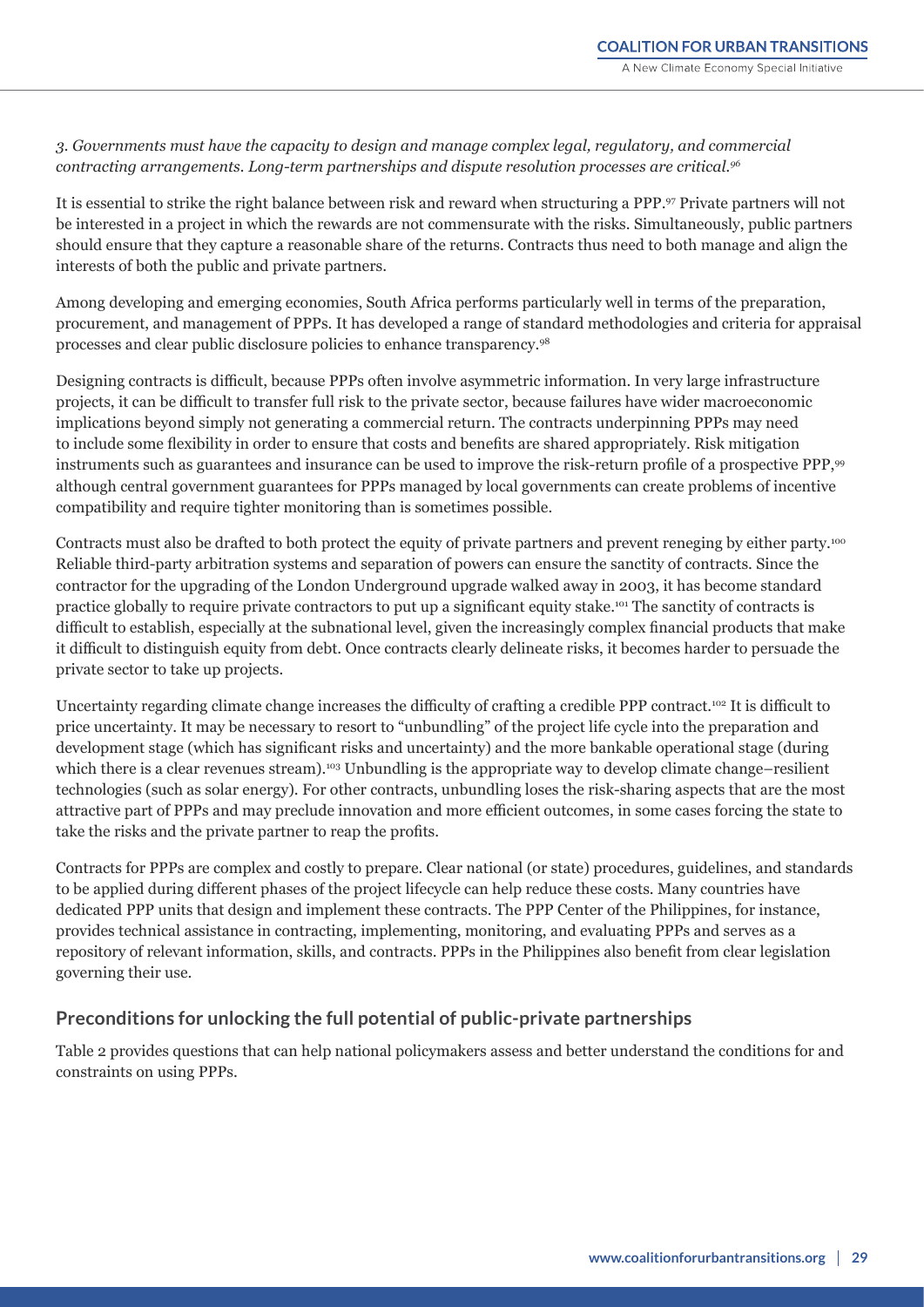A New Climate Economy Special Initiative

## Table 2 **Questions to ask to determine whether a government is ready to use public-private partnerships**

| <b>Environment</b>                   | <b>Question to ask</b>                                                                                                                                                                                                                                                                                             |
|--------------------------------------|--------------------------------------------------------------------------------------------------------------------------------------------------------------------------------------------------------------------------------------------------------------------------------------------------------------------|
| <b>FISCAL</b>                        |                                                                                                                                                                                                                                                                                                                    |
| <b>Fiscal policy</b>                 | Is there a requirement that all PPP assets and liabilities be recorded in the relevant public balance sheets at the<br>subnational and general government levels? Is there an accurate record of built-up liabilities across all levels of<br>government, including those that might be hidden off balance sheets? |
|                                      | Are systems in place to ensure that the total level of liabilities across all government levels is sustainable?                                                                                                                                                                                                    |
|                                      | Does the national tax system favor debt financing over equity financing?                                                                                                                                                                                                                                           |
|                                      | How are debt limits (including PPPs) apportioned across subnational governments? Are mechanisms in place to deal<br>with the nonperforming loans of the banking system, including loans that arise from PPPs?                                                                                                      |
|                                      | What are total government liabilities, in both absolute terms and as a ratio of GDP?                                                                                                                                                                                                                               |
|                                      | What are average subnational government liabilities, as a share of own-source revenues and a share of the<br>relevant subnational GDP?                                                                                                                                                                             |
|                                      | Are national policies and programs in place to permit subnational governments to set rates for own-source<br>revenues?                                                                                                                                                                                             |
|                                      | Are national policies and programs in place to support subnational governments in taking out loans, issuing bonds,<br>or tracking total debt and rates of debt repayment?                                                                                                                                          |
| <b>REGULATORY AND POLICY</b>         |                                                                                                                                                                                                                                                                                                                    |
|                                      | Does national legislation establish standards for the preparation and reporting of financial information?                                                                                                                                                                                                          |
|                                      | Does national legislation permit subnational governments to undertake PPPs?                                                                                                                                                                                                                                        |
|                                      | Does national legislation set hard limits for total liabilities for national and subnational governments? Are these<br>limits credible?                                                                                                                                                                            |
| Legislative                          | Are PPP procurement practices codified in national regulations? Does this codification include the need for<br>competitive PPP selection, with clearly outlined criteria?                                                                                                                                          |
| requirements                         | Do national regulations require the publication of bidding documents and contracts in a transparent and timely<br>manner?                                                                                                                                                                                          |
|                                      | Are policies and procedures in place for unsolicited PPP proposals?                                                                                                                                                                                                                                                |
|                                      | Do PPP guidelines include explicit environmental, social, and gender requirements?                                                                                                                                                                                                                                 |
|                                      | Does national legislation permit foreign investment in and ownership of urban infrastructure projects?                                                                                                                                                                                                             |
| <b>INSTITUTIONAL ENVIRONMENT</b>     |                                                                                                                                                                                                                                                                                                                    |
| <b>Institutional</b><br>coordination | Is the lead government agency required to consult with different sectors and levels of government throughout<br>project planning and implementation?                                                                                                                                                               |
|                                      | Is there a national spatial and infrastructure plan that can underpin a pipeline of possible PPP projects?                                                                                                                                                                                                         |
|                                      | Is there a project preparation facility with adequate budget and staffing? Is there a dedicated PPP agency?                                                                                                                                                                                                        |
|                                      | Do these dedicated facilities have the engineering expertise to appraise project feasibility, the financial expertise<br>to assess commercial viability, and the legal expertise to draft contracts that incentivize cost efficiencies and<br>appropriately apportion risk among partners?                         |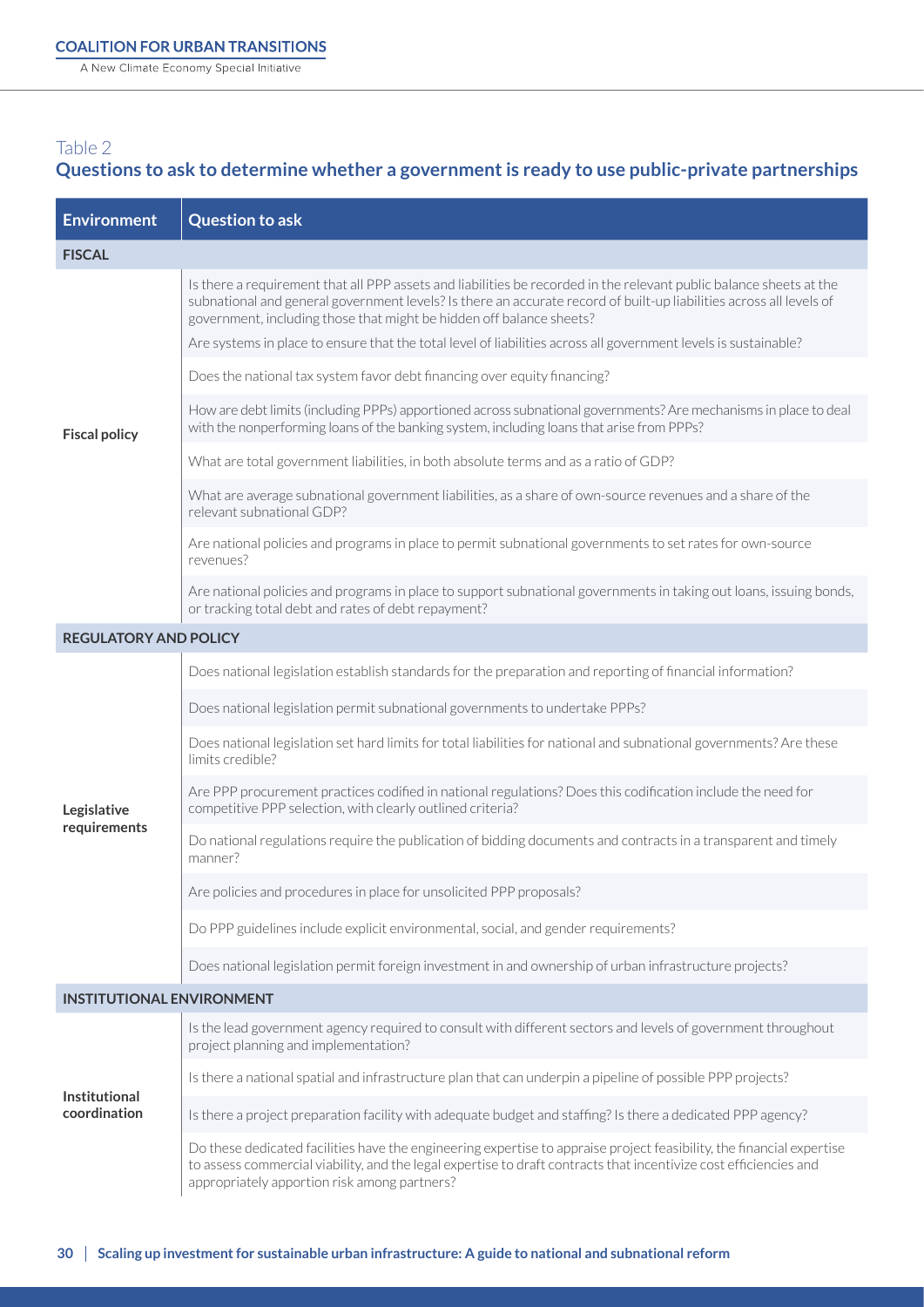## Table 2 **Questions to ask to determine whether a government is ready to use public-private partnerships (Cont.)**

| <b>Environment</b>                  | <b>Question to ask</b>                                                                                                                                                                                                                                                                                                                                                                                          |
|-------------------------------------|-----------------------------------------------------------------------------------------------------------------------------------------------------------------------------------------------------------------------------------------------------------------------------------------------------------------------------------------------------------------------------------------------------------------|
|                                     | What public sector skills are needed to oversee asset operations?                                                                                                                                                                                                                                                                                                                                               |
|                                     | Has the national government undertaken PPPs? Does it have experience with management contracts, operation<br>and maintenance concessions, and build-operate PPPs?                                                                                                                                                                                                                                               |
|                                     | Have subnational governments undertaken PPPs? Do they have experience with management contracts, operation<br>and maintenance concessions, and build-operate PPPs?                                                                                                                                                                                                                                              |
| Government                          | Is there a national public registry of all PPPs?                                                                                                                                                                                                                                                                                                                                                                |
| capacity and<br>skills              | If there is no dedicated facility for PPPs, is the lead government agency able to appraise project feasibility and<br>commercial viability?                                                                                                                                                                                                                                                                     |
|                                     | If there is no dedicated facility for PPPs, is the lead government agency able to structure contracts to incentivize<br>cost efficiencies and apportion risks appropriately between the partners?                                                                                                                                                                                                               |
|                                     | Can the quality and quantity of service output by the private partner be clearly measured?                                                                                                                                                                                                                                                                                                                      |
|                                     | Is the government able to use risk mitigation instruments, including guarantees and insurance mechanisms, to<br>support PPPs when appropriate?                                                                                                                                                                                                                                                                  |
| <b>INVESTMENT AND CREDIT</b>        |                                                                                                                                                                                                                                                                                                                                                                                                                 |
|                                     | Are government agencies able to identify potentially bankable projects? Is demand sufficient to make user charges<br>the basis for repayment? What are the contractual consequences of a demand shortfall?                                                                                                                                                                                                      |
| Capital<br>investment               | Do environmental considerations require prices to be set at levels below full cost recovery? If so, are these<br>considerations reflected in the relevant budgets?                                                                                                                                                                                                                                              |
|                                     | Are government agencies able to conduct prefeasibility assessments that effectively evaluate a range of PPP<br>configurations?                                                                                                                                                                                                                                                                                  |
| planning                            | Are sustainability criteria (environmental or social) applied in the preparation and evaluation of projects?                                                                                                                                                                                                                                                                                                    |
|                                     | Is the lead government agency able to design bid processes that are attractive in a competitive market, incentivize<br>low life-cycle costs, and allow for physical and financial innovation? If not, can it secure this expertise from the<br>national government or other trusted partners? Is the lead government agency able to assess bids in a transparent<br>way, setting and using predefined criteria? |
| Credit<br>environment               | Is the currency in which the PPP would be issued stable?                                                                                                                                                                                                                                                                                                                                                        |
| <b>Private sector</b><br>capability | How many PPPs have been successfully initiated in the country? How many private sector partners have been<br>involved in these PPPs?                                                                                                                                                                                                                                                                            |
|                                     | Are PPPs structured in ways that involve and develop local firms?                                                                                                                                                                                                                                                                                                                                               |
|                                     | What portfolio restrictions do different investors have that may constrain their ability to allocate resources to<br>equity financing?                                                                                                                                                                                                                                                                          |
|                                     | How much competition is there in the market?                                                                                                                                                                                                                                                                                                                                                                    |
|                                     | What is the financial sector's appetite for providing substantial funding for PPPs?                                                                                                                                                                                                                                                                                                                             |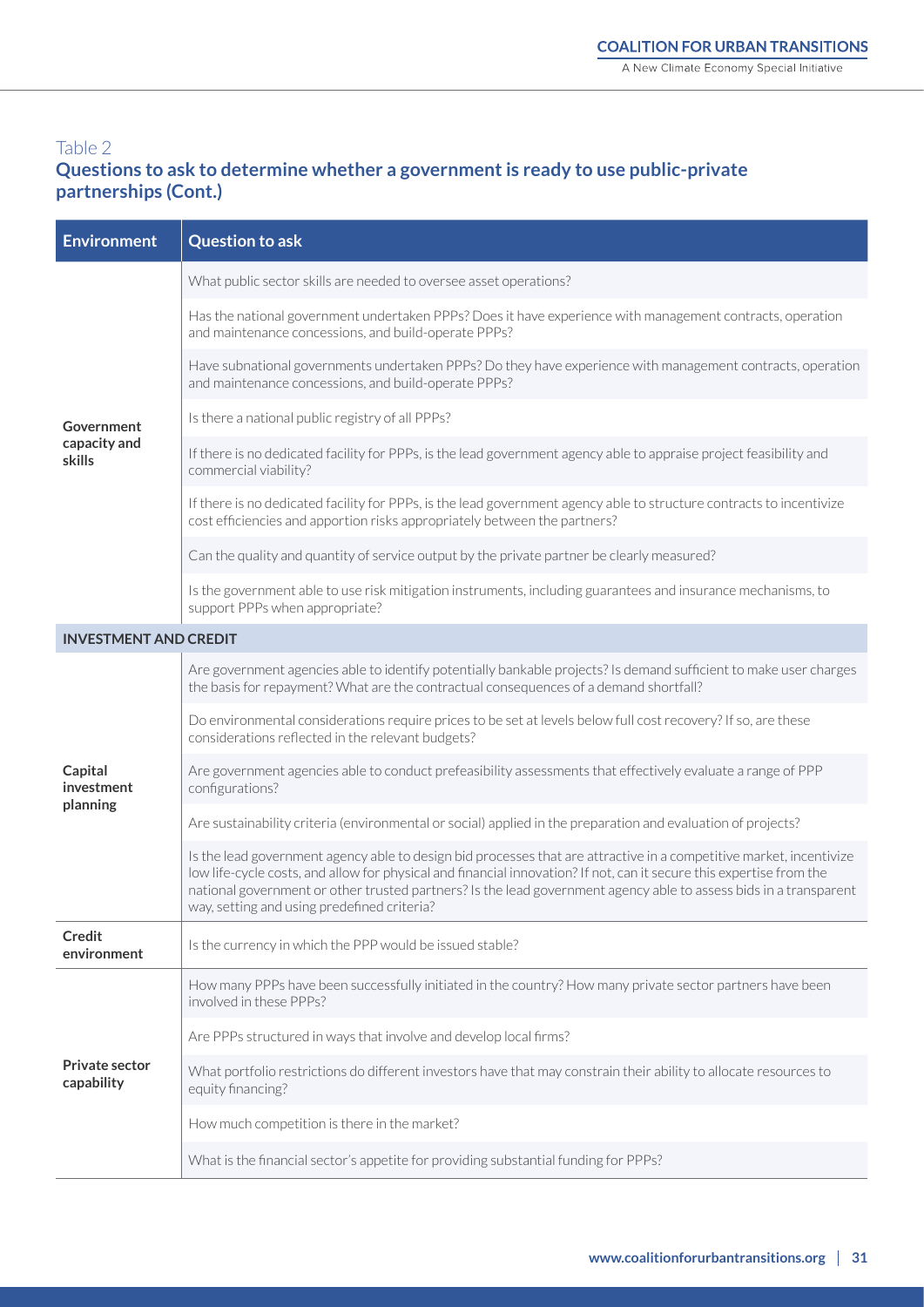## **LAND-BASED FINANCING INSTRUMENTS**

The term *land-based financing* is used to describe a set of instruments and mechanisms that can be deployed so that governments capture some of the increases in real estate values associated with public infrastructure projects. The resources secured through this process may be treated as revenue or repayment for capital investment. Land-based financing theoretically ensures that the costs of infrastructure investment are substantially borne by those who benefit from it.

Land-based instruments are widely used to fund urban transport infrastructure projects. They may lead to more compact urban development, thanks to the interrelationships between better connectivity, more intensive use of land, and rising land values. However, if land sales are involved (as they have been of China), urban sprawl can also result. Land sales can also result in the capture of rents by the well-connected. Very careful urban planning is therefore needed.

There are four main types of land-based financing instruments:

- 1. *Tax-based instruments.* Tax-based instruments are linked to an underlying property tax, with additional taxes imposed on households or businesses that are considered beneficiaries of the new infrastructure. Tax-based instruments include the following mechanisms:
	- *ƛ Betterment levy/tax:* Ideally, a betterment levy or tax is integrated into municipal fiscal systems through regular valuation of land and properties, especially for businesses, and an automatic increase in taxes or levies. Where this is not possible, local governments can introduce a surcharge on land and property taxes to defray local infrastructure investments. This tax can be assigned to a specific subset of properties based on measurable features, such as area or frontage.
	- *ƛ Tax increment financing:* The lead government agency borrows money for capital expenditure, typically by issuing bonds. The increases in tax revenue from the new infrastructure are then earmarked by the government agency to repay the loan.104 The increment in taxes results from higher land values, higher property prices, or new business activity.
	- *ƛ Stamp duties on property sales:* This instrument is particularly important in countries that use flat-rate or band systems, because it allows the government to capture a proportion of rising land and house prices. The United Kingdom applies a higher surcharge on high-end property sales.
- 2. *Fee-based financing.* Fee-based financing takes two forms:
	- *ƛ Impact fees or development charges:* A government agency imposes a one-time charge on property developers to cover the costs of connective infrastructure and other public facilities. Impact fees use a consistent and transparent formula to calculate the cost of the development on the infrastructure network, obviating the need for individual negotiations with each property development.<sup>105</sup>
	- *ƛ Transportation utility fees:* A transport improvement is paid for by user fees. These fees are not based on the value of the property, but on the number of trips made from that property using the improved transport system
- 3. *Development-based financing.* Development-based financing takes two forms:
	- *ƛ Development rights:* Government agencies can raise revenues for public infrastructure investment by selling development rights to developers. These rights can include the right to increase densities (notably by selling air rights above existing developments), convert rural to urban land, or convert residential to commercial land. The sale of development rights can also be used to encourage higher density and mixed land use around new transport nodes.
	- *ƛ Joint development:* Joint development can take the form of a PPP or other contractual arrangement in which the costs and risks of constructing and operating new developments (such as real estate) around new infrastructure are shared by public and private actors The advantage of joint development is that it bypasses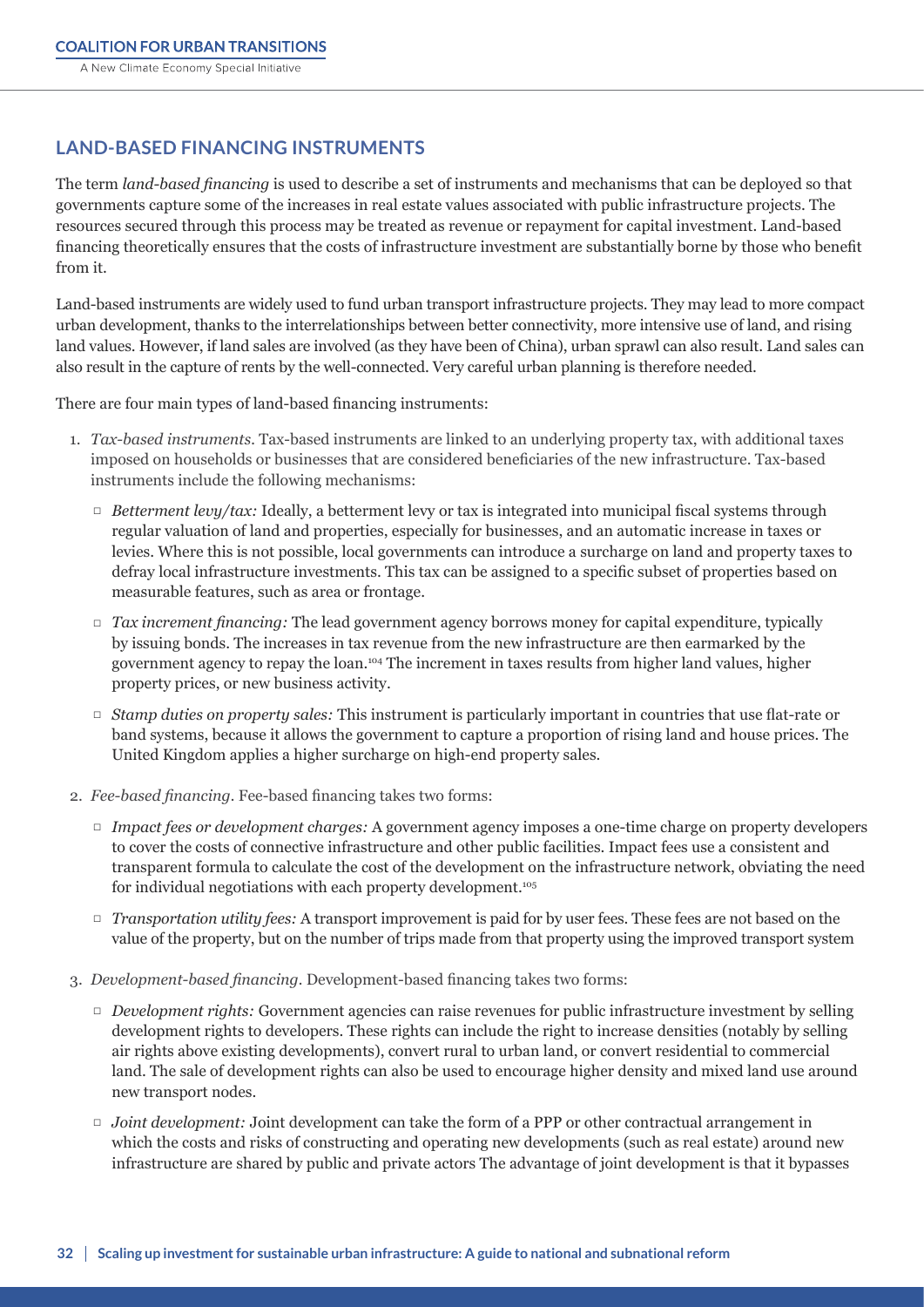the need to evaluate the impact of the infrastructure on land and property values, as there is cooperation between the public agency and private developers.

4. *Private management of public assets.* This option has proved useful for cities.<sup>106</sup> It is crucially dependent on accurate balance sheet information.

For greenfield development, instruments that capture value within the project (such as impact fees) may be most suitable. For projects seeking to rehabilitate degraded areas of the city, instruments that capture rising values in a broader area around the project (such as betterment levies) may be more appropriate. For projects seeking to increase the density of people and economic activity in a specific area, usually around a transport hub, development rights are an effective tool.<sup>107</sup>

Land-based financing tools require efficient management of public assets, enabling regulatory frameworks, and robust land and property markets. They benefit from government capacity to value the impact of public investments on real estate values. For these reasons, they are more common in higher-income countries than lower-income ones. Yet opportunities for land-based financing are arguably greater where urban population and economic growth is taking place, as it creates demand for transport infrastructure and a resulting increase in the value of land near transport nodes.

### **Implementing principles**

#### *1. Reliable, transparent, and fair land records and valuation structures are critical for deploying land-based financing instruments.*

Land-based financing requires a robust method for quantifying and apportioning the increase in land prices resulting from infrastructure investments and clear land and property records, so that the revenues can be collected from the appropriate source. It depends on a functioning property tax system, which provides much of the essential information and administration systems for all other land-based financing instruments . Ideally, governments would have access to cadastral records and detailed, digitalized real estate data to assist with administration and valuation. Most lowincome countries lack such information. Even in countries with up-to-date property data, recorded land values often account for no more than two-thirds of the observed variation in the prices of land parcels.<sup>108</sup> It is even harder to identify the portion of value increase attributable to infrastructure investments.

To ensure the political feasibility of land-based financing, it is important to demonstrate the nexus between payments made to support the new infrastructure and benefits received from that infrastructure. If instruments are not tailored to local dynamics, they can distort both financial and land markets. For instance, the loss of private returns could tip the balance of risk relative to return for private developers, causing them to abandon a project or shifting development away from areas where these taxes apply.109 Inappropriately designed instruments may skew infrastructure provision toward higher-income property owners who can absorb the costs rather than ensuring development for the wider urban area.<sup>110</sup>

It is important that costs be shared in a fair way that prevents the displacement of low-income residents or the exclusion of people who might seek access to urban markets, services, and spaces. Infrastructure in major cities and hubs provides benefits to the national economy and the region, as well as to the local authority or city council. Transport projects can expand the supply of well-located urban land available and therefore help control urban house prices.111 There are thus good economic and political reasons to share costs across the city's hinterland. New York City's mayor was reluctant to rely exclusively on land-based financing to finance the upgrading of the metro system, as the costs would fall entirely on local residents while the benefits would be reaped more widely. The mayor therefore argued for both state and federal support to improve New York's subway system.

It is therefore important that governments identify prospective beneficiaries early in the planning process and collaborate with them to maximize local ownership of an infrastructure project.112 Participatory processes can help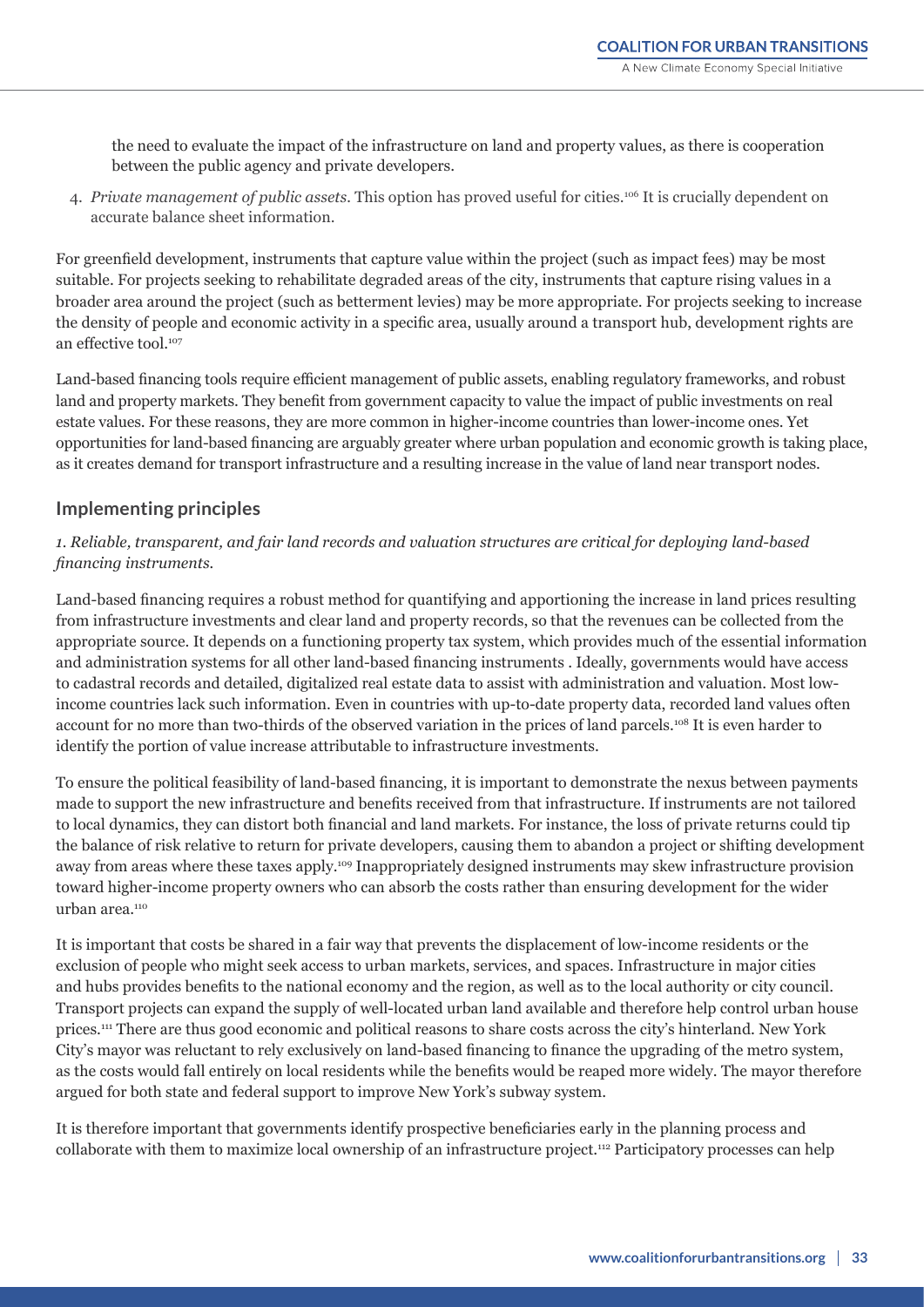ensure that land and property records are accurate and valuation methods considered fair. Bogota, Colombia has done this well, mobilizing more than US\$1 billion to finance public works between 1993 and 2013 through betterment levies.113 The city adopted an innovative approach in which property taxes were based on self-declaration and the threat of purchase at the declared values. Its property tax strategy was facilitated through comprehensive and systematic national legislation. Such innovations are not always transferable. Only two other cities in Colombia have replicated Bogota's success.114

*2. Land-based financing instruments should be underpinned by an integrated approach to land use, transport, and housing policies to create productive, high-density hubs around transport nodes.*

Land-based financing opportunities are greatest where governments integrate spatial planning policies with infrastructure investment, particularly large public transport projects. Doing so can help create pockets or corridors of highly productive (and therefore high-value) land, fostering agglomeration economies while reducing environment impacts.

Most governments struggle with policy siloes and specialization, which can make a coherent approach to spatial, infrastructure, and investment planning difficult. Governance structures typically reflect historical administrative boundaries and sectoral decisions, with skills and budgets assigned accordingly.115 Siloes can make it difficult for governments to establish plans and policies that favor compact, connected urban growth, let alone integrate land-based financing strategies into their planning and investment strategies. Poor institutional coordination has constrained effective financing for many infrastructure projects.116

Development rights are a feasible way of raising revenue where there is appetite to use land more intensively because it has desirable attributes, such as proximity to services or transport hubs. A city in Brazil has successfully sold development rights, allowing property developers to either increase the total floor area of a plot or convert the use on a particular parcel of land (from residential to commercial, for example). The sale of development rights has proven an important financing instrument in Brazil, where municipalities often lack fiscal space or creditworthiness. The sale of development rights allows local governments to accrue revenues before the investment is made.<sup>117</sup> São Paulo alone raised more than US\$1 billion by selling development rights between 2006 and 2010 (significant investment challenges remain).<sup>118</sup> An integrated approach to land use planning and infrastructure investment would increase both the viability and value of development rights (as well as other financing options).

#### *3. The design of land-based financing depends on the design of property taxes.*

Property taxes (particularly on business properties) serve as a base for betterment levies and many other land-based financing instruments. Recurrent property taxes capture some proportion of rising land values, as taxation levels are adjusted annually in response to changing land and property markets. General property taxes can ensure that the sale of development rights or land leasing does not just generate a one-off windfall but rather enables a long-term increase in local revenues.<sup>119</sup>

General property taxation and betterment levies are often the main sources of revenue for cities in middle- to highincome countries. However, from the perspective of the taxpayer, tax-increment financing and betterment levies may seem like higher property taxes rather than two separate taxes. To increase support for such mechanisms, governments need to make clear the linkages between property tax, land-based finance revenues, and local service quality.

Where valuation or even ownership of land is problematic, a flat tax on land and housing can be linked to occupancy under the alternative model described above. The tax can be linked to the cost of public services, as it is in the United Kingdom. This approach sidesteps problems with ill-defined property rights—a problem in China and much of Africa. It can play a major role in the scaling-up agenda, because it can be put in place quickly and used to unlock local borrowing and municipal bond financing.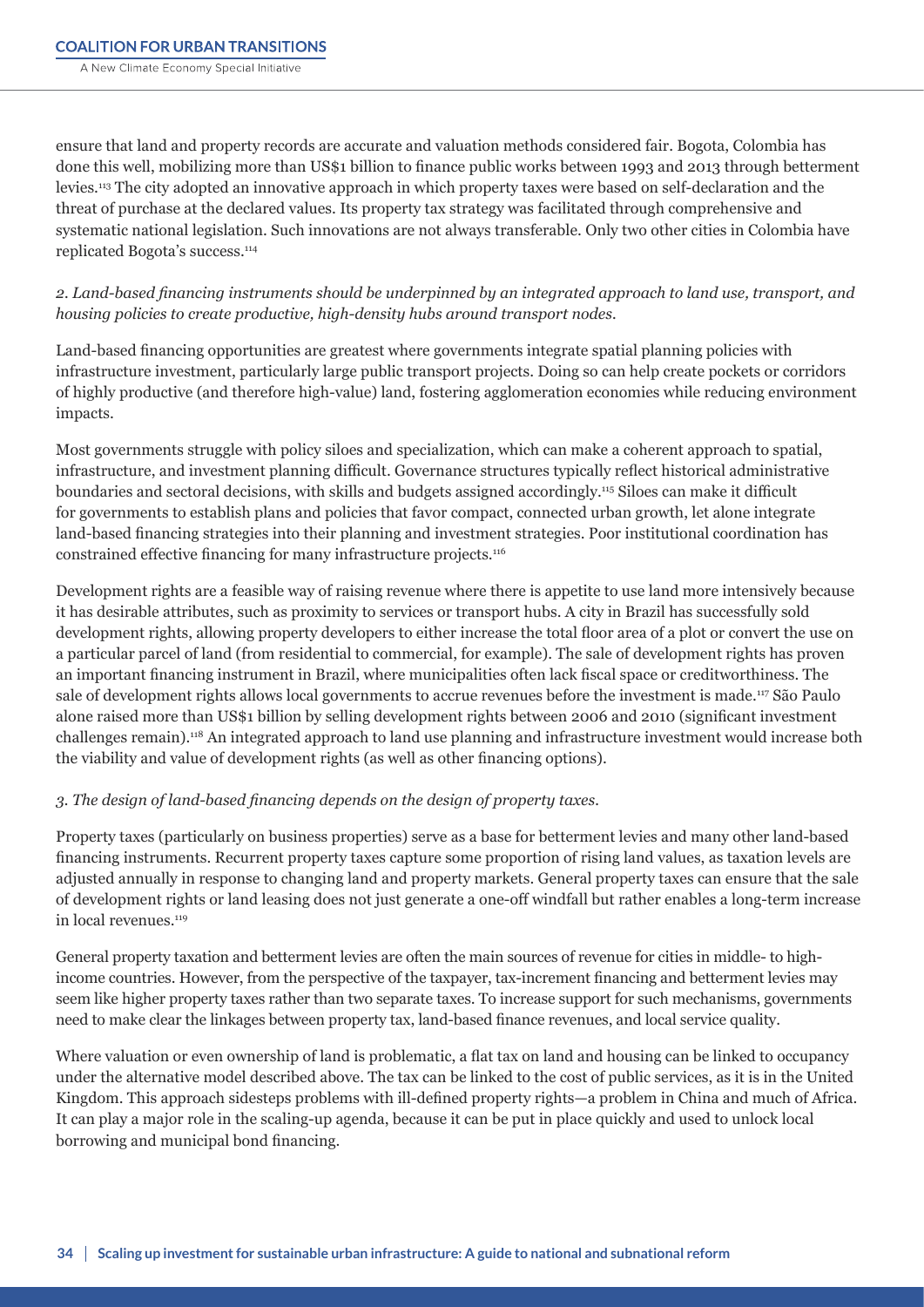## **Preconditions for unlocking the full potential of land-based financing instruments**

Table 3 provides questions that can help national policymakers assess and better understand the conditions for and constraints on using land-based financing instruments.

## Table 3 **Questions to ask to determine whether a government is ready to use land-based financing**

| <b>Environment</b>           | <b>Questions to ask</b>                                                                                                                                                                                                                                                                     |
|------------------------------|---------------------------------------------------------------------------------------------------------------------------------------------------------------------------------------------------------------------------------------------------------------------------------------------|
| <b>FISCAL</b>                |                                                                                                                                                                                                                                                                                             |
| <b>Fiscal policy</b>         | Do subnational governments have a recurrent (US-style) property tax model? Is the cadastre complete? Are clear<br>valuation systems in place to ensure that property taxes reflect changing market prices separately for land and<br>built up property?                                     |
|                              | Do subnational governments operate a nonrecurrent property tax option (such as stamp duties on sales)?                                                                                                                                                                                      |
|                              | Is there a possibility of using a simple system linked to occupancy and registration of properties linked to the cost<br>of service delivery in localities?                                                                                                                                 |
|                              | What complementary fiscal measures are used to capture increases in land and property values (for example,<br>betterment levies and capital gains taxes)? Is there a consistent and transparent formula to calculate the increased<br>value associated with new infrastructure investments? |
|                              | If government agencies use tax increment financing or joint development approaches, is there an accurate record<br>of built-up liabilities across all levels of government? Are systems in place to ensure the total level of liabilities<br>across all government levels is sustainable?   |
| <b>REGULATORY AND POLICY</b> |                                                                                                                                                                                                                                                                                             |
|                              | Does national legislation currently permit government agencies to use property taxes, betterment levies, or<br>development charges?                                                                                                                                                         |
| Legislative<br>requirements  | Are there integrated, long-term land use, infrastructure and planning policies at the national level?                                                                                                                                                                                       |
|                              | Are land and/or property rights and ownership clearly defined? In case of traditional property rights, what<br>arrangements can be made to replace risk-sharing for natural disasters and calamities that communal<br>arrangements typically provide?                                       |
|                              | Does the relevant level of subnational government have the right to access or charge fees for use of the land?                                                                                                                                                                              |
|                              | Is the ownership of land and property clearly defined with proper titles and valuations held in the cadastre? How<br>often is the cadastre updated?                                                                                                                                         |
|                              | Is there a registration system for the use/occupation of land and property?                                                                                                                                                                                                                 |
| Land and                     | Is there a fair, efficient, and transparent process for determining ownership and use of land and property?                                                                                                                                                                                 |
| property system              | Are clear protections in place for low-income and other marginalized groups that may live on or use land and might<br>be in danger of eviction as a result of land-based financing to finance the upgrading of the metro system?                                                            |
|                              | Is there timely and accurate tracking of land and property prices?                                                                                                                                                                                                                          |
|                              | Are there publicly available data on the value of the stock of land and buildings (from a cadastral database,<br>for example)?                                                                                                                                                              |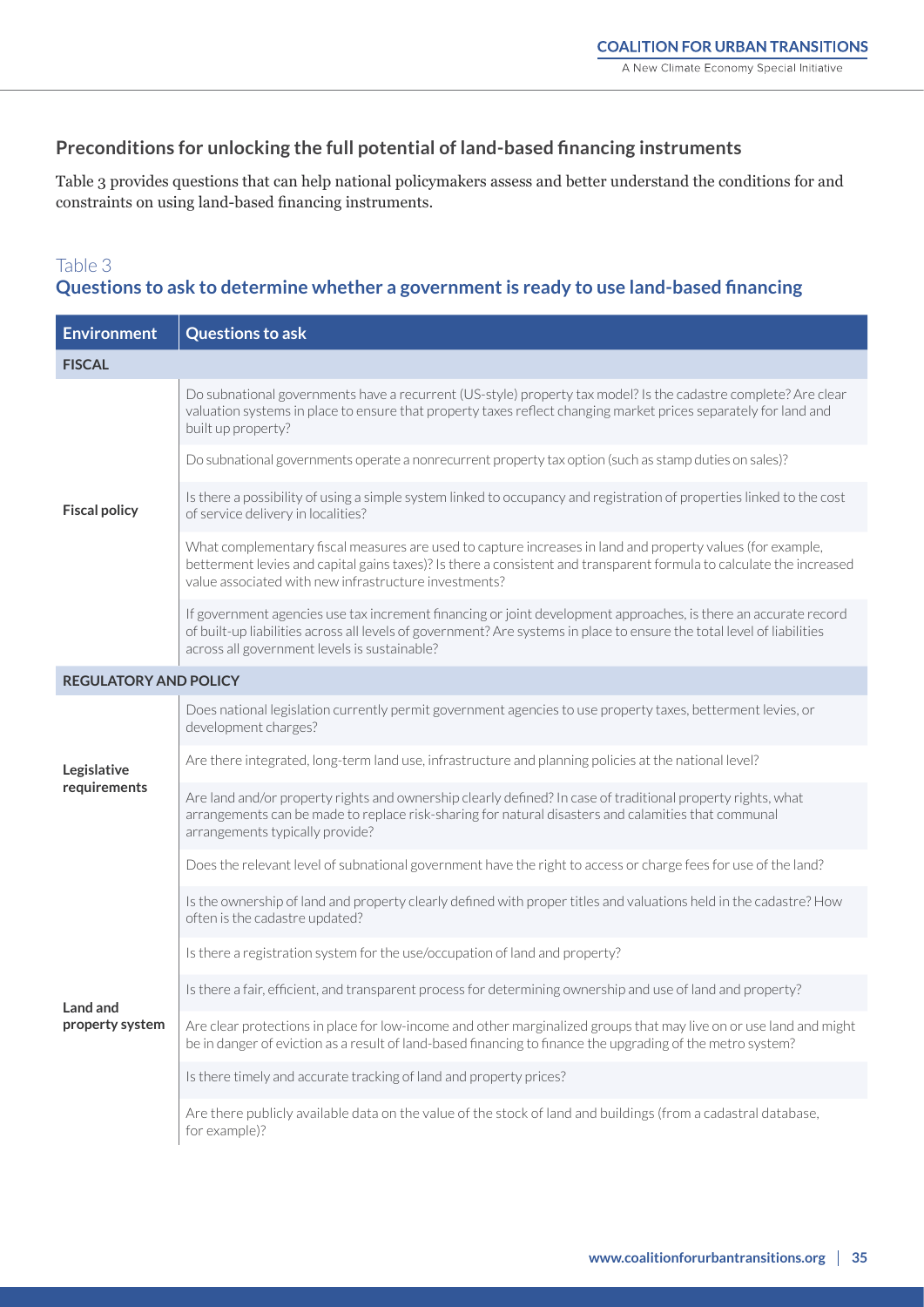A New Climate Economy Special Initiative

## Table 3 **Questions to ask to determine whether a government is ready to use land-based financing (Cont.)**

| <b>Environment</b>                   | <b>Questions to ask</b>                                                                                                                                                                                                         |
|--------------------------------------|---------------------------------------------------------------------------------------------------------------------------------------------------------------------------------------------------------------------------------|
| <b>INSTITUTIONAL</b>                 |                                                                                                                                                                                                                                 |
| <b>Institutional</b><br>coordination | Does the appropriate level of government have authority to establish and collect property taxes and adjust the tax<br>base and tax rates?                                                                                       |
|                                      | Is there a national spatial and infrastructure plan that can be used to identify areas where public investments will<br>contribute to rising land prices?                                                                       |
|                                      | Are national policies on land use, housing, and transport aligned to create areas with high economic density and<br>value?                                                                                                      |
|                                      | Do sectoral agencies (particularly for land use, housing, and transport) routinely collaborate to design and deliver<br>large urban projects? Are systems in place to incentivize and facilitate coordination?                  |
|                                      | Is there a project preparation facility with adequate budget and staffing? Is there a dedicated land-based financing<br>agency?                                                                                                 |
|                                      | Is a modern land information system or registry in place? Does it use satellite data to define property locations<br>with additional verification of occupancy? Is blockchain technology used to track land-based transactions? |
|                                      | Does the land registry have operational independence? Is it accountable to stakeholders, including customers?                                                                                                                   |
| Government<br>capacity and           | Do government agencies have the information and skills necessary to estimate the impact area of a new<br>infrastructure project (using a real estate appraisal or spatial analysis, for example)?                               |
| skills                               | Are there an adequate number of specialist surveyors who have the capacity to estimate the impact of new<br>infrastructure projects on land and property prices?                                                                |
|                                      | Has the government reviewed the impact of land-based financing approaches on low-income and marginalized<br>groups? Are safeguards and compensation mechanisms sufficient? How is their adequacy verified?                      |
| <b>INVESTMENT AND CREDIT</b>         |                                                                                                                                                                                                                                 |
|                                      | Are government agencies able to identify and plan infrastructure projects that would generate significant<br>increases in the value of surrounding land?                                                                        |
| Capital                              | Are government agencies able to conduct prefeasibility assessments that evaluate a range of land-financing<br>options?                                                                                                          |
| investment<br>planning               | Are sustainability criteria (environmental or social) applied in the preparation and evaluation of projects?                                                                                                                    |
|                                      | Are government agencies able to manage and maintain projects at a sufficient standard to maintain the political<br>feasibility of land-based financing?                                                                         |
|                                      | Are land-based financing projects structured to achieve an efficient and fair allocation of benefits and costs?                                                                                                                 |
|                                      | Is there land and property in the city that is underutilized?                                                                                                                                                                   |
| <b>Private sector</b><br>capability  | Can the level of market demand for developable land from private investors be reliably assessed?                                                                                                                                |
|                                      | Is the land and property market transparent, predictable, and stable?                                                                                                                                                           |
|                                      | Are land-based financing mechanisms designed to involve local firms in planning, constructing, and purchasing new<br>developments?                                                                                              |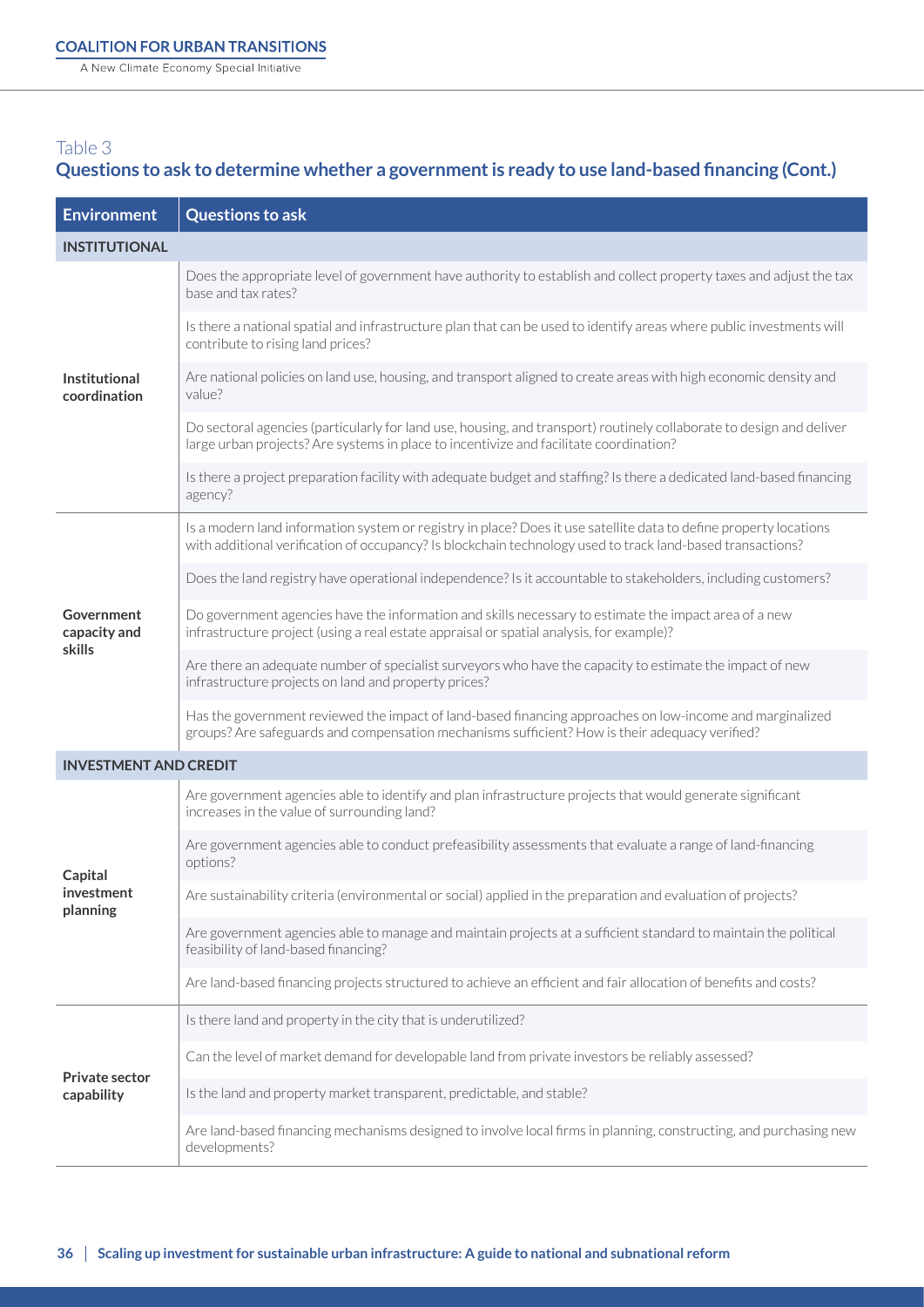# **5. Conclusions: Prospects for scaling up financing for sustainable urban transitions**

Achieving the SDGs, generating inclusive employment growth, and delivering on the Paris Agreement on Climate Change requires coordinated policy actions at the national and subnational levels. The creation of clean, connected, and compact cities will play a major role in these efforts, as the sustainable growth agenda largely involves decisions about investments and financing at the subnational—particularly the city—level. Although many decisions will be made at lower levels of government, the enabling conditions, coordination, and financing decisions are made at the national level.

Much attention has focused on mechanisms to access the significant of pools of global private finance, including through bank borrowing, bonds, PPPs, and land-based financing instruments. All of these sources of financing can help fund towns' and cities' massive infrastructure needs. But these instruments can also add to local liabilities and the overall government debt. Fiscal sustainability thus has to be assessed, not just for the relevant subnational government but for the country as a whole. Total liabilities are determined by total public revenues. They need to be distributed appropriately across tiers of government.

This paper has set out a two-step framework to help national governments consider how to reform national fiscal and finance systems to raise the scale of financing needed for sustainable urban infrastructure. This paper has:

- underscored the importance of "getting the basics right" in terms of tax and spending choices to ensure an effective, fair and sustainable fiscal policy; and
- identified many of the preconditions for deploying key financing instruments at scale: debt, public-private partnerships and land-based financing options.

National governments are ultimately responsible for crafting a complementary set of tax and public spending instruments that create self-reinforcing incentives and achieve efficiency, equity, and environmental goals. A VAT, income tax, and carbon tax can collectively form the bedrock of the national tax system, with a unified administration. These taxes should be complemented by efforts to build the abilities of subnational governments to collect and manage own-source revenues. An integrated approach to raising and spending public funds encourages accountable behavior and unlocks access to private finance for sustainable infrastructure investment. The key issue for subnational governments is the ability to set tax rates at the margin. Although piggy-back options are feasible, the most urgent priority is to implement a robust and efficient property tax. Meanwhile, public liabilities need to be tracked consistently within and across jurisdictions, using international standards that generate consistent balance sheets for each level of government. Without these twin requirements, there are incentives for city and local governments to "pass the buck" and make irresponsible investment decisions.

The private sector has an important contribution to make in filling the investment shortfall and providing capabilities for sustainable urban infrastructure. The state can deploy a wide range of instruments to crowd in private investment. Debt financing offers a way to distribute the public costs of infrastructure investment equitably over time. Public-private partnerships can secure private sector capabilities in the design, construction and management of large capital projects, and incentivize greater efficiencies and innovation. Land-based financing instruments can harness the interrelationships between more productive use of land and rising land values, as well as strengthening land and property markets. These instruments need to be designed in ways that maximizes their wider benefits beyond just expanding the resource envelope for capital investment, and ensure that the right incentives are in place. And it is important to recognize dangers of urban-sprawl, leakages from off-budget operations, and land-grabs from vulnerable households.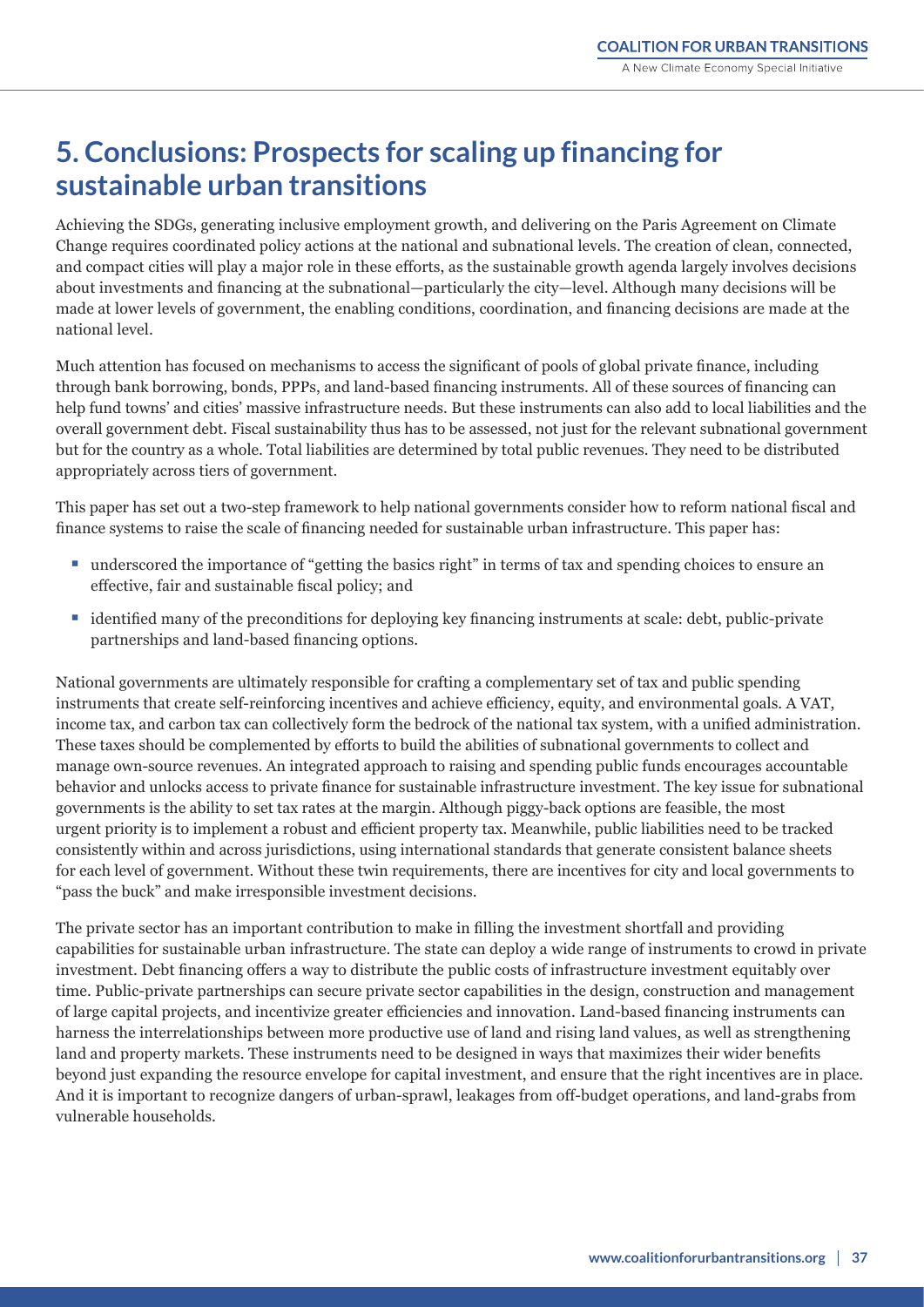A New Climate Economy Special Initiative

#### Figure 4 **A systemic approach to sustainable infrastructure financing for cities A systemic approach to sustainable infrastructure financing for cities**



National and subnational governments need to consider a wide range of "preconditions"' for the successful implementation of these financing instruments. This requires a closer attention to the fiscal, regulatory and policy, institutional, and investment and credit environments. For example, national governments need to oversee capital and risk management, and local governments need to address land and property markets to ensure that they function in a fair and transparent way. National governments need to clearly establish regulatory and legislative frameworks, depending on constitutional arrangements, that explicitly articulate which government agencies can use specific financing instruments and under what terms. National governments can assist agencies at all levels to access the technical capacities necessary to design and implement financing mechanisms, such as the legal expertise to draft suitably tight contracts or the financial expertise necessary to structure a bankable project.

In summary, a country's ability to invest in sustainable urban infrastructure is a function of its fiscal systems, regulatory and policy frameworks, institutional quality, and investment environment. National and city governments can scale investment by systematically addressing the preconditions to mobilizing high-potential financing instruments. This requires strategic, far-sighted reforms and coordinated actions. Packaged reforms that recognize policy interrelationships are likely to bring the greatest and most sustainable impact. Designing a successful urban finance agenda will depend on looking beyond specific financing instruments and fully recognizing the wider economic opportunities associated with a sustainable urban transition.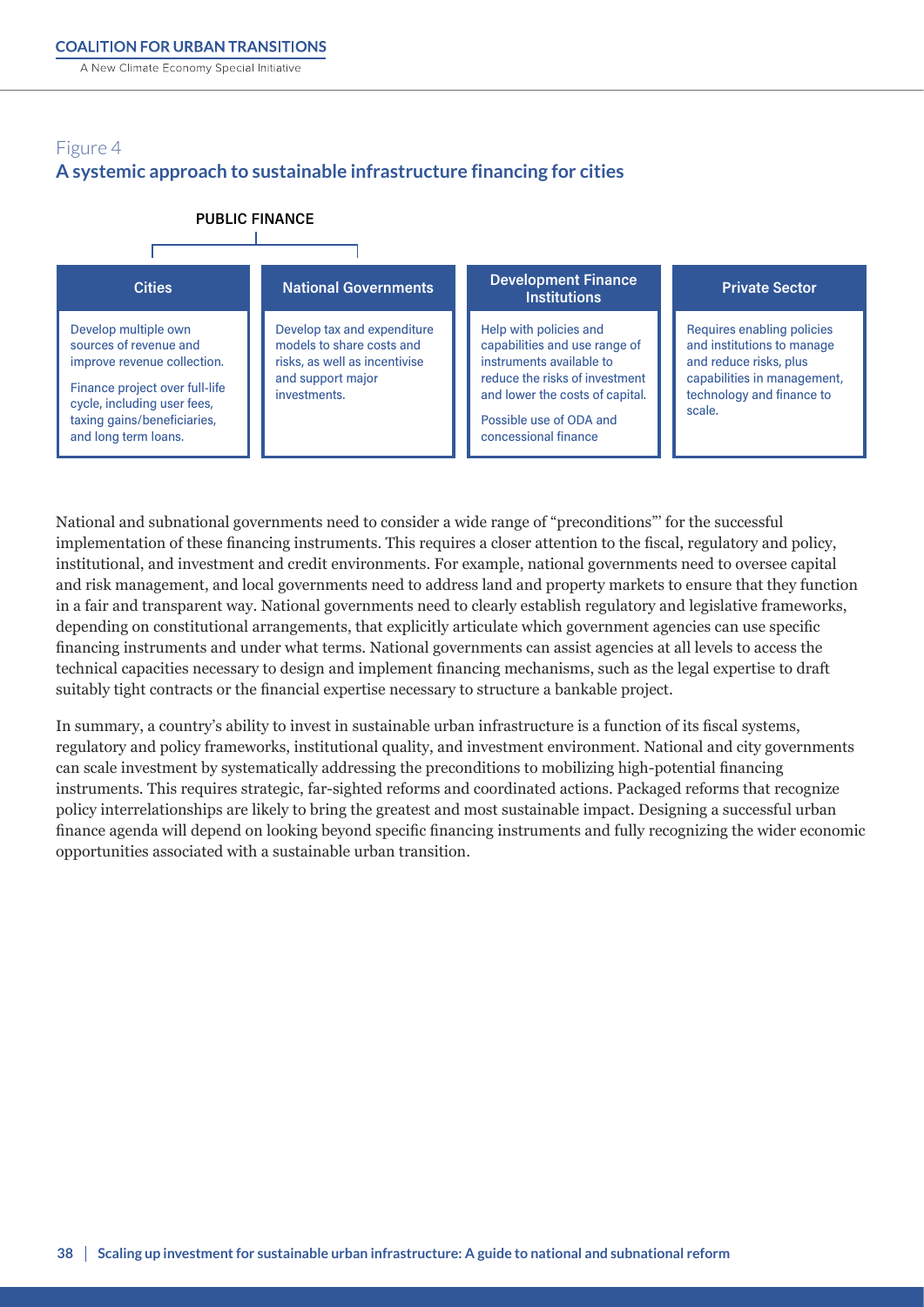## **ENDNOTES**

1 Floater, G., Dowling, D., Chan, D., Ulterino, M., Braunstein, J., McMinn, T. 2017. *Financing the Urban Transition: Policymakers' Summary.* Coalition for Urban Transitions. London, United Kingdom and Washington DC, USA. Available at: [https://newclimateeconomy.report/workingpapers/workingpaper/financing-the-urban-transition-policymakers](https://newclimateeconomy.report/workingpapers/workingpaper/financing-the-urban-transition-policymakers-summary/)[summary/.](https://newclimateeconomy.report/workingpapers/workingpaper/financing-the-urban-transition-policymakers-summary/)

2 Gouldson, A., Sudmant A., Khreis, H., Papargyropoulou, E. 2018. *The Economic and Social Benefits of Low-Carbon Cities: A Systematic Review of the Evidence.* Coalition for Urban Transitions. London, United Kingdom and Washington DC, USA. Available at: [https://newclimateeconomy.report/workingpapers/wp-content/uploads/sites/5/2018/06/CUT2018\\_](https://newclimateeconomy.report/workingpapers/wp-content/uploads/sites/5/2018/06/CUT2018_CCCEP_final_rev060718.pdf) CCCEP final rev060718.pdf.

3 Floater et al., 2017. *Financing the Urban Transition*.

4 Martin, L. 2014. *Taxation, Loss Aversion, and Accountability: Theory and Experimental Evidence for Taxation's Effect on Citizen Behavior*. Available at: https://sites.duke.edu/2014bmp/files/2014/10/Martin\_TaxAcc.pdf.

5 Floater et al., 2017. *Financing the Urban Transition.*

6 Duranton, G., Puga, D. 2003. Micro-foundations of urban agglomeration economies. [J. V. Henderson, J. F. Thisse (eds.)] *Handbook of Regional and Urban Economics*, 1(4), chapter 48. 2063-2117.

7 Dobbs, R., Smit, S., Remes, J., Manyika, J., Roxburgh, C., Restrepo, A. 2011. *Urban world: Mapping the economic power of cities.* McKinsey Global Institute. Available at: [https://www.mckinsey.com/~/media/mckinsey/featured%20insights/](https://www.mckinsey.com/~/media/mckinsey/featured%20insights/urbanization/urban%20world/mgi_urban_world_mapping_economic_power_of_cities_full_report.ashx) [urbanization/urban%20world/mgi\\_urban\\_world\\_mapping\\_economic\\_power\\_of\\_cities\\_full\\_report.ashx.](https://www.mckinsey.com/~/media/mckinsey/featured%20insights/urbanization/urban%20world/mgi_urban_world_mapping_economic_power_of_cities_full_report.ashx)

8 Gollin, D., Jedwab, R., Vollrath, D. 2016. Urbanization with and without industrialization. *Journal of Economic Growth*. 21(1). 35–70.

9 World Bank and Institute for Health Metrics and Evaluation. 2016. *The Cost of Air Pollution: Strengthening the Economic Case for Action*. World Bank. Washington DC, USA.

10 McGranahan G., Martine, G. 2014. *Urban Growth in Emerging Economies*. Routledge. London, United Kingdom.

11 UN Habitat. 2016. *Slum Almanac* 2015-16. Nairobi, Kenya. Available at: [https://unhabitat.org/slum-almanac-](https://unhabitat.org/slum-almanac-2015-2016/)[2015-2016/](https://unhabitat.org/slum-almanac-2015-2016/).

12 IPCC. 2018. Summary for Policymakers. [V. Masson-Delmotte, P. Zhai, H.-O. Pörtner, D. Roberts, J. Skea, P.R. Shukla, A. Pirani, W. Moufouma-Okia, C. Péan, R. Pidcock, S. Connors, J.B.R. Matthews, Y. Chen, X. Zhou, M.I. Gomis, E. Lonnoy, T. Maycock, M. Tignor, and T. Waterfield (eds.)] *Global Warming of 1.5°C. An IPCC Special Report on the impacts of global warming of 1.5°C above pre-industrial levels and related global greenhouse gas emission pathways, in the context of strengthening the global response to the threat of climate change, sustainable development, and efforts to eradicate poverty*. World Meteorological Organization, Geneva, Switzerland.

13 McGranahan G., Balk, D., Anderson, B. 2007. The Rising Tide: Assessing the Risks of Climate Change and Human Settlements in Low Elevation Coastal Zones. *Environment and Urbanization*. 19(1). 17–37.

14 Hardoy, J.E., Mitlin, D., Satterthwaite, D. 2001. *Environmental Problems in an Urbanizing World: Finding Solutions for Cities in Africa, Asia, and Latin America*. Earthscan Publications. Stirling.

15 Seto K. C., Dhakal, S., Bigio, A., Blanco, H., Delgado, G. C., Dewar, D., Huang, L., Inaba, A., Kansal, A., Lwasa, S., McMahon, J. E., Müller, D. B., Murakami, J., Nagendra, H., Ramaswami, A. 2014. Human Settlements, Infrastructure and Spatial Planning. *Climate Change 2014: Mitigation of Climate Change. Contribution of Working Group III to the Fifth Assessment Report of the Intergovernmental Panel on Climate Change* [Edenhofer, O., R. Pichs-Madruga, Y. Sokona, E. Farahani, S. Kadner, K. Seyboth,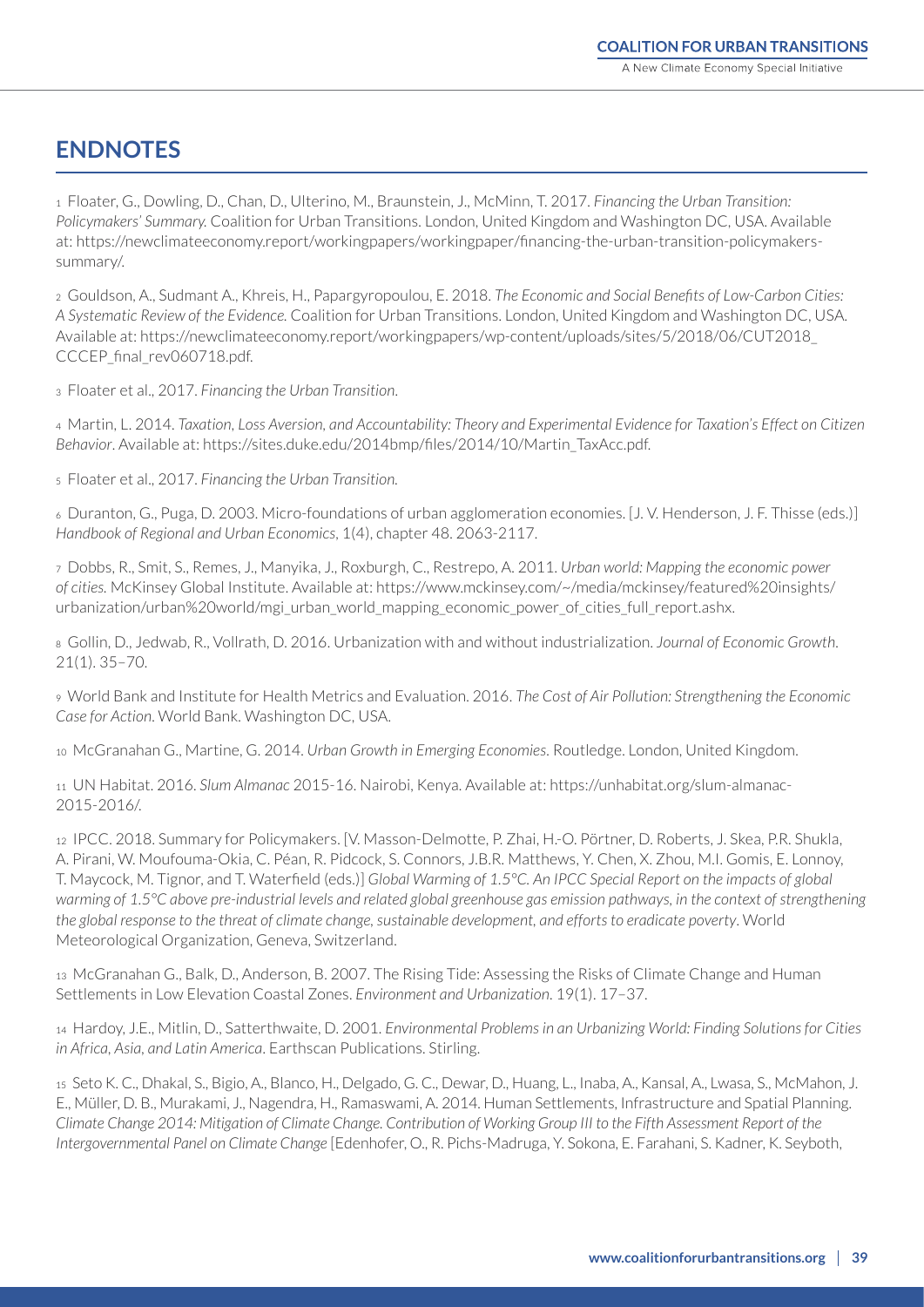A. Adler, I. Baum, S. Brunner, P. Eickemeier, B. Kriemann, J. Savolainen, S. Schlömer, C. von Stechow, T. Zwickel and J.C. Minx (eds.)]. Cambridge University Press, Cambridge, United Kingdom and New York, USA.

<sup>16</sup> You, N. 2007. Sustainable for whom? The urban millennium and challenges for redefining the global development planning agenda. *City*. 11(2). 214–220.

17 Floater G., Rode P., Robert A., Kennedy C., Hoornweg D., Slavcheva R., Godfrey N. 2014. *Cities and the New Climate Economy: the transformative role of global urban growth*. Global Commission for the Economy and Climate. [https://newclimateeconomy.report/workingpapers/workingpaper/cities-and-the-new-climate-economy-the](https://newclimateeconomy.report/workingpapers/workingpaper/cities-and-the-new-climate-economy-the-transformative-role-of-global-urban-growth/)[transformative-role-of-global-urban-growth/.](https://newclimateeconomy.report/workingpapers/workingpaper/cities-and-the-new-climate-economy-the-transformative-role-of-global-urban-growth/)

18 Turok, I., McGranahan, G. 2013. Urbanization and economic growth: the arguments and evidence for Africa and Asia. *Environment and Urbanization*. 25(2). 465–482.

19 Pain, K., Black, D., Blower, G., Grimmond, S., Hunt, A., Milcheva, S., Crawford, B., Dale, N., Doolin, S., Manna, S., Shi, S., Pugh, R. 2018. *Supporting Smart Urban Development: Successful Investing in Density*. Urban Land Institute and the Coalition for Urban Transitions, London, United Kingdom. Available at: [https://newclimateeconomy.report/workingpapers/wp](https://newclimateeconomy.report/workingpapers/wp-content/uploads/sites/5/2018/06/Supporting-smart-urban-development_web_Final.pdf)[content/uploads/sites/5/2018/06/Supporting-smart-urban-development\\_web\\_Final.pdf](https://newclimateeconomy.report/workingpapers/wp-content/uploads/sites/5/2018/06/Supporting-smart-urban-development_web_Final.pdf).

20 Pulido, D. 2018. *Maximizing Finance for Safe and Resilient Roads*. World Bank. Available at: [http://blogs.worldbank.org/](http://blogs.worldbank.org/category/tags/infrastructurefinancing-gap) [category/tags/infrastructurefinancing-gap](http://blogs.worldbank.org/category/tags/infrastructurefinancing-gap).

21 Jacobs, M. 2012. Climate policy: Deadline 2015. *Nature*. 481(7380). 137–138; Schmidt, T.S. 2014. Low-carbon investment risks and de-risking. *Nature Climate Change*. 4. 237–239.

22 Gouldson, A., Colenbrander, S., McAnulla, F., Sudmant, A., Kerr, N., Sakai, P., Hall, S., Papargyropoulou, E., Kuylenstierna, J. 2014. *The Economic Case for Low-Carbon Cities*. Global Commission for the Economy and Climate. London, United Kingdom and Washington DC, USA. Available at: [https://newclimateeconomy.report/workingpapers/wp-content/uploads/](https://newclimateeconomy.report/workingpapers/wp-content/uploads/sites/5/2018/06/CUT2018_CCCEP_final_rev060718.pdf) [sites/5/2018/06/CUT2018\\_CCCEP\\_final\\_rev060718.pdf](https://newclimateeconomy.report/workingpapers/wp-content/uploads/sites/5/2018/06/CUT2018_CCCEP_final_rev060718.pdf).

23 Ahmad, E., Rydge, J. Stern, N. 2013. *Structural change leads to tax reforms leads to structural change*. LSE Asia Research Center and China Development Forum.

24 IRP. 2018. *The Weight of Cities: Resource Requirements of Future Urbanization*. Swilling, M., Hajer, M., Baynes, T., Bergesen, J., Labbé, F., Musango, J.K., Ramaswami, A., Robinson, B., Salat, S., Suh, S., Currie, P., Fang, A., Hanson, A. Kruit, K., Reiner, M., Smit, S., Tabory, S. A Report by the International Resource Panel. United Nations Environment Programme, Nairobi, Kenya.

25 Whitley, S., Chen, H., Doukas, A., Gençsü, I., Gerasimchuk, I., Touchette, Y., Worrall, L. 2018. *G7 Fossil Fuel Subsidy Scorecard Tracking the Phase-out of Fiscal Support and Public Finance for Oil, Gas and Coal*. Overseas Development Institute. London, UK. Available at: [https://www.odi.org/sites/odi.org.uk/files/resource-documents/12222.pdf.](https://www.odi.org/sites/odi.org.uk/files/resource-documents/12222.pdf)

26 Floater et al., 2017. *Financing the Urban Transition*.

<sup>27</sup> Drèze, J., N. Stern. 1987. The Theory of Cost-Benefit Analysis. *Handbook of Public Economics*. [A. Auerbach, M. Feldstein (eds.)] North-Holland; Ahmad, E., N. Stern. 1990. Tax Reform and Shadow Prices for Pakistan. *Oxford Economic Papers* 42. 135–159; Ahmad, E., N. Stern. 1991. *Theory and Practice of Tax Reforms in Developing Countries*. Cambridge University Press, Cambridge, United Kingdom.

28 Tanzi, V. 2018. *Termites of the State, why complexity leads to inequality*. Cambridge University Press, Cambridge, United Kingdom.

29 Ahmad, E., Rydge, J., Stern, N. 2013. *Structural Change Leads to Tax Reforms Leads to Structural Change*.

30 IMF. 2013. *Energy Subsidy Reform: Lessons and Implications*. Available at: https://www.imf.org/en/Publications/Policy-Papers/Issues/2016/12/31/Energy-Subsidy-Reform-Lessons-and-Implications-PP4741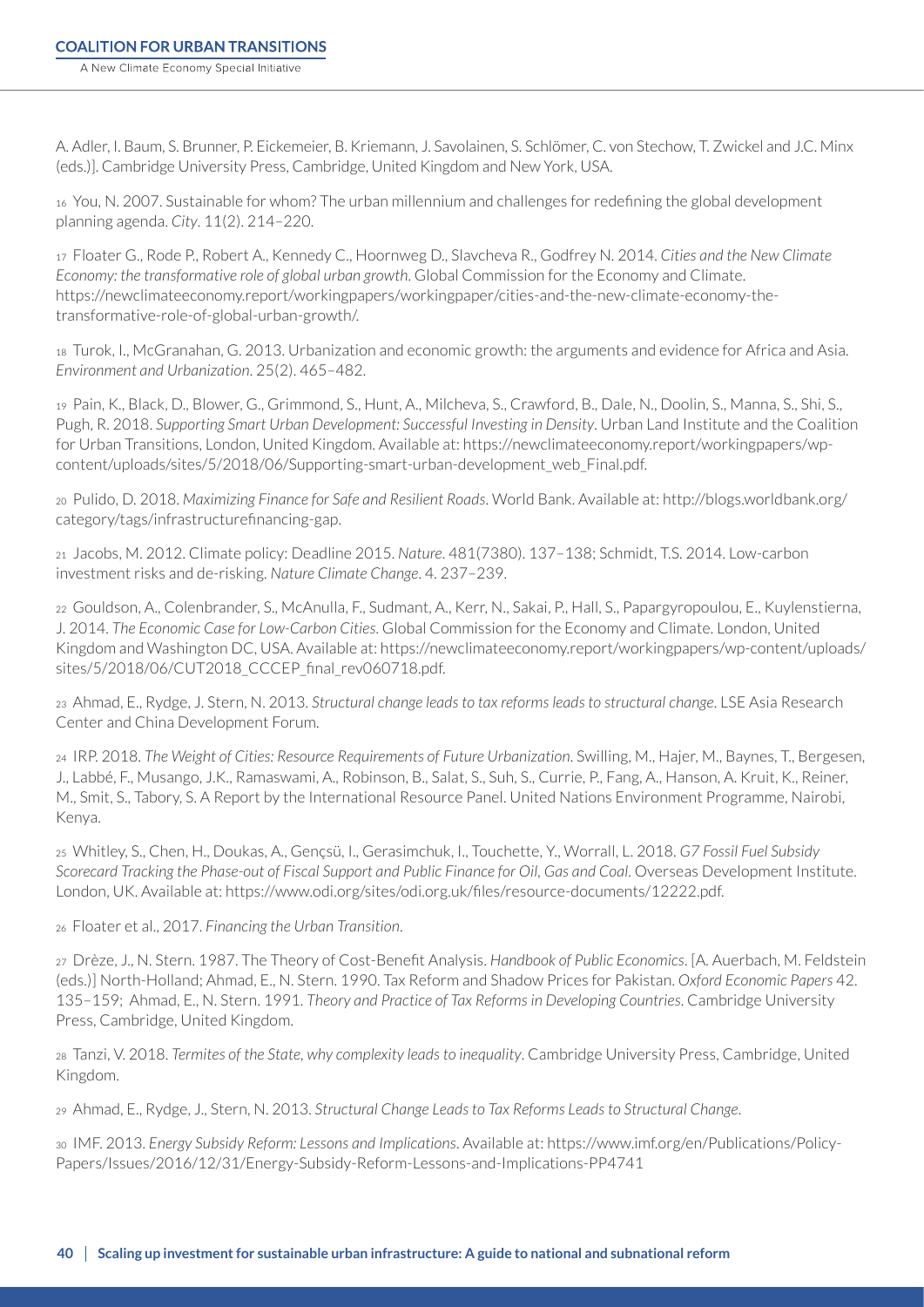31 Tanzi, V., 2018, *Termites of the State: Why complexity leads to inequality*

32 Kleven, H., Khan, A., Kaul, U. 2016. *Taxing to develop: when 'third-best' is best*. International Growth Centre. London, United Kingdom.

33 Ahmad, E. 2018, *Political economy of tax reforms for the SDGs*. G24 Working Paper. Available at: https://www.g24.org/ wp-content/uploads/2017/09/Political\_Economy\_of\_Tax\_Reform\_for\_SDGs.pdf

34 Ahmad, Ehtisham and Nicholas Stern. 1991. *Theory and Practice of Tax Reforms in Developing Countries*.

35 Government of Mexico, Ministry of Finance and Public Credit. 2018. *Budget 2018*.

36 World Bank, Ecofys. 2018. *State and Trends of Carbon Pricing 2018*. World Bank, Washington, DC, USA.

37 For example, see Stern, N., J. Stiglitz. 2017. *Report of the High Level Commission on Carbon Prices*. World Banl, Washington, DC, USA.

38 IMF. 2013. *Energy Subsidy Reform: Lessons and Implications*.

39 Ter-Minassian, T. 2007. Fiscal Rules for Subnational Governments: Can They Promote Fiscal Discipline? *OECD Journal on Budgeting*. 6(3). See also Ambrosanio, F., M. Bordignon. 2015. *Normative and Positive Theories of Revenue Assignments* and Ahmad, E. 2015. Governance and Institutions. Both in Ahmad, E., and G. Brosio (eds.) *Handbook of Multilevel Finance*. Edward Elgar, Cheltenham, United Kingdom.

40 Cabannes Y., Lipietz, B. 2018. Revisiting the Democratic Promise of Participatory Budgeting in Light of Competing Political, Good Governance and Technocratic Logics. *Environment and Urbanization*. 30(1). 67–84.

41 Bulkeley, H., V.C., Broto. 2013. Government by Experiment? Global Cities and the Governing of Climate Change. *Transactions of the Institute of British Geographers.* 38(3). 361–375.

42 Ali, M., Fjeldstad, O.-H., Katera, L. 2017. *Property Taxation in Developing Countries*. Chr. Michelse Institute, Bergen, Norway.

43 E. Ahmad, G. Brosio (eds). 2009. *Does Decentralization Enhance Service Delivery and Poverty Reduction?* Edward Elgar, Cheltenham, United Kingdom.

44 Ali, M., Fjeldstad, O.-H., Katera, L. 2017. *Property Taxation in Developing Countries*..

45 Ehtisham, A., Brosio, G., Gerbrandy, J. 2018. *Property Taxation: Economic Features, Revenue Potential, and Administrative Issues in a Development Context*. Available at: https://publications.europa.eu/en/publication-detail/-/publication/f5bf322c-9abb-11e8-a408-01aa75ed71a1/language-en/format-PDF

46 Smolka, M., C. M., De Cesare. 2012. Property Tax and Informal Property: The Challenge of Third World Cities. *A Primer on Property Tax: Administration and Policy*. [W.J. McCluskey, G.C. Corni, L.C. Walters (eds.)]. Blackwell Publishing, London, United Kingdom.

47 Satterthwaite, D., Archer, D., Colenbrander, S., Dodman, D., Hardoy, J., Patel, S. 2018. *Responding to Climate Change in Cities and in Their Informal Settlements and Economies*. Paper presented at the IPCC Cities and Climate Change Conference, Edmonton, Canada, March 5-7. Available at: [https://citiesipcc.org/wp-content/uploads/2018/03/](https://citiesipcc.org/wp-content/uploads/2018/03/Informality-background-paper-for-IPCC-Cities.pdf) [Informality-background-paper-for-IPCC-Cities.pdf](https://citiesipcc.org/wp-content/uploads/2018/03/Informality-background-paper-for-IPCC-Cities.pdf).

48 Platteau, J.-P., 2009, Information Distortion, Elite Capture and Task Complexity in Decentralized Development. [E. Ahmad, G. Brosio (eds)]. 2009. *Does Decentralization Enhance Service Delivery and Poverty Reduction?*

49 Platteau, J.-P. 1995. *Reforming Land Rights in Sub-Saharan Africa*. United Nations Research Institute for Social Development. See also Platteau, J.-P., Wahhaj, Z. 2012. Strategic Interactions between Modern Law and Custom.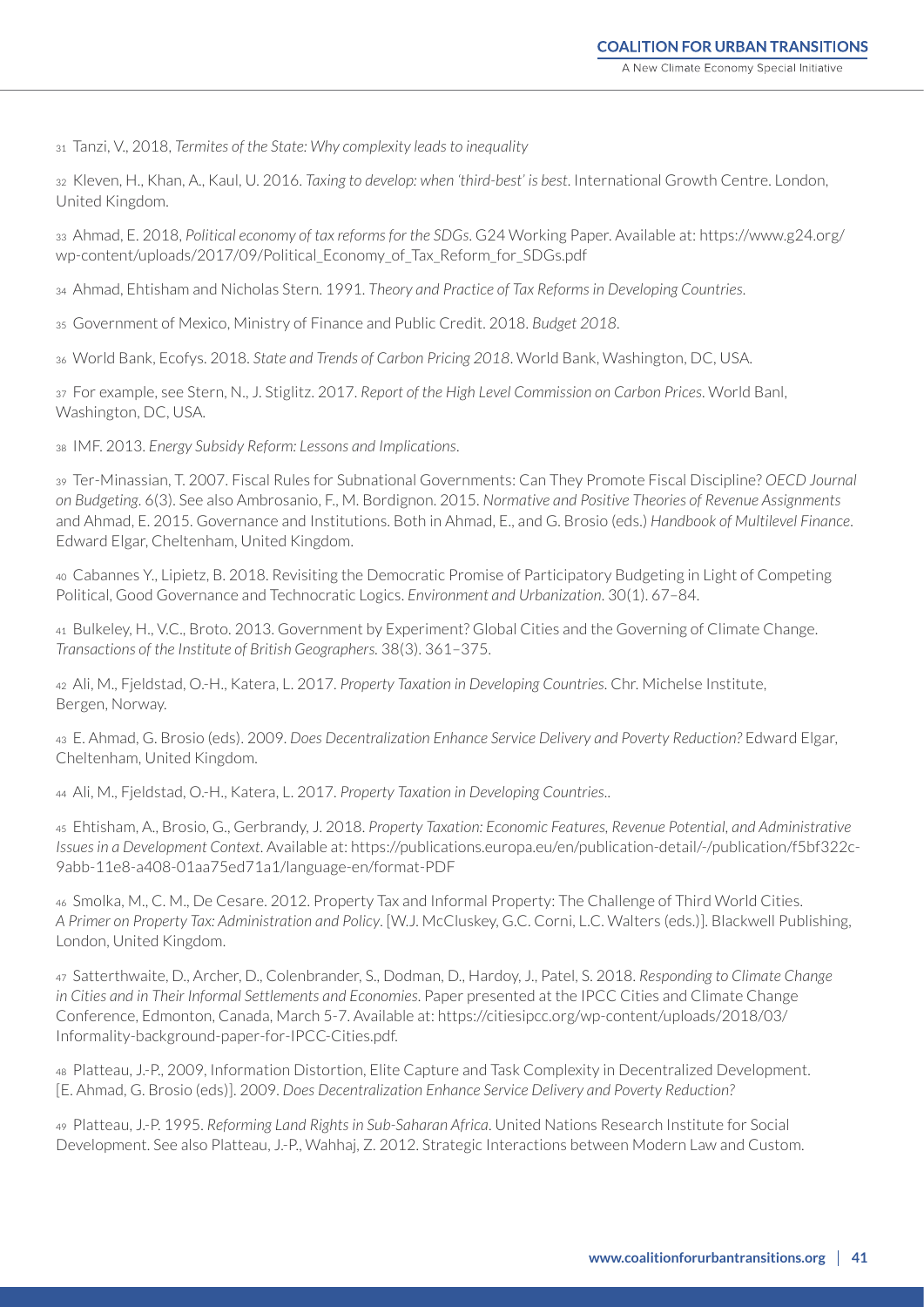*Handbook of the Economics of Art and Culture*. [V. Ginsburg, D. Throsby (eds.)]. North-Holland, Amsterdam, Netherlands

50 OECD, FIAPP. 2015. *Building Tax Culture, Compliance and Citizenship: A Global Source Book on Taxpayer Education*. Organisation for Economic Cooperation and Development; International and Ibero-American Foundation for Administration and Public Policies. Available at: [https://www.oecd-ilibrary.org/taxation/building-tax-culturecompliance](https://www.oecd-ilibrary.org/taxation/building-tax-culturecompliance-and-citizenship_9789264205154-en)[and-citizenship\\_9789264205154-en.](https://www.oecd-ilibrary.org/taxation/building-tax-culturecompliance-and-citizenship_9789264205154-en)

51 Schreiber, L. 2018. *A Foundation for Reconstruction: Building the Rwanda Revenue Authority, 2001-2017*. Innovations for Successful Societies, Princeton University. Available at: [https://successfulsocieties.princeton.edu/sites/](https://successfulsocieties.princeton.edu/sites/successfulsocieties/files/LS_Rwanda_Tax_Formatted_5.29.18jgToU962018.pdf) [successfulsocieties/files/LS\\_Rwanda\\_Tax\\_Formatted\\_5.29.18jgToU962018.pdf.](https://successfulsocieties.princeton.edu/sites/successfulsocieties/files/LS_Rwanda_Tax_Formatted_5.29.18jgToU962018.pdf)

52 Turok, I., McGranahan, G. 2013. Urbanization and Economic Growth: The Arguments and Evidence for Africa and Asia. *Environment and Urbanization*. 25(2). 465–482.

53 Rajaram, A., Minh Le, T., Biletska, N., Brumby, J. 2001. A Diagnostic Framework for Assessing Public Investment Management. World Bank. Washington DC, USA. Available at: http://documents.worldbank.org/curated/ en/396891468330305148/A-diagnostic-framework-for-assessing-public-investment-management

54 IMF. 2015. *Making Public Investment More Efficient*. Washington DC, USA. Available at: https://www.imf.org/external/np/ pp/eng/2015/061115.pdf.

55 See the criticism of mechanical applications of the IMF-World Bank Debt-Sustainability Framework by authors such as the former Chief Economist of the World Bank, Justin Lin (Lin and Wang, 2016).

<sup>56</sup> Dreze, J., Stern, N. 1987. The Theory of Cost-Benefit Analysis. In *Handbook of Public Economics*. [E.B. Auberbach, M. Feldstein (eds.)] 909-989. Elsevier Science Publishers, Amsterdam, Netherlands.

57 World Bank. 2006. *Chile Public Investment Management Review*. Washington, DC, USA.

58 IMF. 2016. *Chile: Staff Report*. Washington, DC, USA. Available at: https://www.imf.org/en/Publications/CR/ Issues/2016/12/31/Chile-2016-Article-IV-Consultation-Press-Release-Staff-Report-and-Statement-by-the-Executive-44448

59 Fernández, I.C., Manuel-Navarrete, D, Torres-Salinas, R. 2016. Breaking Resilient Patterns of Inequality in Santiago de Chile: Challenges to Navigate towards a More Sustainable City. *Sustainability*. 8(8). 820.

60 Tacoli, C. 2017. *Why Small Towns Matter: Urbanisation, Rural Transformations and Food Security*. International Institute for Environment and Development. London, United Kingdom. Available at: [http://pubs.iied.org/pdfs/10815IIED.pdf.](http://pubs.iied.org/pdfs/10815IIED.pdf)

61 Turok, I., G. McGranahan. 2013. Urbanization and Economic Growth: The Arguments and Evidence for Africa and Asia. *Environment and Urbanization*. 25(2). 465–482.

62 Ahmad, E., M. Bordignon and G. Brosio, eds. 2016. *Multilevel Finance and the Eurocrisis*. Edward Elgar, Cheltenham, United Kingdom.

63 Ahmad, E., 2015. Governance and Institutions. In *Handbook of Multilevel Finance*. [E. Ahmad, G. Brosio (eds)]. Edward Elgar, Cheltenham, United Kingdom.

64 Revi, A., Satterthwaite, D., Aragón-Durand, F., Corfee-Morlot, J., Kiunsi, R.B.R., Pelling, M., Roberts, D., Solecki, W., Gajjar, S.P., Sverdlik, A. 2014. Towards Transformative Adaptation in Cities: The IPCC's Fifth Assessment. *Environment and Urbanization*. 26(1). 11–28.

65 Goodspeed, T. 2015. Decentralization and Natural Disasters. *Handbook of Multilevel Finance*.

66 McKinsey. 2016. *Financing Change: How to mobilise private-sector financing for sustainable infrastructure.* McKinsey Centre for Business and Environment. Available at: https://newclimateeconomy.report/workingpapers/workingpaper/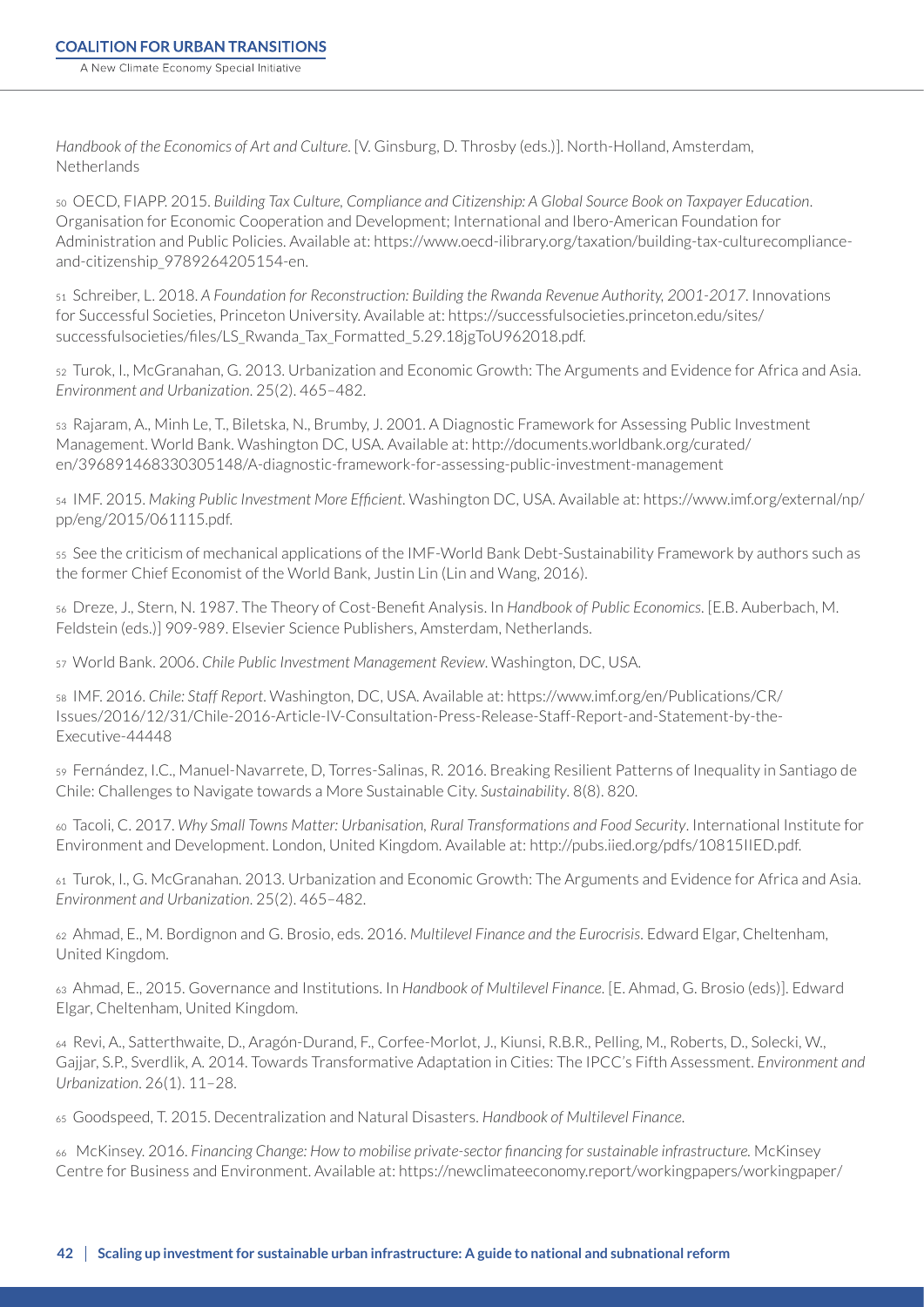financing-change-how-to-mobilize-private-sector-financing-for-sustainable-infrastructure/

67 G30. 2013. *Long Term Finance and Economic Growth*. Working Group on Long Term Finance. Washington, DC, USA.

68 Rajan, R. 2010. *Fault Lines: How Hidden Fractures Still Threaten the World Economy*. Princeton University Press, Princeton, USA.

69 G30. 2013. *Long Term Finance and Economic Growth.*

70 Jones, A. 2012. *Principles for Investment grade policy and projects*. Global Sustainability Institute, Anglia Ruskin University. Cambridge, United Kingdom. Available at: [https://assets.publishing.service.gov.uk/government/uploads/](https://assets.publishing.service.gov.uk/government/uploads/system/uploads/attachment_data/file/48391/5498-cmci-principles-report.pdf) [system/uploads/attachment\\_data/file/48391/5498-cmci-principles-report.pdf](https://assets.publishing.service.gov.uk/government/uploads/system/uploads/attachment_data/file/48391/5498-cmci-principles-report.pdf).

71 Bhattacharya, A., Meltzer, J.P., Oppenheim, J., Qureshi, Z., Stern, N. 2016. *Delivering on Sustainable Infrastructure for Better Development and Better Climate.* Brookings Institutiion, New Climate Economy and the Grantham Institute for Climate Change and the Environment. Washington, DC, USA.

72 Habitat III. 2016. *Policy papers—Municipal finance and local fiscal systems New Urban Agenda*. United Nations Conference on Housing and Sustainable Urban Development, Quito.

73 Filkova, M., Boulle., B., Frandon-Martinez, C., Giorgi, A., Giuliani, D., Meng, A., Rado, G. 2018. *Bonds and Climate Change: The State of the Market 2018*. Climate Bonds Initiative. Available at: [https://www.climatebonds.net/resources/reports/](https://www.climatebonds.net/resources/reports/bonds-and-climate-change-state-market-2018) [bonds-and-climate-change-state-market-2018.](https://www.climatebonds.net/resources/reports/bonds-and-climate-change-state-market-2018)

74 Filkova, M et al. 2018. *Bonds and Climate Change: The State of the Market 2018*.

75 G30. 2013. *Long Term Finance and Economic Growth.* 

76 OECD. 2006. *Environmental Finance Local Capital Markets for Environmental Infrastructure: Prospects in selected transition economies*. Available at: http://www.oecd.org/env/outreach/36305053.pdf

77 Ivanyna, M., Shah, A. 2012. *How Close Is Your Government to Its People? Worldwide Indicators on Localization and Decentralization*. Policy Research Working Paper 6138. World Bank, Washington, DC, USA.

78 Gorelick, J. 2018. Supporting the future of municipal bonds in Sub-Saharan Africa: the centrality of enabling environments and regulatory frameworks. *Environment and Urbanization*. 30(1). 103–122.

79 Mitlin, D., Colenbrander, S., Satterthwaite, D. 2018. Finance for community-led local, city and national development. *Environment and Urbanization*. 30(1). 1-12.

80 World Bank. 2013. *Financing Sustainable Cities: How We're Helping Africa's Cities Raise Their Credit Ratings*. Available at: [http://www.worldbank.org/en/news/feature/2013/10/24/financing-sustainable-cities-africa-creditworthy.](http://www.worldbank.org/en/news/feature/2013/10/24/financing-sustainable-cities-africa-creditworthy)

81 Liu, Zhi. 2015. Towards Sustainable Urban Transport Finance Mechanisms, from Traffic in Towns: The Next Fifty Years. [Jin, Y., Polak, J. (eds)] *Traffic in Towns: The Next 50 Years.* Landor, Cambridge, United Kingdom.

82 IMF. 2017. Government Finance Statistics Yearbook. Washington DC, USA.

83 Fallon, A. 2016. *How Kampala Is Building a Culture of Taxpaying*. Citiscope. Available at: [http://archive.citiscope.org/](http://archive.citiscope.org/story/2016/how-kampala-building-culturetaxpaying) [story/2016/how-kampala-building-culturetaxpaying](http://archive.citiscope.org/story/2016/how-kampala-building-culturetaxpaying).

84 GCR. 2016. *GCR affirms Kampala Capital City Authority's rating at A(UG); Outlook Stable*. Global Credit Rating Co. Johannesburg, South Africa. Available at: [https://globalratings.net/news/article/gcr-affirms-kampala-capital-city](https://globalratings.net/news/article/gcr-affirms-kampala-capital-city-authoritys-rating-at-aug-outlook-stable)[authoritys-rating-at-aug-outlook-stable](https://globalratings.net/news/article/gcr-affirms-kampala-capital-city-authoritys-rating-at-aug-outlook-stable).

85 Paice, E. 2016. *Dakar's Municipal Bond Issue: A Tale of Two Cities*. Africa Research Institute. Available at: [https://www.africaresearchinstitute.org/newsite/wp-content/uploads/2016/05/ARI\\_Dakar\\_BN\\_final-final.pdf](https://www.africaresearchinstitute.org/newsite/wp-content/uploads/2016/05/ARI_Dakar_BN_final-final.pdf).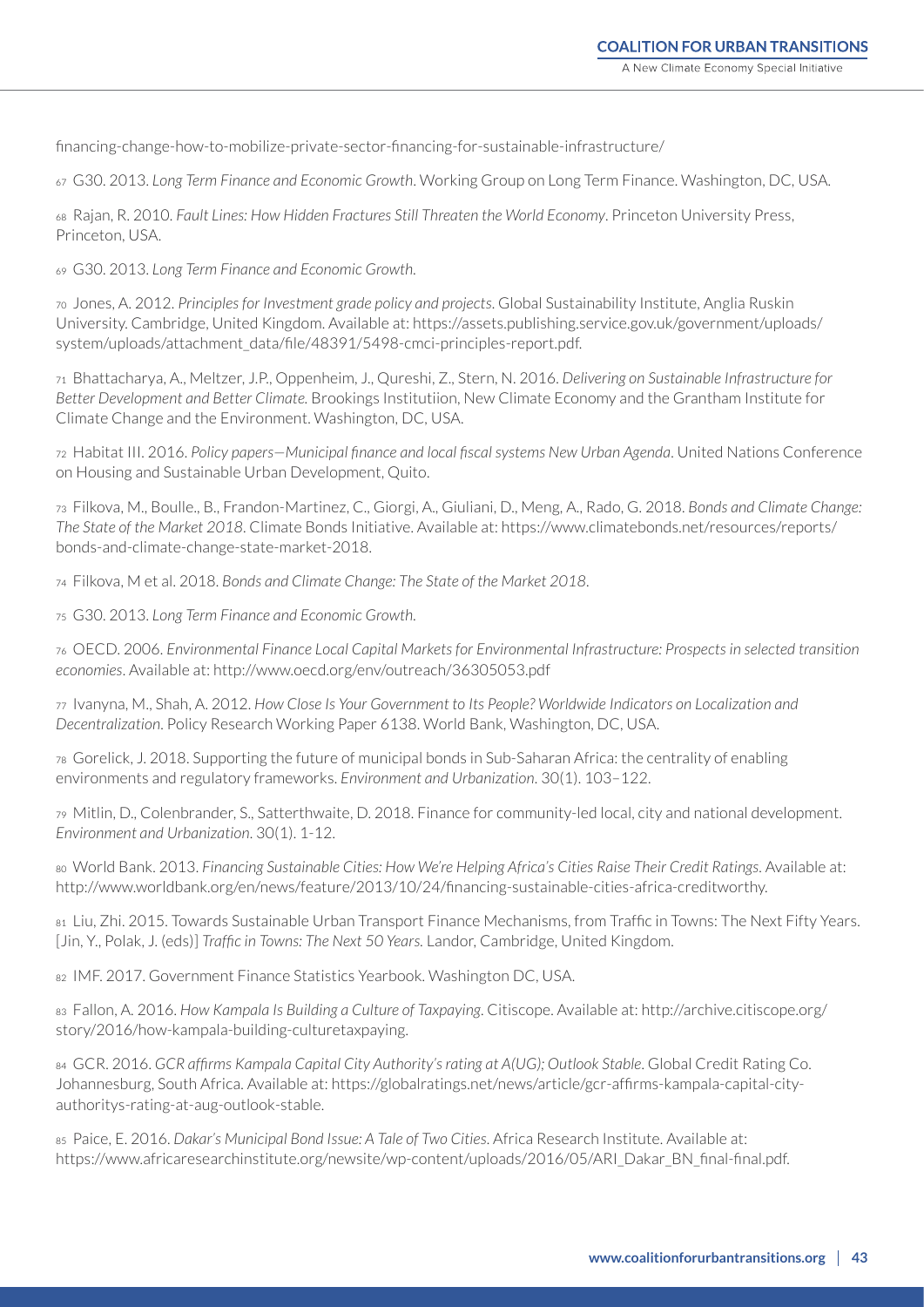86 Yusuf, S. 2016. *Developing a Common Narrative on Urban Accessibility: A Fiscal/Finance Perspective*. Brookings Institution, Washington, DC, USA.

87 Filkova, M., Frandon-Martinez, C. 2018. *Nordic and Baltic Public Sector Green Bonds*. Climate Bonds Initiative. Available at: [https://www.climatebonds.net/files/files/Nordic\\_Muni\\_Final-01%281%29.pdf.](https://www.climatebonds.net/files/files/Nordic_Muni_Final-01%281%29.pdf)

88 Danau, D., Vinella, A. 2012. Public-private contracting under limited commitment. *Journal of Public Economic Theory*. 17(1). 78-110.

89 McKinsey Global Institute. 2016. *Bridging Global Infrastructure Gaps: Has the World Made Progress?* Available at: https:// www.mckinsey.com/industries/capital-projects-and-infrastructure/our-insights/bridging-infrastructure-gaps-has-theworld-made-progress

90 OECD. 2010. *Dedicated Public-Private Partnership Units: A Survey of Institutional and Governance Structures.* Organisation for Economic Development and Cooperation, Paris, France.

91 Maier, T. 2015. Toward an Effective PPP Business Model: An Eight-Point Plan for Closing the Infrastructure Gap. World Bank Blog. Available at: [http://blogs.worldbank.org/ppps/toward-effective-ppp-business-model-eight-point-plan](http://blogs.worldbank.org/ppps/toward-effective-ppp-business-model-eight-point-plan-closing-infrastructuregap)[closing-infrastructuregap.](http://blogs.worldbank.org/ppps/toward-effective-ppp-business-model-eight-point-plan-closing-infrastructuregap)

92 Ahmad, E. 2018. Governance Models and Policy Framework: Some Chinese Perspectives." *Journal of Chinese Governance*. 3(2). 129-157.

93 Tripathy, D. 2018. *For India's banks, the worst of their bad-loan woes may be yet to come*. Reuters. Available at: [https://](https://www.reuters.com/article/us-india-banks-badloans-analysis/for-indias-banks-the-worst-of-their-bad-loan-woes-may-be-yet-to-come-idUSKCN1FY1SH) [www.reuters.com/article/us-india-banks-badloans-analysis/for-indias-banks-the-worst-of-their-bad-loan-woes-may-be](https://www.reuters.com/article/us-india-banks-badloans-analysis/for-indias-banks-the-worst-of-their-bad-loan-woes-may-be-yet-to-come-idUSKCN1FY1SH)[yet-to-come-idUSKCN1FY1SH](https://www.reuters.com/article/us-india-banks-badloans-analysis/for-indias-banks-the-worst-of-their-bad-loan-woes-may-be-yet-to-come-idUSKCN1FY1SH).

94 World Bank. 2018. *Procuring Infrastructure Public-Private Partnerships 2018: Assessing Government Capability to Prepare, Procure, and Manage PPPs*. Washington, DC, USA.

95 Rial, I. 2015. O*ne Question, Eight Experts, Part One: Isabel Rial*. Jobs and Development Blog, World Bank. Available at: [blogs.worldbank.org/ppps/one-question-eight-experts-part-one-isabel-rial.](blogs.worldbank.org/ppps/one-question-eight-experts-part-one-isabel-rial)

96 OECD. 2010. *Dedicated Public-Private Partnership Units: A Survey of Institutional and Governance Structures.* Organisation for Economic Development and Cooperation, Paris, France.

97 Maier, T. 2015. *Toward an Effective PPP business model: An Eight-Point Plan for Closing the Infrastructure Gap*. Available at: <http://blogs.worldbank.org/ppps/toward-effective-ppp-business-model-eight-point-plan-closing-infrastructuregap>.

98 World Bank. 2018. *Procuring Infrastructure Public-Private Partnerships 2018: Assessing Government Capability to Prepare, Procure, and Manage PPPs*. Washington, DC, USA.

99 Matsukawa, T., Habeck, O., 2007. *Review of Risk Mitigation Instruments for Infrastructure Financing and Recent Trends and Developments*. Available at: [http://documents.worldbank.org/curated/en/708161468135957570/](http://documents.worldbank.org/curated/en/708161468135957570/pdf/405300Risk0mit101OFFICIAL0USE0ONLY1.pdf) [pdf/405300Risk0mit101OFFICIAL0USE0ONLY1.pdf.](http://documents.worldbank.org/curated/en/708161468135957570/pdf/405300Risk0mit101OFFICIAL0USE0ONLY1.pdf)

100 Ahmad, E., Vinella, A., Xiao, K. 2017. *G24 Background Paper: Contracting Arrangements and PPPs for Sustainable Development*.

101 House of Lords. 2010. *Private Finance Projects and off-balance sheet debt*. First Report of Session 2009-10, Volume I: Report, HL Paper 63-I, Volume II: Evidence, HL Paper 63-II.

102 Martimort, D., Straub, S. 2016. How to Design Infrastructure Contracts in a Warming World: a critical appraisal of PPPs. *International Economic Review* 57(1). 61-87.

103 Bhattacharya, A., Meltzer, J., Oppenheim, J., Qureshi, Z., Stern, N. 2016 *Delivering on Sustainable Infrastructure for Better*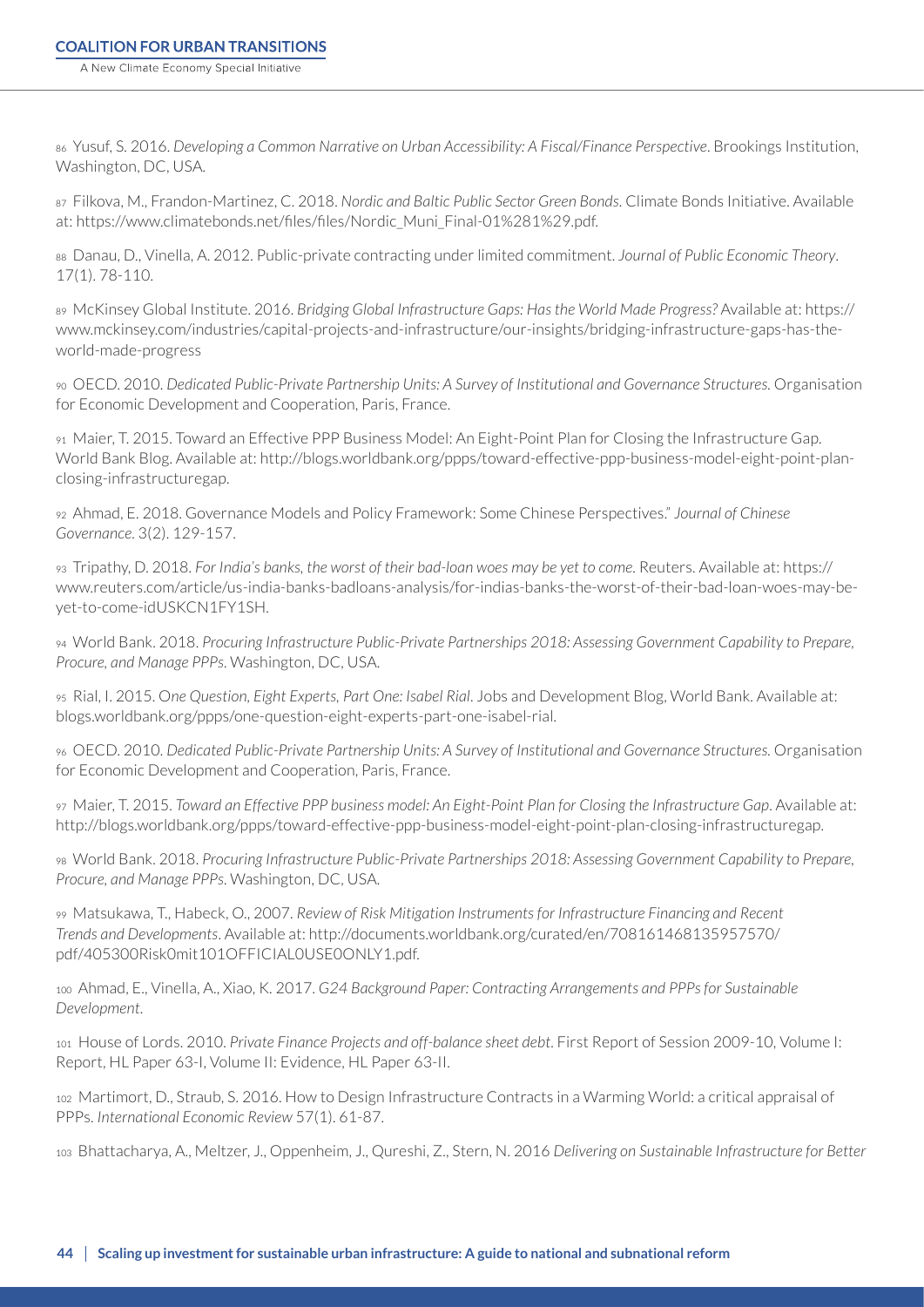*Development and Climate Change*. Brookings Institution, Washington, DC, USA.

<sup>104</sup> Dye, R.F., Merriman, D.F. 2000. The effects of tax increment financing on economic development. *Journal of Urban Economics*. 47(2). 306-328.

105 Peterson, G.E. 2009. *Unlocking Land Values to Finance Urban Infrastructure*. World Bank, Washington DC, USA.

106 Detters, D. 2017. *The Public Wealth of Cities: How to unlock hidden assets to boost growth and prosperity*. Brookings Institution, Washington, DC, USA.

107 Blanco Blanco, A.G., Moreno, N., Vetter, D.M., Vetter, M.F. 2016. *The Potential of Land Value Capture for financing urban projects: methodological considerations and case studies*. Inter-American Development Bank, Washington, DC, USA.

<sup>108</sup> Peterson, G. 2009. Unlocking land values to finance urban infrastructure. World Bank - Trends and policy options. 7. Washington, DC, USA.

109 Bowditch, G. 2010. *Is Value Capture Infrastructure's New Funding Panacea?* Available at: [https://sydney.edu.au/john-grill](https://sydney.edu.au/john-grill-centre/news-and-insights/insights/is-value-captureinfrastructures-new-funding-panacea.html)[centre/news-and-insights/insights/is-value-captureinfrastructures-new-funding-panacea.html](https://sydney.edu.au/john-grill-centre/news-and-insights/insights/is-value-captureinfrastructures-new-funding-panacea.html).

110 DFID. 2015. *Mobilising Finance for Infrastructure: As Study for the United Kingdom Department for International Development (DFID)*. UKaid and CEPA. Available at: [https://assets.publishing.service.gov.uk/media/57a08979ed915d622](https://assets.publishing.service.gov.uk/media/57a08979ed915d622c00022b/61319-DfID_3_Three_page_summary.pdf) [c00022b/61319-DfID\\_3\\_Three\\_page\\_summary.pdf.](https://assets.publishing.service.gov.uk/media/57a08979ed915d622c00022b/61319-DfID_3_Three_page_summary.pdf)

111 Patel, S.B., Saluja, J., Kapadia, O. 2018. Affordable Housing Needs Affordable Transit. *Environment and Urbanization*. 30(1). 123–140.

112 Commonwealth of Australia. 2016. *Using Value Capture to Help Deliver Major Land Transport Infrastructure: Roles for the Australian Government*. Discussion Paper, Department of Infrastructure and Regional Development.

113 Smolka, M.O. 2013. *Implementing Value Capture in Latin America: Policies and Tools for Urban Development.* Lincoln Institute of Land Policy. Cambridge, United Kindgom. Available at: [https://www.lincolninst.edu/sites/default/files/](https://www.lincolninst.edu/sites/default/files/pubfiles/implementing-value-capturein-latin-america-full_1.pdf) [pubfiles/implementing-value-capturein-latin-america-full\\_1.pdf.](https://www.lincolninst.edu/sites/default/files/pubfiles/implementing-value-capturein-latin-america-full_1.pdf)

114 Ahmad, E., Brosio, G., Jimenéz, J.P. 2018. An Expanded Role for Property Taxation in Latin America: Adopting a Simplified Tax Structure and Digital Technology. *Jornadas of CEPAL and IADB, Cartagena de Indias*. Available at: https:// www.cepal.org/sites/default/files/events/files/brosio\_jimenez\_ppt.pdf

115 Rode, P., Heeckt, C., Ahrend, R., Huerta, O., Melchor, R.A., Badstuber, N., Hoolachan, A., Kwami, C. 2017. *Integrating National Policies to Deliver Compact, Connected Cities: An Overview of Transport and Housing.* Coalition for Urban Transitions, London and Washington, DC. Available at: [https://newclimateeconomy.report/workingpapers/workingpaper/integrating](https://newclimateeconomy.report/workingpapers/workingpaper/integrating-national-policies-to-deliver-compact-connected-cities-an-overview-of-transport-and-housing/)[national-policies-to-deliver-compact-connected-cities-an-overview-of-transport-and-housing/.](https://newclimateeconomy.report/workingpapers/workingpaper/integrating-national-policies-to-deliver-compact-connected-cities-an-overview-of-transport-and-housing/)

116 Peterson, G. 2009. *Unlocking land values to finance urban infrastructure*. World Bank - Trends and policy options. 7. Washington, DC, USA; Suzuki, H., Murakami, J., Hong, Y., Tamayose, B. 2015. *Financing Transit-Oriented Development with Land Values: Adapting Land Value Capture in Developing Countries*. The World Bank, Washington, DC, USA.

117 Vetter, D.M., Vetter, M. 2011. *Land-Based Financing for Brazil's Municipalities*. Lincoln Institute of Land Policy. Available at: [https://www.lincolninst.edu/sites/default/files/pubfiles/1953\\_1274\\_LLA111004.pdf.](https://www.lincolninst.edu/sites/default/files/pubfiles/1953_1274_LLA111004.pdf)

118 Sandroni, P.H. 2011. Recent Experience with Land Value Capture in São Paulo, Brazil. *Land Lines*. 23(3). 14–19. Replicability of this legal framework in other contexts might be difficult.

119 DFID. 2015. *Mobilising Finance for Infrastructure: As Study for the United Kingdom Department for International Development (DFID)*.